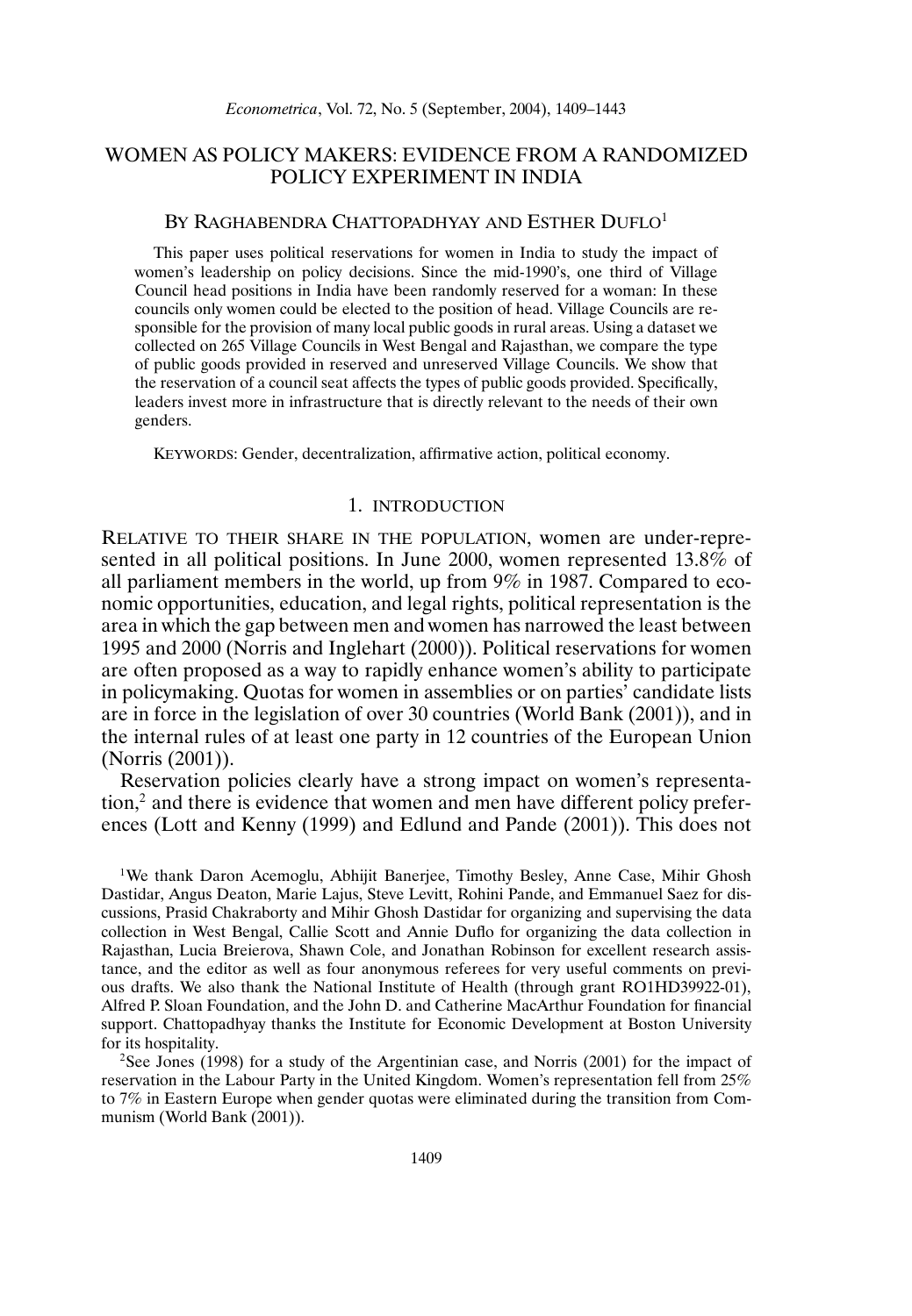necessarily imply, however, that women's reservation has an impact on policy decisions. In a standard median voter model (e.g., Downs (1957)), where candidates can commit to a specific policy and have electoral motives, political decisions reflect the preferences of the electorate. Alternatively, in a Coasian world, even if the reservation policy increases women's bargaining power, only transfers to women should be affected; the efficient policy choices will still be made, and women will be compensated with direct transfers.

However, despite the importance of this issue for the design of institutions, very little is known about the causal effect of women's representation on policy decisions. The available evidence, based on cross-sectional comparison, is difficult to interpret, because the fact that women are better represented in a particular country or locality may reflect the political preferences of the group that elects them. The correlation between policy outcomes and women's participation then may not imply a causal effect from women's participation.3

Furthermore, even if we knew more about the causal effect of women's representation, this knowledge would not necessarily extend to the effects of quotas or other mechanisms to enforce greater participation of women in the political process. Ensuring women's representation through quotas may change the nature of political competition and thus have direct effects. For example, it may lower the average competence in the pool of eligible candidates, alter voter preferences for political parties, or increase the number of politicians that are new in office.

This paper studies the policy consequences of mandated representation of women by taking advantage of a unique experiment implemented recently in India. In 1993, an amendment to the constitution of India required the States both to devolve more power over expenditures to local village councils (Gram Panchayats, henceforth GPs) and to reserve one-third of all positions of chief (Pradhan) to women. Since then, most Indian States have had two Panchayat elections (Bihar and Punjab had only one, in 2001 and 1998 respectively), and at least one-third of village representatives are women in all major States except Uttar Pradesh, where only 25% of the village representatives are women (Chaudhuri (2003)). We conducted a detailed survey of all investments in local public goods in a sample of villages in two districts, Birbhum in West Bengal and Udaipur in Rajasthan, and compared investments made in reserved and unreserved GPs. As GPs were randomly selected to be reserved for women, differences in investment decisions can be confidently attributed to the reserved status of those GPs.

 $3$ For example, Dollar, Fisman, and Gatti (2001) find a negative correlation between representation of women in parliaments and corruption. Does this mean women are less corrupt, or that countries that are less corrupt are also more likely to elect women to parliament? Besley and Case (2000) show that worker compensation and child support enforcement policies are more likely to be introduced in states where there are more women in parliament, after controlling for state and year fixed effects. But they explicitly recognize that the fraction of women in parliament may be a proxy for women's involvement in politics, more generally.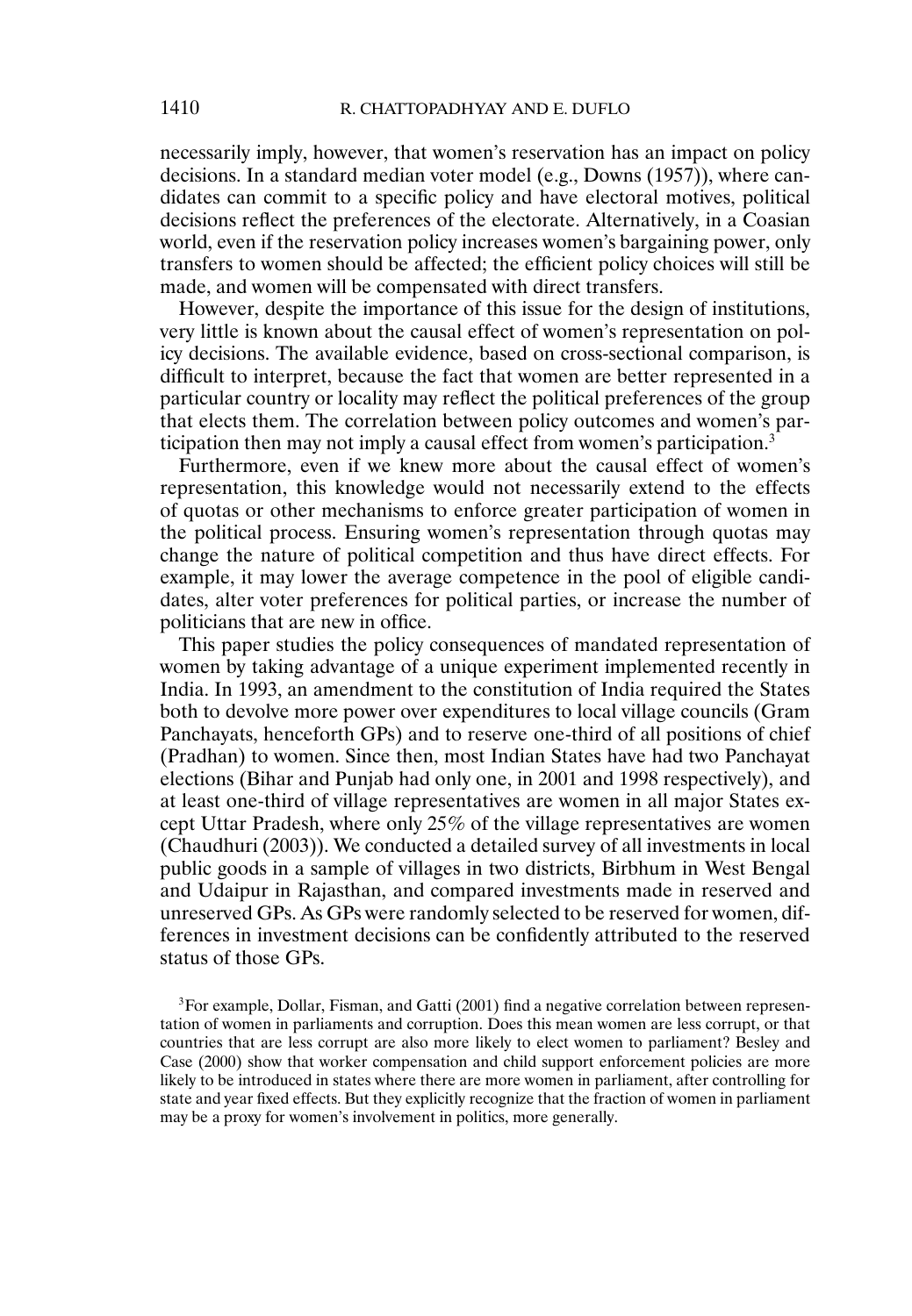The results suggest that reservation affects policy choices. In particular, it affects policy decisions in ways that seem to better reflect women's preferences. The gender preferences of men and women are proxied by the types of formal requests brought to the GP by each gender. In West Bengal, women complain more often than men about drinking water and roads, and there are more investments in drinking water and roads in GPs reserved for women. In Rajasthan, women complain more often than men about drinking water but less often about roads, and there are more investments in water and less investment in roads in GPs reserved for women.

We exploit specific features of the reservation legislation to further investigate whether the effects on public good provisions can be attributed to the gender of the Pradhan, rather than to other consequences of reserving seats. We specifically investigate whether the results can be explained by the fact that women are inexperienced, that they may perceive themselves as being less likely to be re-elected, and that they tend to come from more disadvantaged backgrounds than men. We do not find any evidence that the impact of reservation is driven by features other than the gender of the Pradhan.

These results thus indicate that a politician's gender does influence policy decisions. More generally, they provide new evidence on the political process. In particular, they provide strong evidence that the identity of a decision maker does influence policy decisions. This provides empirical support to political economy models that seek to enrich the Downsian model (Alesina (1988), Osborne and Slivinski (1996), and Besley and Coate (1997)). The results are consistent with previous evidence by Levitt (1996), which shows that U.S. Senators' votes do not reflect either the wishes of their constituency or that of their party, and by Pande (2003), who shows that in Indian States where a larger share of seats is reserved for minorities in the State Legislative Assembly, the level of transfers targeted towards these minorities is also higher. Our paper presents the advantage of being based on a randomized experiment, where identification is entirely transparent.

The remainder of this paper proceeds as follows: Section 2 describes the political context and the policy. Section 3 presents a simple model, based on the "citizen candidate" model of Osborne and Slivinski (1996) and Besley and Coate (1997), which outlines the possible effect of the reservation system. Section 4 discusses the data collection and the empirical strategy. Section 5 presents the central results of the paper: the difference in public goods provisions in reserved and unreserved GPs. Section 6 presents robustness checks. Section 7 concludes.

#### 2. THE POLICY AND DESIGN OF THE STUDY

## 2.1. *The Panchayat System*

The Panchayat is a system of village level (Gram Panchayat), block level (Panchayat Samiti), and district level (Zilla Parishad) councils, members of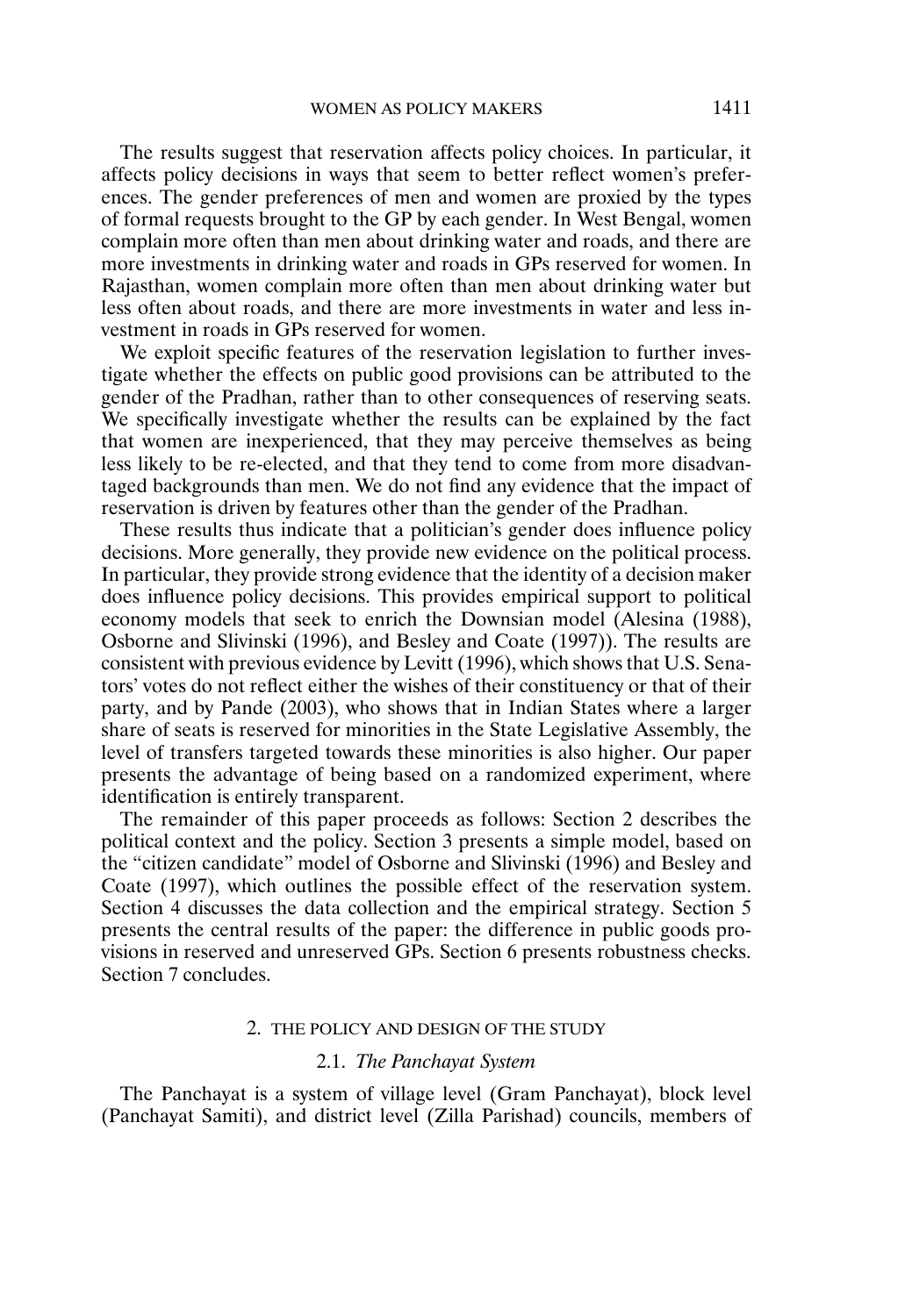which are elected by the people, and are responsible for the administration of local public goods. Each Gram Panchayat (GP) encompasses 10,000 people in several villages (between 5 and 15). The GPs do not have jurisdiction over urban areas, which are administered by separate municipalities. Voters elect a council, which then elects among its members a Pradhan (chief) and an Upa-Pradhan (vice-chief).<sup>4</sup> Candidates are generally nominated by political parties, but have to be residents of the villages they represent. The council makes decisions by majority voting (the Pradhan does not have veto power). The Pradhan, however, is the only member of the council with a full-time appointment.

The Panchayat system has existed formally in most of the major states of India since the early 1950's. However, in most states, the system was not an effective body of governance until the early 1990's. Elections were not held, and the Panchayats did not assume any active role (Ghatak and Ghatak (2002)). In 1992, the 73rd amendment to the Constitution of India established throughout India the framework of a three-tiered Panchayat system with regular elections. It gave the GP primary responsibility in implementing development programs, as well as in identifying the needs of the villages under its jurisdiction. Between 1993 and 2003, all major states but two (Bihar and Punjab) have had at least two elections. The major responsibilities of the GP are to administer local infrastructure (public buildings, water, roads) and identify targeted welfare recipients. The main source of financing is still the state, but most of the money which was previously earmarked for specific uses is now allocated through four broad schemes: The Jawhar Rozgar Yojana (JRY) for infrastructure (irrigation, drinking water, roads, repairs of community buildings, etc.); a small additional drinking water scheme; funds for welfare programs (widow's, old age, and maternity pensions, etc.); and a grant for GP functioning.<sup>5</sup> The GP has, in principle, complete flexibility in allocating these funds. At this point, the GP has no direct control over the appointments of government paid teachers or health workers, but in some states (Tamil Nadu and West Bengal, for example), there are Panchayat-run informal schools.

The Panchayat is required to organize two meetings per year, called "Gram Samsad." These are meetings of villagers and village heads in which all voters may participate. The GP council submits the proposed budget to the Gram Samsad, and reports on their activities in the previous six months. The GP leader also must set up regular office hours where villagers can lodge complaints or requests.

In West Bengal, the Left Front (communist) Government gained power in 1977 on a platform of agrarian and political reform. The major political reform

4In Rajasthan, the chief is called a Sarpanch. In this paper, we will use the terminology "Pradhan" for both States.

 $<sup>5</sup>$ According to the balance sheets we could collect in 40 GPs in West Bengal, the JRY accounts</sup> for 30% of total GP income, the drinking water scheme 5%, the welfare programs 15%, the grant for GP functioning 33%, and the GP's own revenue for 8%. GPs can also apply for some special schemes—a housing scheme for SC/ST, for example.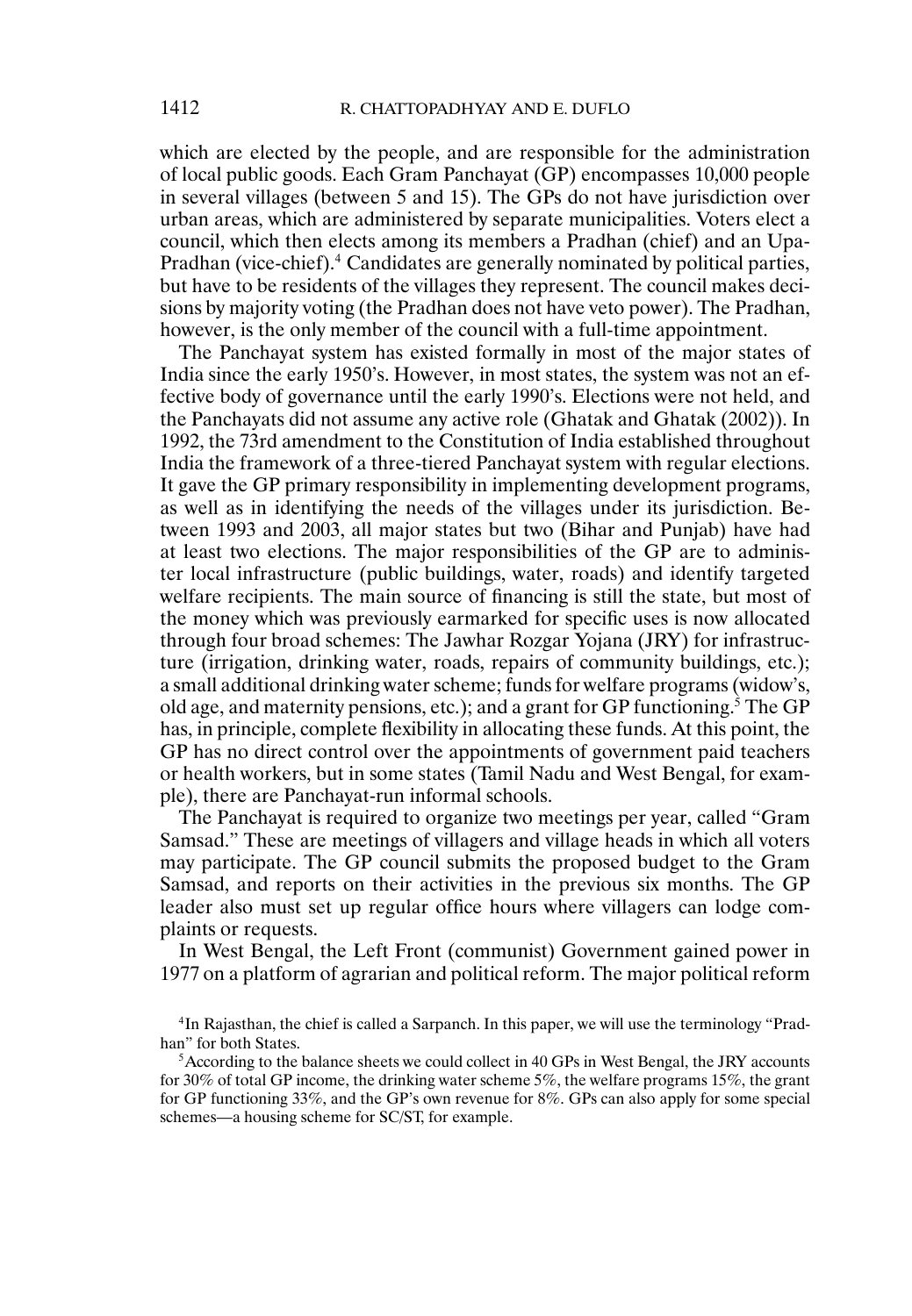was to give life to a three-tiered Panchayat electoral system. The first election took place in 1978 and elections have taken place at five-year intervals ever since. Thus, the system that was put into place by the 73rd Amendment all over India was already well established in West Bengal. Following the Amendment, the GP was given additional responsibilities in West Bengal. In particular, they were entrusted to establish and administer informal education centers (called SSK), an alternative form of education for children who do not attend school (an instructor who is not required to have any formal qualification teaches children three hours a day in a temporary building or outdoors).

In Rajasthan, unlike West Bengal, there was no regularly elected Panchayat system in charge of distribution of state funds until 1995. The first election was held in 1995, followed by a second election in 2000. Since 1995, elections and Gram Samsads have been held regularly, and are well attended. This setting is thus very different, with a much shorter history of democratic government. As in West Bengal, the Panchayat can spend money on local infrastructure, but unlike West Bengal, they are not allowed to run their own schools.

# 2.2. *Reservation for Women*

In 1992, the 73rd Amendment provided that one-third of the seats in all Panchayat councils, as well as one-third of the Pradhan positions, must be reserved for women. Seats and Pradhan's positions were also reserved for the two disadvantaged minorities in India, scheduled castes (SC) and scheduled tribes (ST), in the form of mandated representation proportional to each minority's population share in each district. Reservations for women have been implemented in all major states except Bihar and Uttar Pradesh (which has only reserved 25% of the seats to women).

In West Bengal, the Panchayat Constitution Rule was modified in 1993, so as to reserve one-third of the councilor positions in each GP to women; in a third of the villages in each GP, only women could be candidates for the position of councilor for the area. The proportion of women elected to Panchayat councils increased to 36% after the 1993 election. The experience was considered a disappointment, however, because very few women (only 196 out of 3,324 GPs) advanced to the position of Pradhan, which is the only one that yields effective power (Kanango (1998)). To conform to the 73rd amendment, the Panchayat Constitution Rule of West Bengal was again modified in April 1998 (Government of West Bengal (1998)) to introduce reservation of Pradhan positions for women and SC/ST. In Rajasthan, the random rotation system was implemented in 1995 and in 2000 at both levels (council members and Pradhans).

In both states, a specific set of rules ensures the random selection of GPs where the office of Pradhan was to be reserved for a woman. All GPs in a district are ranked in consecutive order according to their serial legislative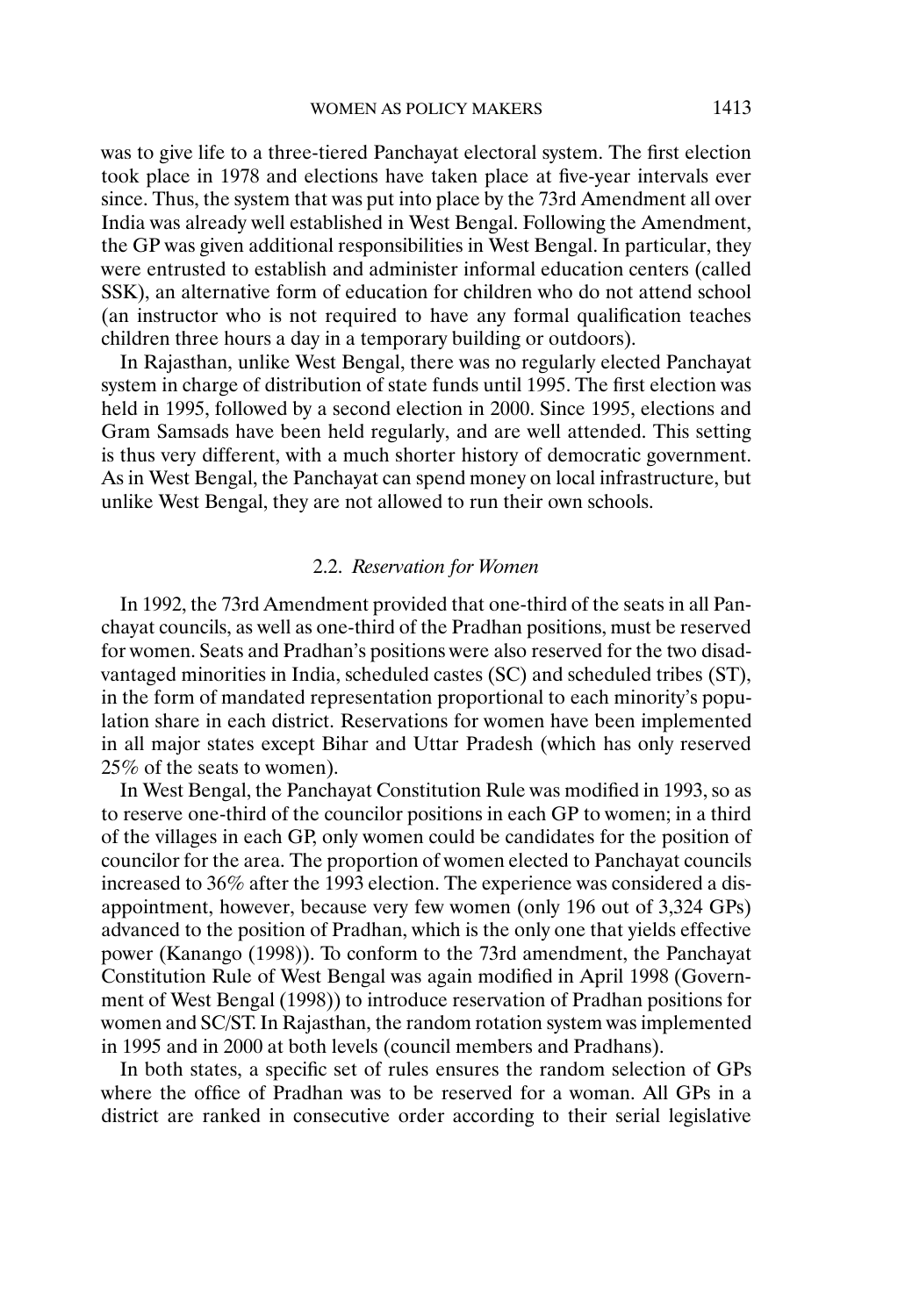number (an administrative number pre-dating this reform). They are then ranked in three separate lists, according to whether or not the seats were reserved for a SC, for a ST, or were unreserved (these reservations were also chosen randomly, following a similar method). Using these lists, every third GP starting with the first on the list is reserved for a woman Pradhan for the first election.<sup>6</sup>

From discussions with the government officials at the Panchayat Directorate who devised the system and district officials who implemented it in individual districts, it appears that these instructions were successfully implemented. More importantly, in the district we study in West Bengal, we could verify that the policy was strictly implemented. After sorting the GPs into those reserved for SC/ST and those not reserved, we could reconstruct the entire list of GPs reserved for a woman by sorting all GPs by their serial number, and selecting every third GP starting from the first in each list. This verifies that the allocation of GPs to the reserved list was indeed random, as intended.7

Table I shows the number of female Pradhans in reserved and unreserved GPs in both states. In both states, all Pradhans in GPs reserved for a woman are female. In West Bengal, only 6.5% of the Pradhans are female in unreserved GPs. In Rajasthan, only one woman was elected on an unreserved seat, despite the fact that this was the second cycle. Women elected once due to the reservation system were not re-elected.8

|                                                                     | Reserved GP<br>(1) | Unreserved GP<br>(2) |
|---------------------------------------------------------------------|--------------------|----------------------|
| West Bengal<br><b>Total Number</b><br>Proportion of Female Pradhans | 54<br>100%         | 107<br>6.5%          |
| Rajasthan<br><b>Total Number</b><br>Proportion of Female Pradhans   | 40<br>100%         | 60<br>1.7%           |

TABLE I FRACTION OF WOMEN AMONG PRADHANS IN RESERVED AND UNRESERVED GP

6For the next election, every third GP starting with the second on the list was reserved for a woman, etc. The Panchayat Constitution Rule has actual tables indicating the ranks of the GPs to be reserved in each election.

<sup>7</sup>We could not obtain the necessary information to perform the same exercise in Rajasthan. However, there too, the system appears to have been correctly implemented.

8The one woman elected on an unreserved seat had not been previously elected on a reserved seat.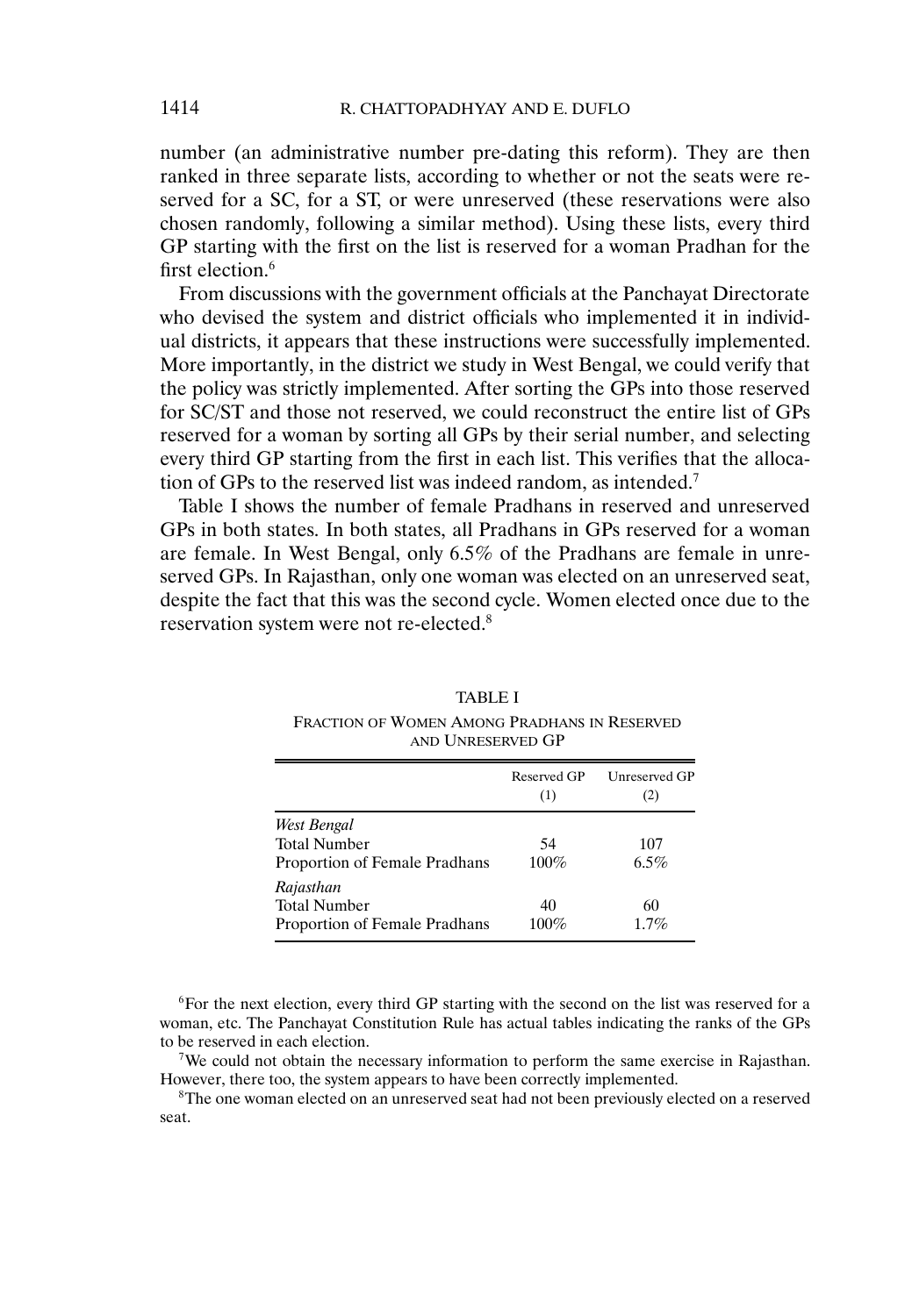## 3. THEORY

## 3.1. *Model*

In this section, we analyze the possible effects of the reservation policy in a representative democracy. We use the framework developed in Osborne and Slivinski (1996) and Besley and Coate (1997), where the elected representatives are "citizen candidates." Citizen candidates cannot commit to specific policy platforms. Once elected, politicians will try to implement their preferred policy option. However, citizens know other citizens' preferences and can influence the final political outcome through their choice of whom to elect. Citizens decide whether or not to run for office by trading off the probability of being elected (and getting to implement their favorite outcomes) against a fixed cost of running for election.

This framework is well suited to analyzing decentralized policymaking in India since it is reasonable to assume that citizens in a Gram Panchayat know each other well. In addition, a rationale for reservation in favor of women can be introduced very naturally, by recognizing that women have a much higher cost of running for office than men. These higher costs can prevent the participation of women in the political process in the absence of reservation; consequently, reservations can have a real effect on the decisions taken if women and men have different preferences over which public goods to provide.<sup>9</sup>

Everyone is eligible to vote and to stand as a candidate. The village elects an individual who will implement a policy, chosen in the interval  $[0, 1]$ . Each citizen has a preferred policy option  $\omega_i$ , and women and men have different policy preferences. Specifically, we assume that women's preferences are distributed over the interval  $[0, W]$ , and men's preferences are distributed over the interval  $[M, 1]$ .<sup>10</sup>

As in Osborne and Slivinski (1996) and Besley and Coate (1997), the political game has three stages. Citizens first decide whether or not to run. The cost of running for women,  $\delta_{w}$ , is greater than the cost of running for men,  $\delta_{w}$ . This seems to be a very realistic assumption: In rural areas in India (at least in the two states we are studying in this paper), literate women (who can run for

9Pande (2003) develops an alternative model to analyze the possible impact of the reservation of a share of seats to SC/ST in state legislative assemblies in India. The argument is that candidates are fielded by political parties, where minorities are under-represented relative to their share in the population, which in turn leads to an under-representation of SC/ST among legislators, in the absence of reservation. The present model seems better suited to the description of local democracy, and avoids assumptions on the objective functions of political parties.

<sup>10</sup>Women's and men's distributions can overlap—that is, we can have  $M < W$ . While, as shown below, we do seem to observe gender-based differences in tastes for public goods, the assumption that men's and women's preferences are neatly ordered in this linear fashion is, of course, quite extreme. However, relaxing this assumption would not change the qualitative nature of our results.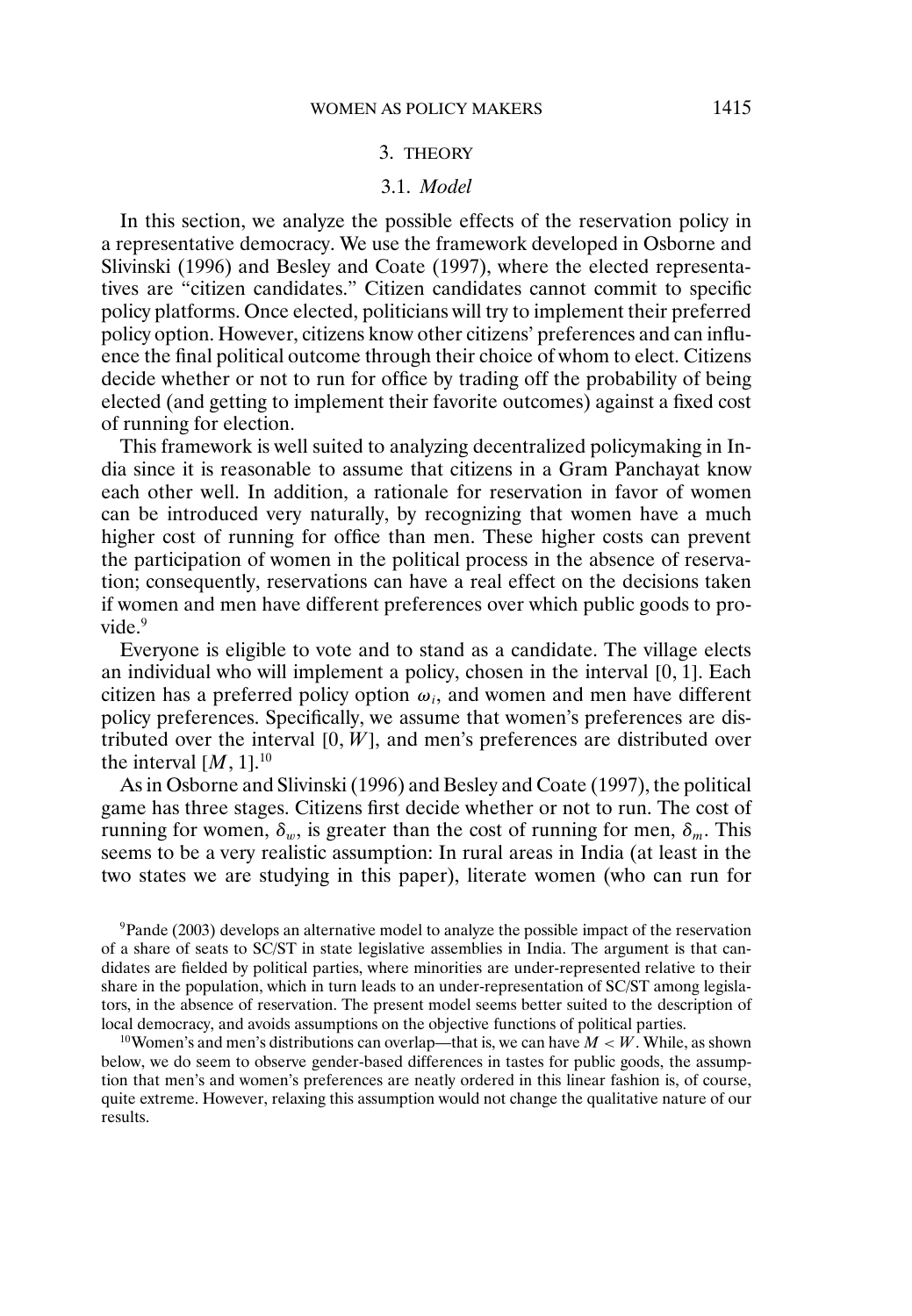office) come from lower middle class backgrounds, where it is frowned upon for a woman to work outside their home, let alone to campaign or serve in public office (for example, Hindu women in Udaipur generally observe Purdah, and keep their face covered in public). Citizens then elect a candidate (as in Besley and Coate (1997), we will assume that voting is strategic), and finally the policy is implemented. During a given period of time, the candidate decides each period which decision to take. The utility of citizen i if outcome  $x_i$  is implemented is  $-|x_i - \omega_i|$  if citizen *i* was not a candidate, and  $-|x_i - \omega_i| - \delta_i$ if citizen  $i$  was a candidate.

Where our model departs from the basic models by Besley and Coate and Osborne and Slivinski is in the assumption that the policy that is finally implemented is a mixture of the preferred policy option of the elected candidate, and a policy option  $\mu'$ , preferred by the local elite (as against just what the candidate wants). This can reflect the "capture" of decentralized government by the local elite, modelled for example in Bardhan and Mookherkjee (2000) and Besley and Coate (2001). An alternate, more positive view of this process is that the elected official is subject to the control of the village assembly or the elected council.<sup>11</sup> Under both interpretations, it is plausible that  $\mu'$  would be more "pro-male" than the median voter's preference, since the local elite tend to be male, and men are also more likely to attend village meetings than women. Therefore, this is what we will assume. Formally our assumption is that the candidate's preferences are given a weight  $\alpha$ , so the policy finally implemented by the elected citizen j is  $x_j = \alpha w_j + (1 - \alpha)\mu'$ . This formalization gives us an intuitive choice for the default decision, implemented if no one decides to run.<sup>12</sup> In this case, the decision is  $\mu'$ , and citizen *i*'s utility is  $-|\mu'-\omega_i|$ . Initially, we will assume that  $\alpha$  is constant across elected candidates. We will also assume that  $\mu' > m$ , the median voter's preferred outcome. Citizens know that the policy that will eventually be implemented will be influenced by the lobbying process, and they take this into account when they cast their vote.

#### 3.2. *Analysis of the Model*

Despite the fact that voters are completely informed and vote strategically in this model (in particular, they correctly anticipate that the decision of the elected citizen will reflect ex post lobbying), the outcome that is finally implemented may not reflect the preference of the median voter, for several reasons.

 $12^1$ Of course, in practice, there is always a candidate. However, it is not infrequent that Pradhans are perceived as being a cover for someone else. There is even an expression to designate a Pradhan who is in fact a dummy for a lobbying group: a "shadow Pradhan."

 $<sup>11</sup>$ There is evidence of both phenomena in the districts we study. First, bigger and richer villages</sup> receive more public goods per capita than smaller villages, presumably because they have the means to lean on the Panchayat leader. Also, in village meetings, there are instances of groups trying to make sure they are getting the public goods they want, as well as of citizens complaining that the allocations of goods favor politically more powerful people.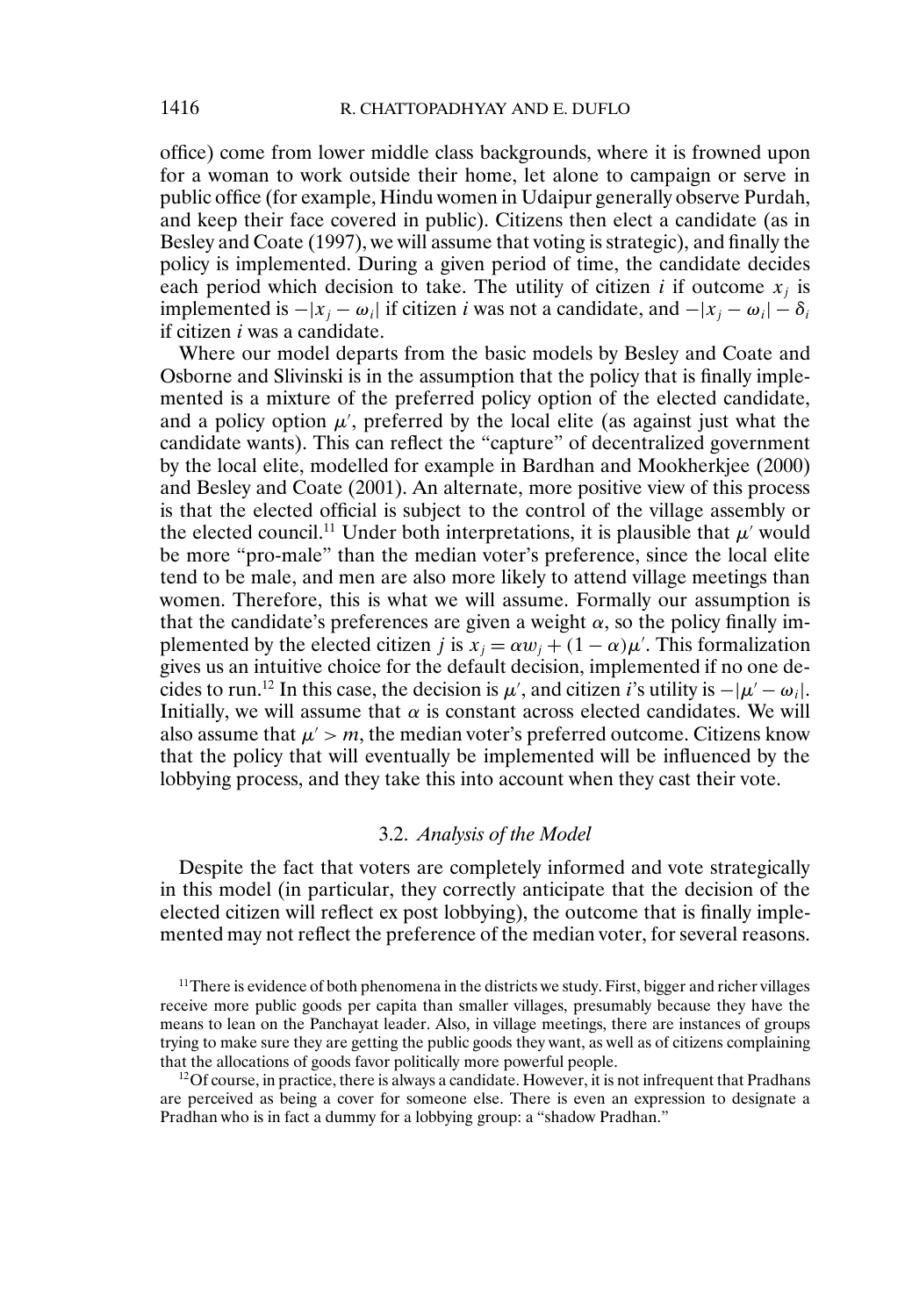First, as in Besley and Coate (1997), there may be an equilibrium with two candidates who, if elected, will implement decisions that are symmetric around the median voter, but relatively far away from the median voter's preferred position. With strategic voting, it may be impossible for a third candidate to enter in the middle and win.13 Second, and specific to this model, parameters may be such that, without reservation, there is no equilibrium where a woman is a candidate. In this case, the outcome that will be implemented in equilibrium will be to the right of  $M$ , the most "pro-female" outcome preferred by a man. Moreover, if the preferences of men and women do not overlap substantially, if the preferences of the lobbies (or the village meeting) are sufficiently biased towards male preferences, or if the power of the lobbies is sufficiently strong, it is fully possible that *any* policy outcome will be to the right of the median voter's preferred outcome. By inducing women to run, the reservation policy moves to the left of the range of outcomes that can be implemented in equilibrium. This will tend to improve women's utility, and, because the median voter's policy may now be included in the range of policies that can be implemented in equilibrium, this may also improve the utility of the median voter. The intuition for this result is that the influence of the lobbies tends to moderate women (since they start from the left of the median voter), while it makes men more extreme.

In this section, we first analyze women's decision to run for office when there is no reservation. We then derive the conditions under which the reservation policy unambiguously improves the welfare of the median female voter, and that of the median voter.

As most people who have analyzed a model of this class, we restrict the analysis to pure strategy equilibria where no more than three candidates run. Under mild assumptions, this also implies that there is no equilibria with more than two candidates.14 All the proofs are in the Appendix.

The first proposition gives the conditions under which, without reservation, women will not run.

PROPOSITION 1: *If the following conditions hold*, *there is no equilibrium where a woman runs in the absence of reservation*:

- (i)  $\delta_w .5 * \delta_m > \mu' m;$
- (ii)  $\delta_w > m (1 \alpha)\mu'$ .

<sup>13</sup>Osborne and Slivinski (1996) show that this would not be true with sincere voting, which would be defined here as voting for the person who, after the influence of the lobbying, would implement the outcome that the citizen preferred. In this case, two candidates cannot be too far apart.

<sup>14</sup>Formally, Besley and Coate (1997) show that there are no equilibria with exactly three candidates if citizens abstain whenever they are indifferent between all candidates, and that Assumption I (nonclumping) holds: For any interval I of the policy space  $[0, 1]$ , if there exists an interval  $I'$  of smaller length that contains the ideal point of at least one-third of the citizens, the interval I must contain the ideal point of at least one citizen. They cannot rule out equilibria with more than three candidates.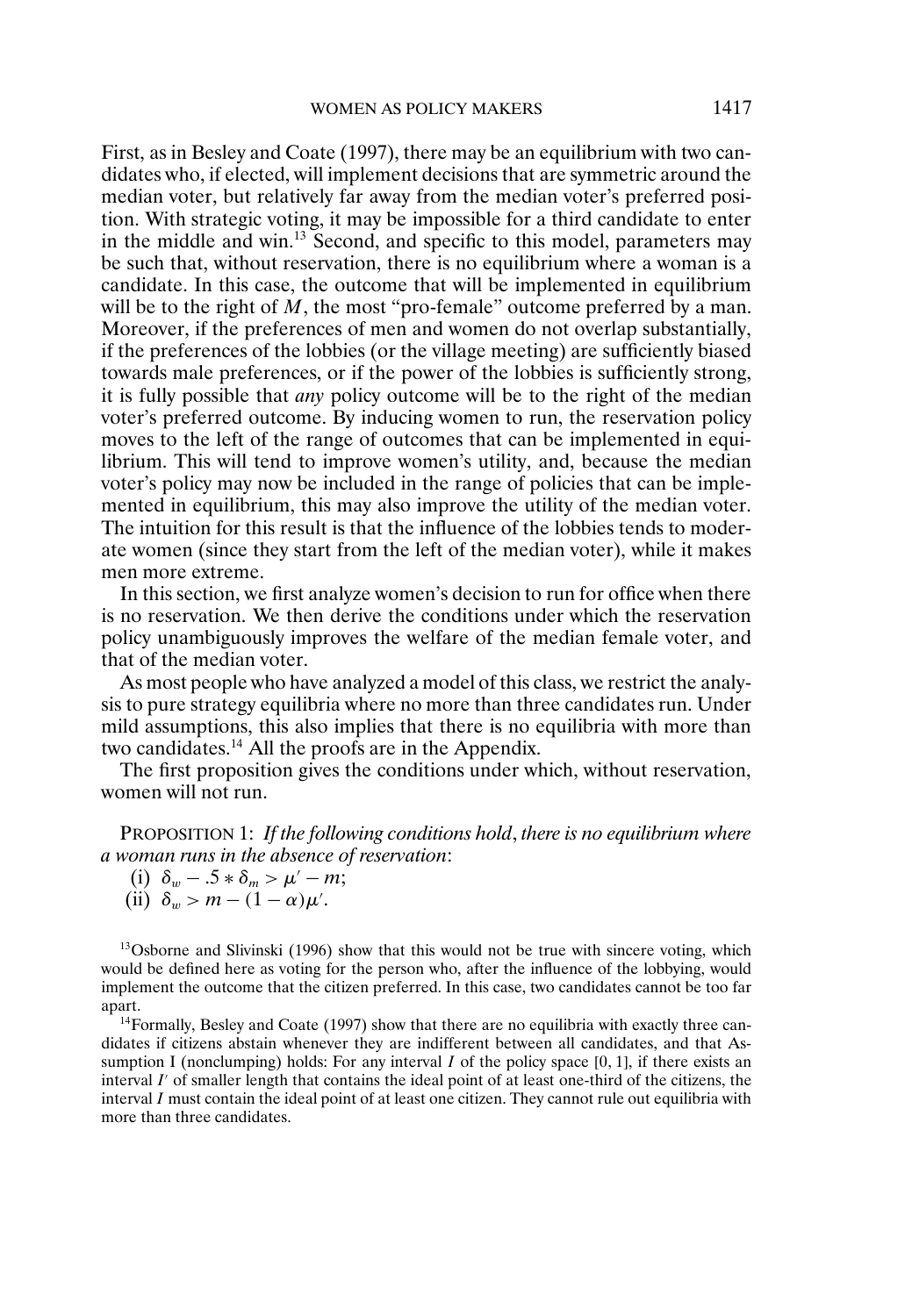The first condition is the condition under which no woman runs unopposed. The intuition is that when the cost of running is high for women, only women with strong pro-women preferences will want to run. But if the cost of running is low for a man, a man can then enter and win for sure. If the second condition is satisfied, no woman agrees to run against a man: The two candidates must have equal chances of winning, and thus the outcome they will implement must be symmetric around the median voter. Under this condition, the distance between the outcomes implemented by the two most extreme candidates symmetric among the median voter is too small to compensate even the most extreme woman's cost of running.

Of course, there is no guarantee that a woman would run once there is reservation. The following lemma states the condition under which no woman agrees to run even after reservation.

LEMMA  $1: If  $\delta_w > \alpha \mu'$ , there is no equilibrium in which a candidate runs under$ *the reservation regime*.

Basically, if the cost of running is too high for women, or if the power of elected officials is low, even the women with the most extreme preferences would prefer the default option to what she can get by running and winning the election. The fact that no one runs may decrease the utility of the median voter: if a candidate had been running before the reservation, but no candidate is running now, the outcome after reservation may be further away from the preferences both of the female voters and the median voter. Reservation replaces representative democracy with lobbying. Proposition 2 makes this point.

PROPOSITION 2: *If*  $\delta_w > \alpha \mu'$ ,  $\mu' - [\alpha M + (1 - \alpha) \mu'] \ge \delta_m$  and  $\mu' > \max(m + \delta_m)$ .5 $\delta_m$ ,  $2m - [\alpha M + (1 - \alpha)\mu']$ , the reservation leads to an unambiguous loss in *the utility of the median voter and that of women*.

By contrast, when women run because of the reservation, reservation can lead to an unambiguous increase in women's utility and the median voter's utility. The conditions under which this is true are given in Proposition 3.

PROPOSITION 3: *If*  $\mu' - (1 - \alpha)\mu' \geq \delta_w$ , and the conditions in Proposition 1 are *satisfied*, *so that no woman runs without a reservation system*, *then the reservation system*:

(i) always increases the utility of the median female voter if  $\mu' - [\alpha M +$  $(1-\alpha)\mu'$ ] ≥ min $(m+.5\delta_w, \alpha W + (1-\alpha)\mu', \mu' - \delta_w);$ 

(ii) *always increases the utility of the median voter and of the median female voter if condition* (i) *is satisfied and, in addition,*  $\mu' - [\alpha M + (1 - \alpha)\mu'] > 2m \max((1-\alpha)\mu', (m-.5\delta_w)).$ 

The first condition ensures that the most "pro-woman" outcomes implemented by a man are to the right of the most "pro-man" outcomes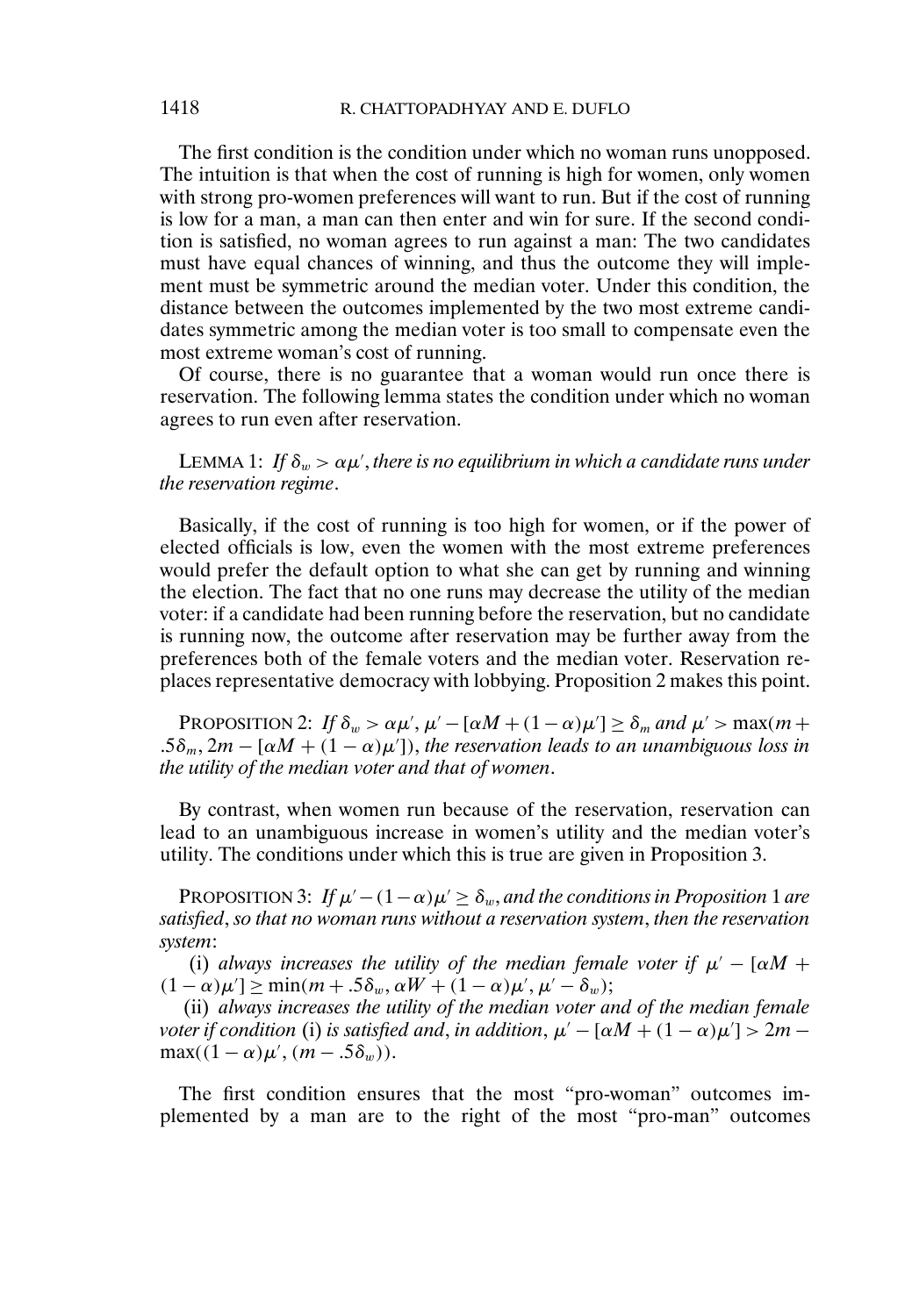implemented by a woman. If this condition is not satisfied, the reservation may or may not increase the utility of the median female voter, depending on which equilibrium is chosen before and after the reservation system.

If the overlap between men's and women's preferences is not large, and if lobbying power is important (but not so important that women refuse to run altogether), reservation will unambiguously improve the median woman's utility. The median voter's utility will also improve if the moderation induced by electoral tactics (or the ex post lobbying) implies that the most pro-woman outcome that can be implemented after the reservation is not so left wing that it is further away from the median voter than the outcome implemented by a man (which is ensured by the second condition). A key insight here is that the existence of unbalanced ex post lobbying, over a range, increases the value of reserving seats for women. The reason is that the reservation gives the voters a chance to elect citizens (women) who were not running previously, and whose preferences counteract the pressure of the lobbies.

Finally, suppose that the conditions in Proposition 1 do not hold: Then there are equilibria with women running without reservation (either opposed or unopposed) before the reservation, and introducing a reservation system does not necessarily lead to an improvement in the utility of the median voter or an improvement in the utility of the median female voter.

What this analysis makes clear is that reservation can affect the policy outcome. *Any* post-reservation policy outcome is different from *any* prereservation outcome if  $\delta_w > \alpha \mu'$  and  $\mu' - [\alpha M + (1 - \alpha) \mu'] \ge \delta_m$  (no woman runs without reservation, whereas a man runs without reservation) or if the conditions in Proposition 1 are satisfied, and condition (i) in Proposition 3 is satisfied (in which case the policy implemented with reservation is unambiguously to the left of the policy implemented without reservation). Moreover, even when it is not possible to state that *any* equilibrium will generally be different with reservation, the *range* of equilibria that can be implemented will generally be different with and without reservation.15 Moreover, if there are enough women who are willing to run, reservation will typically move policies in a pro-woman direction, or at least decrease the difference between what is adopted and what women want. More surprisingly, reservation may make the median voter in the entire population (who may be male) better off by providing a counterweight to ex post lobbying.

That said, the model has a number of obvious and important limitations. First, if  $\mu'$  reflects ex post lobbying by ordinary citizens, it could itself be influ-

<sup>&</sup>lt;sup>15</sup>There are only two cases in which the range stays the same. First, if the parameters are such that women were running before reservation when they were unopposed, but not if they were opposed (condition (i) in Proposition 1 violated, and condition (ii) satisfied), then the range of policies that can be implemented is  $[m - .5\delta_w; m + .5\delta_w]$  both with and without reservations. Second, if women were running against men without reservation and  $(1 - \alpha)\mu' > 2m - \alpha W (1 - \alpha)\mu'$ , then the feasible range of policies is  $[(1 - \alpha m u'); 2m - (1 - \alpha \mu')]$  both before and after reservation.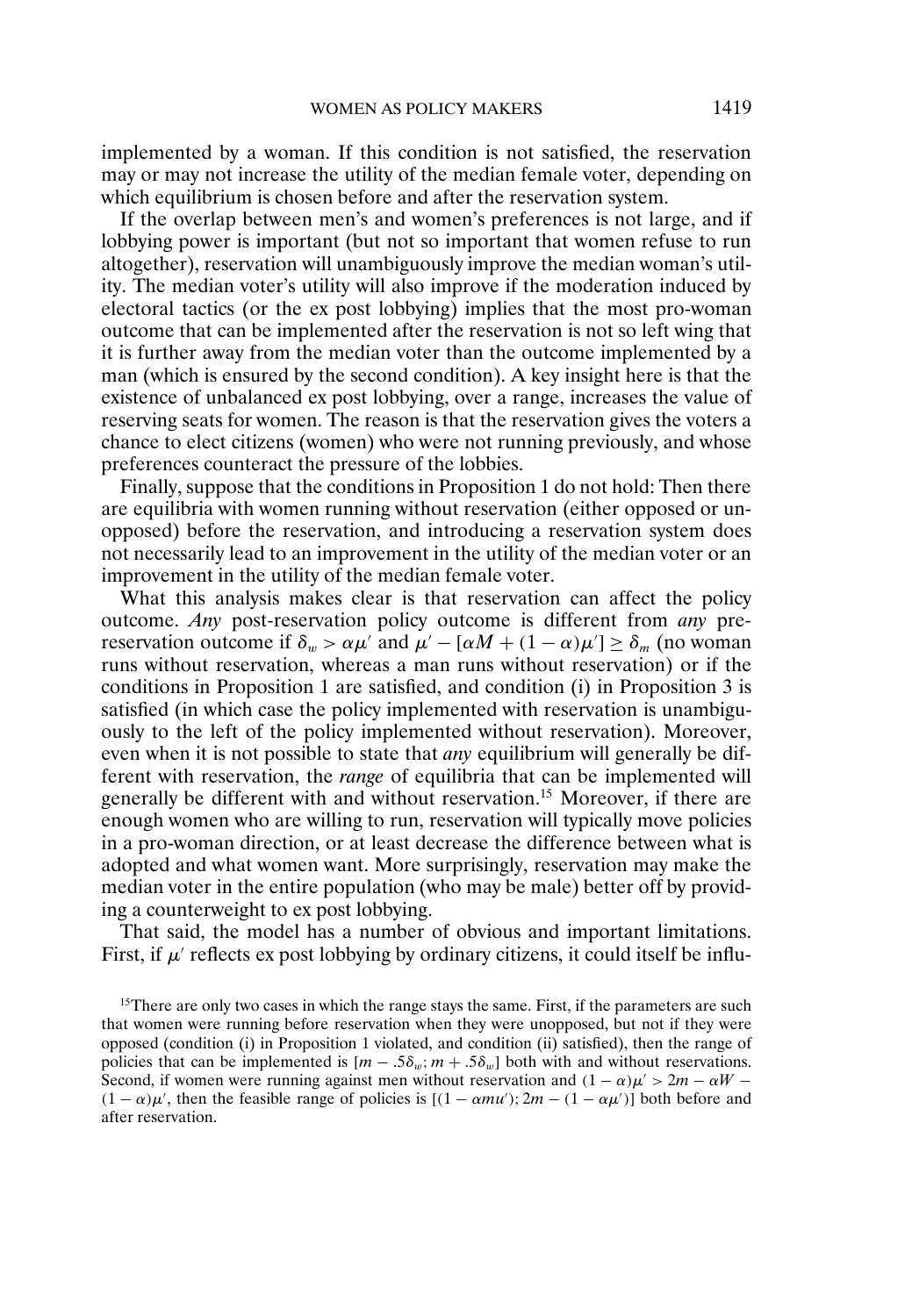enced by the reservation. For example, when the Pradhan is a woman, it might become easier for women to try to influence the policy process ex post (by lobbying or by attending the meetings). This would move  $\mu'$  to the left, and would reinforce the results in the previous section: women's reservation will move policy in a pro-woman direction.

Second, it assumes that all candidates have the same ability to impose their preferred policies (what we call  $\alpha$ ). Suppose we now allow  $\alpha$  to differ across people. It is easy to see that in this case the only women who will run before the reservation policies will tend to be strong women (high  $\alpha$ ). Further, men running before the reservation policies will tend to be strong men (to be elected, they have to be strong enough for the outcomes they implement to be reasonably close to what the median voter wants, even after lobbying). After the reservation, however, relatively weak women with a strong pro-women bias are as likely to be candidates as strong women with more moderate preferences, and both will implement similar policies. Candidates' characteristics are thus endogenous to the system of reservation; controlling for endogenous characteristics without controlling for preferences (which are unobserved) may therefore lead to biased estimates of the effect of the reservation policy. In specification checks, we will nevertheless be able to control for differences in some of these characteristics by using exogenous variation in candidates' characteristics generated by the reservation policies.

Third, the model ignores many other possible effects of the reservation system. In particular, it does not consider the possibility of strategic behavior on the part of the elected official, which would occur if there was a future election. Thus, it ignores possible effects of the model on incentives, which would arise naturally if we embedded this model in a several-period model. In this model, when Proposition 1 holds, women will return to not running when their GPs rotate away from the set of reserved GPs. They thus face different incentives than men who will be allowed to run again. On the other hand, men who are elected on seats that are reserved in the next election face a term limit. We will present estimates that directly control for different dynamic incentives, using exogenous variation generated by rotation in the reservation system.

# 3.3. *Testing the Empirical Predictions*

The most robust prediction of the model, which sets it in contrast with a Downsian or Coasian model of the political process, or with a model in which the Panchayat is entirely directed by the bureaucracy, is that policy outcomes are likely to differ in GPs that are reserved for women. To test this, we will simply compare the type of goods provided in reserved and unreserved areas and perform robustness checks to confirm that the difference seems to be due to the gender of the reserved Pradhans.

More specifically, the model predicts that, in some cases, policy outcomes will be closer to what women want than to what men want. To test this feature of the model, we need measures of the average preferences of women and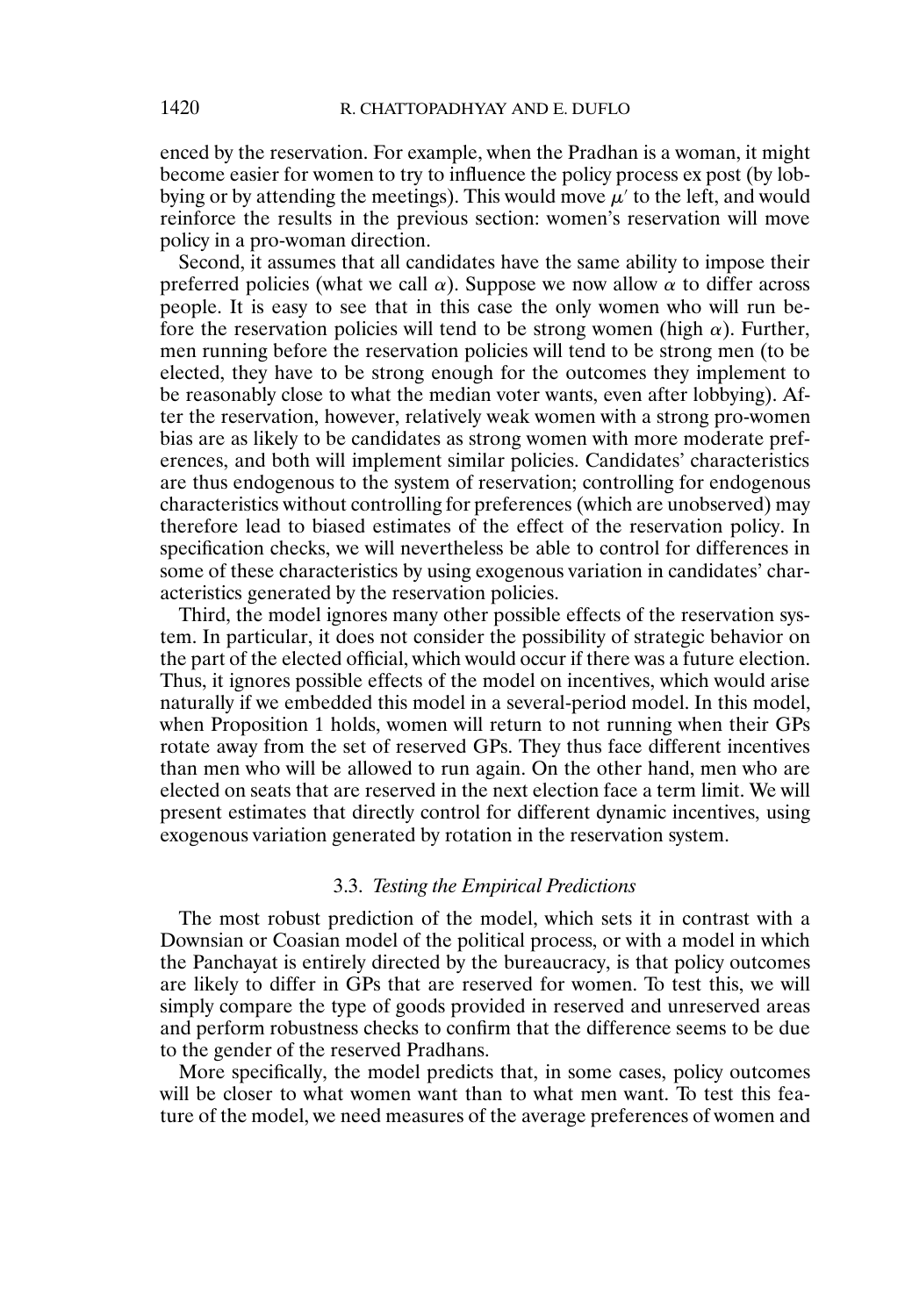men. One possible approach would be to derive women's and men's preferences from a model of gender roles in the household. If the households are not unitary and cannot commit to excluding the policy environment in their bargaining, women and men will prefer policies that are likely to affect their bargaining power or the price of the goods they consume, and thus have different policy preferences. Women will thus prefer programs that increase women's opportunity (such as public works programs where they can be employed) or their productivity on their tasks (such as having a drinking water source next to their house), while men will prefer programs that improve men's opportunity and productivity. This is the approach in Foster and Rosenzweig (2002), who construct a model that predicts the preferences of the poor versus the rich, and then test when public goods allocation better reflects the needs of the poor than the needs of the rich. Another approach would be to ask men and women what their preferences are, an approach often conducted in political science. This approach has the drawback that individuals may be reporting socially acceptable preferences.

The approach we use here is to use the data on formal requests and complaints that are brought to the Pradhan. Since complaining is costly (the individual has to come to the GP office), the complaints are a reasonable measure of the preferences of the individuals, if the individuals assume that complaining will have an effect. A simple way of integrating the possibility of costly communication into our model is to build it into the lobbying outcome  $\mu'$ , so far assumed to be exogenously given.

Specifically, assume that the policy the Pradhan is implementing is in fact a series of binary policy decisions (a choice between two goods). Before every decision, a villager chosen at random gets a chance to convey to the leader his preference over the choice that the village faces in this specific period. Assume that villagers cannot lie. If a villager chooses to speak, he has to face a cost  $b_i$ , which differs across individuals. If the leader received no signal, the probability that he chooses to implement 1 is a weighted average of his own preferred policy (with a weight  $\alpha$ ) and his prior belief of what the villagers' preferred policy is. If the leader received a signal, his prior will be influenced by the signal. Specifically, assume the leader's prior is .5, and that he gives a weight  $\beta$ to his prior, and  $1 - \beta$  to the signal. Then an individual *i* will choose to convey his signal if and only if  $.5(1 - \alpha)(1 - \beta) > b_i$ .

In this very simple model, the probability of complaining depends only on the cost of complaining for an individual, not on the signal received or on the intensity of the individual's preferences (which only predicts how likely it is that the individual will prefer one of the outcomes in a specific period). Thus, the frequency of complaints of a specific type among a group of people is an unbiased estimate of the underlying distribution of preferences in this group. In practice, we do not observe 0 or 1 signals, but instead a series of complaints about different types of goods (drinking water, roads, irrigation, schools, etc.). If in every period, the Pradhan must decide between two goods and the individual who gets a chance to express his opinion can request one or the other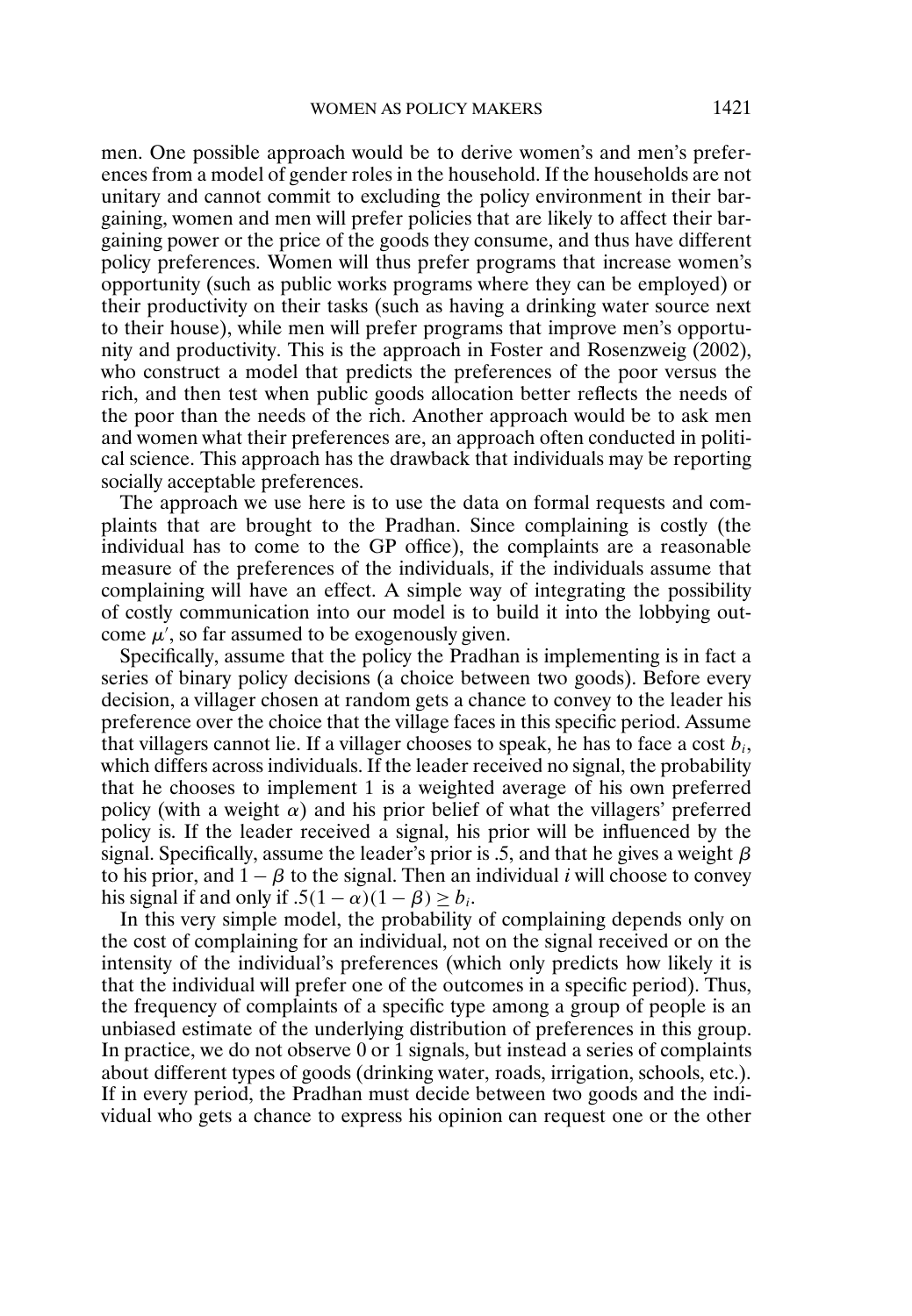or none, the frequency at which a good appears is an unbiased estimate of the frequency at which this good is preferred to every other good (weighted by the probability that a pair of goods appears together). The difference

$$
D_i = \left(\frac{n_i^w}{N^w} - \frac{n_i^m}{N^m}\right)
$$

is thus a measure of the strength of the difference between women's and men's preferences for a particular good and the average

$$
S_i = \frac{1}{2} \left( \frac{n_i^w}{N^w} + \frac{n_i^m}{N^m} \right)
$$

is a measure of the strength of the preference in the aggregate population (i.e., men and women together) for the good, if we assume that there is an equal share of men and women.

In this model,  $D_i$  and  $S_i$  are not themselves affected by the reservation policy. Of course, this model might be too simple, and in general, they may themselves be outcomes of the reservation policy. If people report their preference  $\omega_i$  (instead of a discrete number) to the Pradhan, the distribution of who decides to complain will depend both on the preferences of the Pradhan, as well as on the preferences of the individual who gets a chance to communicate in a given period. The higher the cost, the more polarized the preferences will be that the request will reflect. Analyzing this communication game is beyond the scope of this paper and is the subject of Banerjee and Somanathan (2001). If women have a higher cost of speaking than men, for example, women's complaints will thus be more biased towards extreme preferences.<sup>16</sup> Men may express an opinion on just about anything, while women will speak only about relevant trade-offs. If there are specific goods that are on average more important, women's complaints may then be more skewed towards these goods than men's complaints. To this extent,  $D_i$  measures women's preferences with error, which should attenuate the results. The simplifying assumption (that the nature of the complaint does not depend on the intensity of preferences) is, however, testable if the cost of complaining is affected by reservation (we will show it is, since there are many more complaints by women in reserved GPs). In this case, if the assumption is not satisfied, there will be a difference in the frequency of requests for the different types of investments in reserved and unreserved GPs.

In the model, allocations are more closely aligned to women's needs in reserved GPs because of the selection of women candidates and potentially because of the reduction in the cost of speaking for women (which moves

<sup>16</sup>Women are indeed likely to have a higher cost of complaining in this context, given the social norms that limit their mobility (and hence the possibility of attending meetings, if they are conducted at night, for example) and the conditions under which they can speak to a man. Indeed, we will show that women are less likely to attend village meetings then men.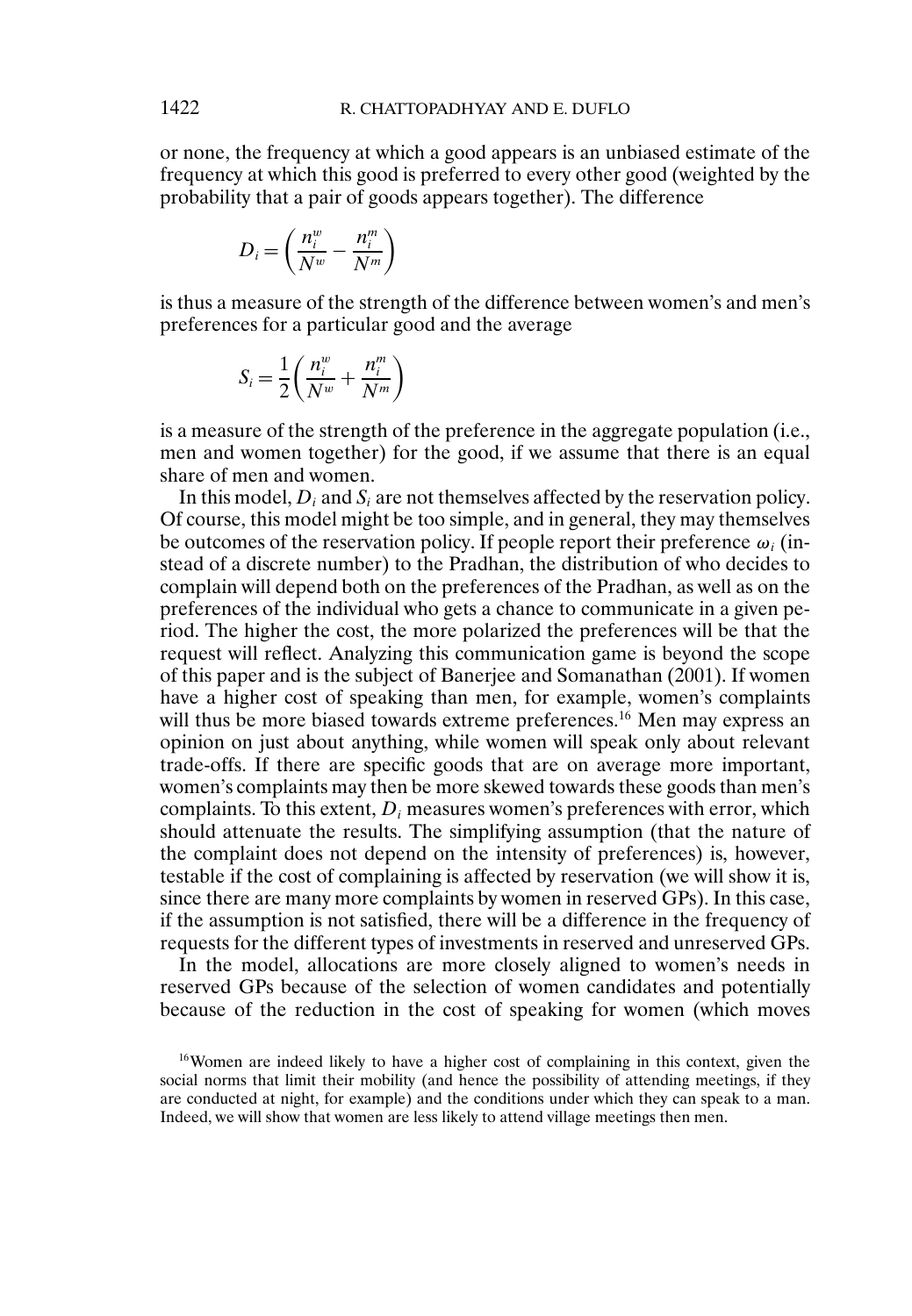$\mu'$  to the left), but not because women are more responsive to the complaints of women (or to complaints in general). This differentiates it from a model where women make different decisions because they are more responsive to women's complaints, more altruistic—as the experimental literature suggests (e.g., Eckel and Grossman (1998))—less corrupt (Dollar, Fisman, and Gatti (2001)), on their best behavior because they know they are part of a social experiment, or simply more susceptible to lobbying. To test this, we will test whether, in reserved GPs, the Pradhan reacts more to the specific complaints expressed in this village (by women, in particular) than in unreserved GPs.

#### 4. DATA COLLECTION AND EMPIRICAL STRATEGY

## 4.1. *Data Collection*

We collected data in two locations: Birbhum in West Bengal and Udaipur in Rajasthan.

In the summer of 2000, we conducted a survey of all GPs in the district of Birbhum, West Bengal. Birbhum is located in the western part of West Bengal, about 125 miles from the state capital, Calcutta. At the time of the 1991 census, it had a population of 2.56 million. Agriculture is the main economic activity, and rice is the main crop cultivated. The male and female literacy rates were 50% and 37%, respectively. The district is known to have a relatively wellfunctioning Panchayat system.

There are 166 GPs in Birbhum, of which five were reserved for pre-testing, leaving 161 GPs in our study. Table II shows the means of the most relevant village variables collected by the 1991 census of India in reserved and unreserved GPs, and their differences. As expected, given the random selection of GPs, there are no significant differences between reserved and unreserved GPs, and the differences are jointly insignificant. Note that very few villages (3% among the unreserved GPs) have tap water, the most common sources of drinking water being hand-pumps and tube-wells. Most villages are accessible only by a dirt road. Ninety-one percent of villages have a primary school, but very few have any other type of school. Irrigation is important: 43% of the cultivated land is irrigated, with at least some land being irrigated in all villages. Very few villages (8%) have any public health facility.

We collected the data in two stages. First, we conducted an interview with the GP Pradhan. We asked each one a set of questions about his or her family background, education, previous political experience, and political ambitions, as well as a set of questions about the activities of the GP since his or her election in May 1998 (with support from written records). We then completed a survey of three villages in the GP: Two villages randomly selected in each GP, as well as the village in which the GP Pradhan resides. During the village interview, we drew a resource map of the village with a group of 10 to 20 villagers. The map featured all the available infrastructure in the village, and we asked whether each of the available equipment items had been built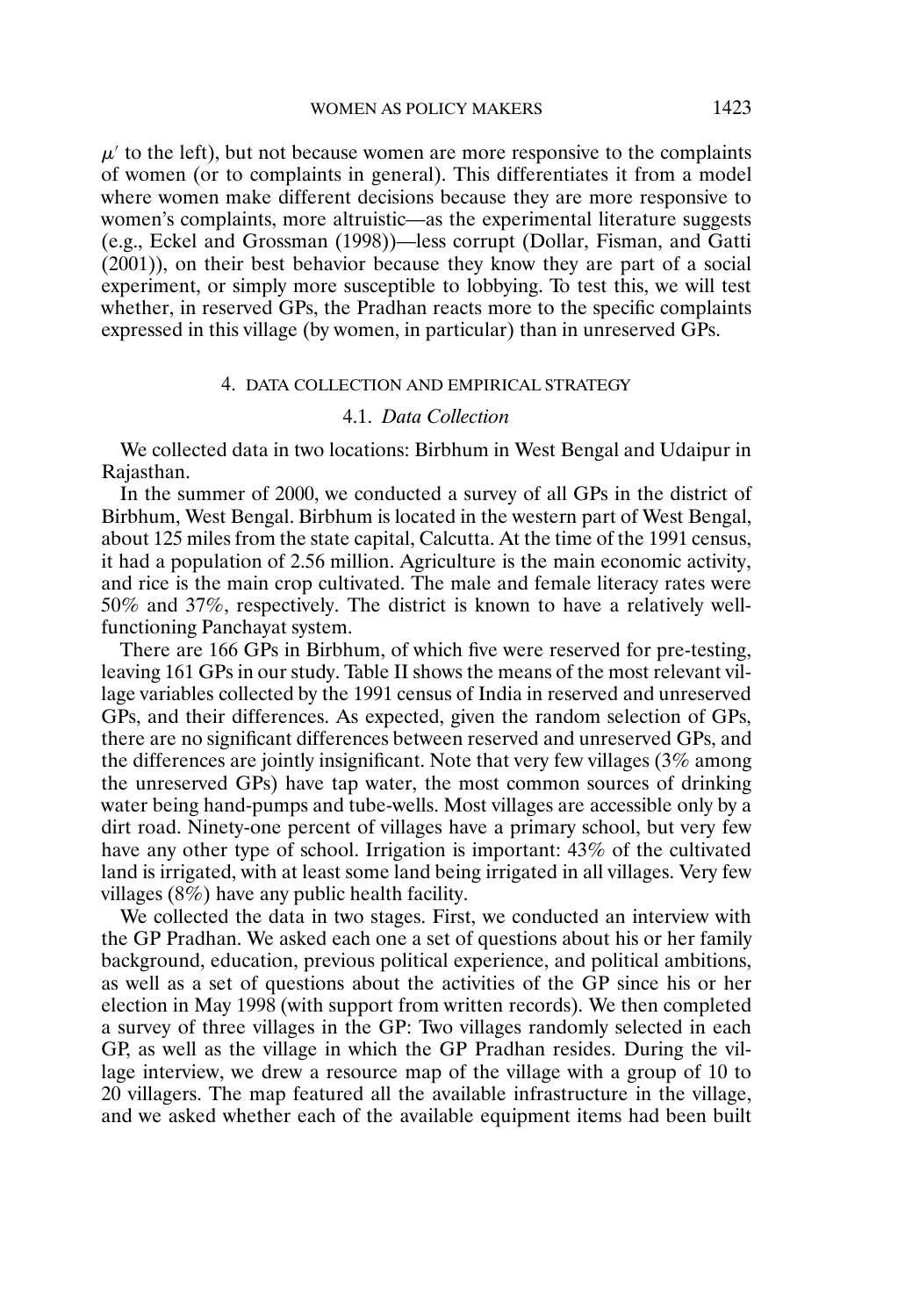|                                                                  |                   | TABLE II            |            |                   |                     |            |  |  |
|------------------------------------------------------------------|-------------------|---------------------|------------|-------------------|---------------------|------------|--|--|
| VILLAGE CHARACTERISTICS IN RESERVED AND UNSERVED GP, 1991 CENSUS |                   |                     |            |                   |                     |            |  |  |
|                                                                  | West Bengal       |                     |            | Rajasthan         |                     |            |  |  |
|                                                                  | Mean, Reserved GP | Mean, Unreserved GP | Difference | Mean, Reserved GP | Mean, Unreserved GP | Difference |  |  |
| <b>Dependent Variables</b>                                       | (1)               | (2)                 | (3)        | (4)               | (5)                 | (6)        |  |  |
| <b>Total Population</b>                                          | 974               | 1022                | $-49$      | 1249              | 1564                | $-315$     |  |  |
|                                                                  | (60)              | (46)                | (75)       | (123)             | (157)               | (212)      |  |  |
| Female Literacy Rate                                             | .35               | .34                 | .01        | .05               | .05                 | .00        |  |  |
|                                                                  | (.01)             | (.01)               | (.01)      | (.01)             | (.01)               | (.01)      |  |  |
| Male Literacy Rate                                               | .57               | .58                 | $-.01$     | .28               | .26                 | .03        |  |  |
|                                                                  | (.01)             | (.01)               | (.01)      | (.02)             | (.02)               | (.03)      |  |  |
| % Cultivated Land that Is Irrigated                              | .45               | .43                 | .02        | .05               | .07                 | $-.02$     |  |  |
|                                                                  | (.03)             | (.02)               | (.04)      | (.01)             | (.01)               | (.02)      |  |  |
| Dirt Road                                                        | .92               | .91                 | .01        | .40               | .52                 | $-.11$     |  |  |
|                                                                  | (.02)             | (.01)               | (.02)      | (.08)             | (.07)               | (.10)      |  |  |
| Metal Road                                                       | .18               | .15                 | .03        | .31               | .34                 | $-.04$     |  |  |
|                                                                  | (.03)             | (.02)               | (.03)      | (.07)             | (.06)               | (.10)      |  |  |
| Bus Stop or Train Station                                        | .31               | .26                 | .05        | .40               | .43                 | $-.03$     |  |  |
|                                                                  | (.04)             | (.02)               | (.04)      | (.08)             | (.07)               | (.10)      |  |  |
| Number of Public Health Facilities                               | .06               | .08                 | $-.02$     | .29               | .19                 | .10        |  |  |
|                                                                  | (.01)             | (.01)               | (.02)      | (.08)             | (.06)               | (.10)      |  |  |
| Tube Well Is Available                                           | .05               | .07                 | $-.02$     | .02               | .03                 | $-.01$     |  |  |
|                                                                  | (.03)             | (.02)               | (.07)      | (.02)             | (.02)               | (.03)      |  |  |
| Handpump Is Available                                            | .84               | .88                 | $-.04$     | .90               | .97                 | $-.06$     |  |  |
|                                                                  | (.04)             | (.03)               | (.05)      | (.05)             | (.02)               | (.05)      |  |  |
| Wells                                                            | .44               | .47                 | $-.02$     | .93               | .91                 | .01        |  |  |
|                                                                  | (.07)             | (.04)               | (.08)      | (.04)             | (.04)               | (.06)      |  |  |
| Tap Water                                                        | .05               | .03                 | .01        | .12               | .09                 | .03        |  |  |
|                                                                  | (.03)             | (.02)               | (.03)      | (.05)             | (.04)               | (.06)      |  |  |
| Number of Primary Schools                                        | .95               | .91                 | .04        | .93               | 1.16                | $-.23$     |  |  |
|                                                                  | (.07)             | (.03)               | (.08)      | (.09)             | (.10)               | (.15)      |  |  |
| Number of Middle Schools                                         | .05               | .05                 | .00        | .43               | .33                 | .10        |  |  |
|                                                                  | (.01)             | (.01)               | (.01)      | (.08)             | (.07)               | (.10)      |  |  |
| Number of High Schools                                           | .09               | .10                 | $-.01$     | .14               | .07                 | .07        |  |  |
|                                                                  | (.01)             | (.01)               | (.02)      | (.06)             | (.04)               | (.07)      |  |  |
| <i>F</i> -Statistics: Difference Jointly Significant             |                   |                     | .93        |                   |                     | 1.54       |  |  |
| $(p$ -value)                                                     |                   |                     | (.53)      |                   |                     | (.11)      |  |  |

| TABLE II                                                         |  |
|------------------------------------------------------------------|--|
| VILLAGE CHARACTERISTICS IN RESERVED AND UNSERVED GP. 1991 CENSUS |  |

*Notes*: 1. There are 2120 observations in the West Bengal regressions, and 100 in the Rajasthan regressions. 2. Standard errors, corrected for clustering at the GP level in the West Bengal regressions, are in parentheses.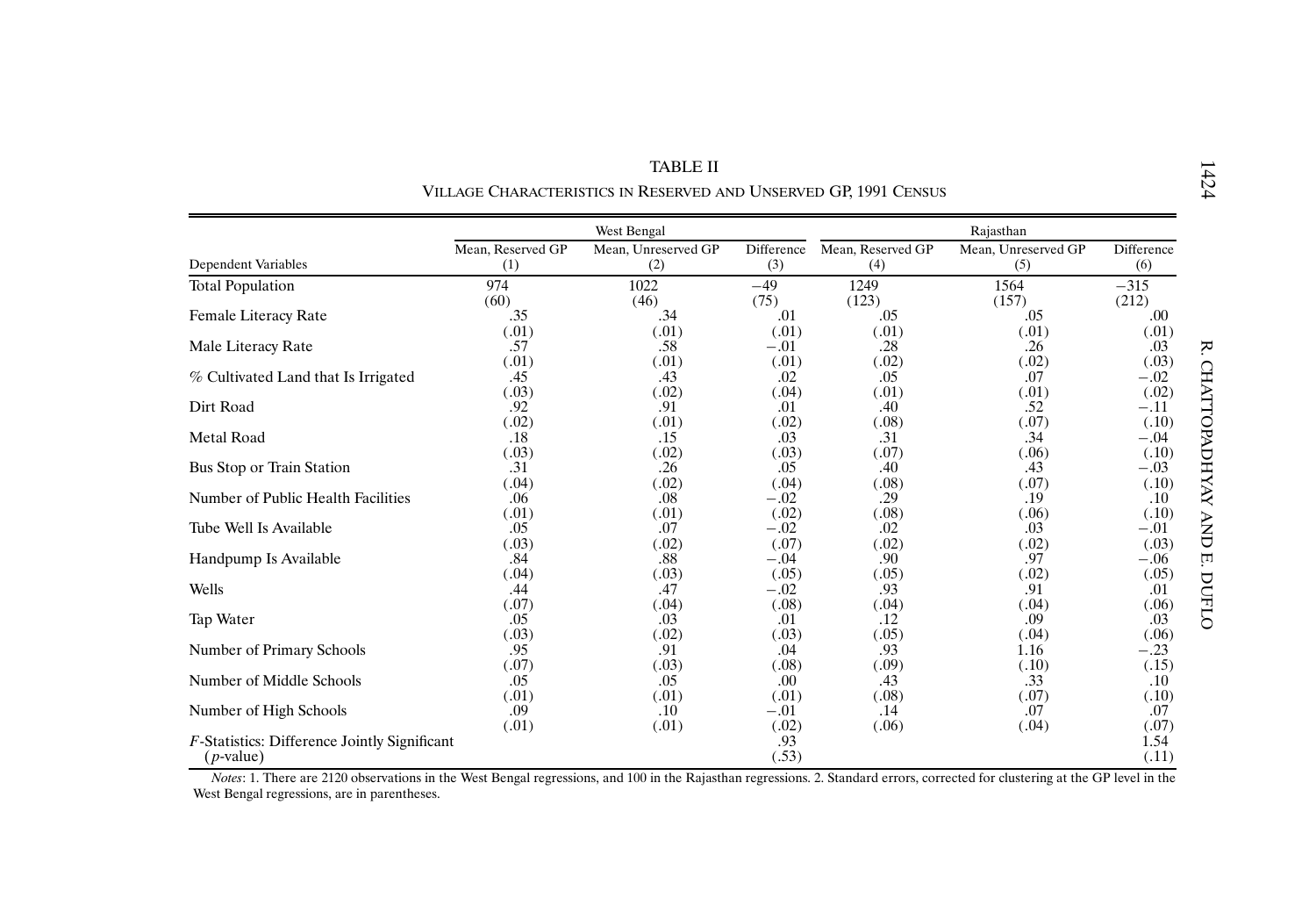or repaired since May 1998. Previous experience of one of the authors, as well as experimentation during the pre-testing period, suggested that this method yields extremely accurate information about the village. We then conducted an additional interview with the most active participants of the mapping exercise, in which we asked in more detail about investments in various public goods. We also collected minutes of the village meetings, and asked whether women and men of the village had expressed complaints or requests to the GP in the previous six months. For all outcomes for which it was possible, we collected the same information at both the GP level and at the village level. The village level information is likely to be more reliable, because it is not provided by the Pradhan, and because it was easy for villagers to recall investments made in their village in the previous two years. However, the information given by the GP Pradhan refers to investment in the entire GP, and is thus free from sampling error. Therefore, when an outcome is available at both levels, we perform the analysis separately for both and compare the results.

Between August 2002 and December 2002 (after a first draft of this paper was completed), we collected the same village-level data (there was no Pradhan interview) in 100 hamlets in Udaipur, Rajasthan, chosen randomly from a subset of villages covered by a local  $\overline{NGO}$ .<sup>17</sup> The reference period for asking about investment was also two years, 2000–2002. In Rajasthan, there was no regularly elected Panchayat system until 1995. Table II displays the characteristics of reserved and unreserved villages in our sample.<sup>18</sup> Udaipur is a much poorer district than Birbhum. It is located in an extremely arid area with little irrigation and has male and female literacy rates of 27.5% and 5.5% respectively. Because the villages are bigger, they are more likely to have a middle school, a health facility, and a road connection, compared to villages in West Bengal. As in West Bengal, we see no significant difference between the characteristics of reserved and unreserved villages before the reservation policy was implemented.

# 4.2. *Empirical Strategy*

Thanks to the randomization built into the policy, the basic empirical strategy is straightforward. The reduced form effect of the reservation status can be obtained by comparing the means of the outcomes of interest in reserved and unreserved GPs. Note that this reduced form difference is not an estimate of

 $18$  For Udaipur, we could not obtain the data necessary to match villages to Panchayat in the entire district.

<sup>&</sup>lt;sup>17</sup>Rajasthani villages are much more spread out than West Bengali villages (a Rajasthani village covers an area on average ten times bigger than a West Bengali village) and are much less densely populated. They are made of a series of independent "hamlets," which are not administrative entities but function as independent villages. Our sampling unit is the hamlet: We first sampled 100 villages (with probability of selection weighted by village size) and then one hamlet per village (again, the probability of selection was weighted by village size).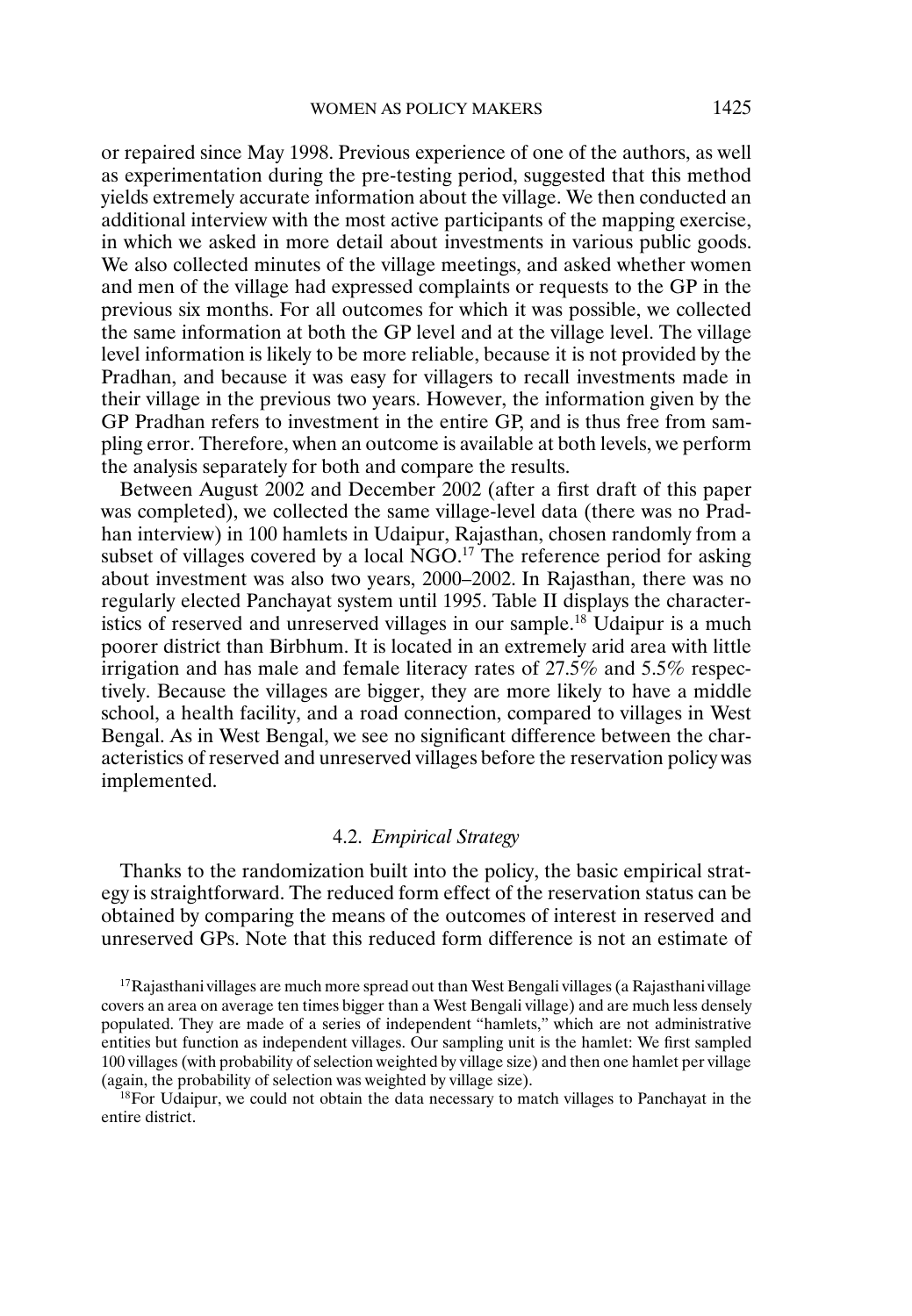the comparison between a system with reservation and a system without reservation. The policy decisions in unreserved GPs can be different than what they would have been if there was no reservation whatsoever. They will be different, for example, in the presence of dynamic incentives. What we are trying to estimate is the effect of being reserved for a woman, rather than not reserved, *in a system where there is reservation*.

Denoting  $Y_{ij}$  as the value of the outcome of interest for good i (say, investment in drinking water between 1998 and 2000) and  $R_i$  as a dummy equal to 1 if the GP is reserved for a woman, this is simply:

$$
E[Y_{ij}|R_j = 1] - E[Y_{ij}|R_j = 0].
$$

In the village-level regressions in West Bengal, the standard errors are adjusted for possible correlation within GP using the Moulton correction (Moulton  $(1986)$ ).<sup>19</sup> We run village-level regressions using only the data for the two villages we selected randomly since the Pradhan's villages are not random and may be selected differently in reserved and unreserved GPs.

Since all the reserved GPs have a female Pradhan, and only very few of the unreserved GPs do, this reduced form coefficient is very close to the coefficient that one would obtain by using the reservation policy as an instrument for the Pradhan's gender.<sup>20</sup> We will therefore focus on the reduced form estimates, which are directly interpretable as the effect of the reservation policy. These estimates are the central results of the paper.

We then construct a standardized investment measure for the different categories of goods in both samples by subtracting the mean in the unreserved sample from the actual measure and then dividing this difference by the standard deviation in the unreserved sample. This generates variables whose scale can be compared across goods. We then run the following regressions to test the proposition that, in reserved GPs, there is more investment in goods mentioned more frequently by women:

(1) 
$$
Y_{ij} = \beta_1 + \beta_2 * R_j + \beta_3 D_i * R_j + \sum_{l=1}^{N} \beta_l d_{il} + \epsilon_{ij}
$$

and

(2) 
$$
Y_{ij} = \beta_4 + \beta_5 * R_j + \beta_6 S_i * R_j + \sum_{l=1}^N \beta_l d_{il} + \epsilon_{ij},
$$

 $19$ The outcomes we consider are jointly determined, since they are linked by a budget constraint. However, because the regressor  $(R)$  is the same in all outcome equations, a joint estimation of the system of equations would produce coefficients and standard errors numerically identical to OLS estimation equation by equation.

 $20$ The instrumental variable estimate would simply be the reduced form estimate scaled up by a factor of 1.075 (the ratio of the reduced form effect and the difference in the probability that a woman is elected in reserved vs. unreserved GPs).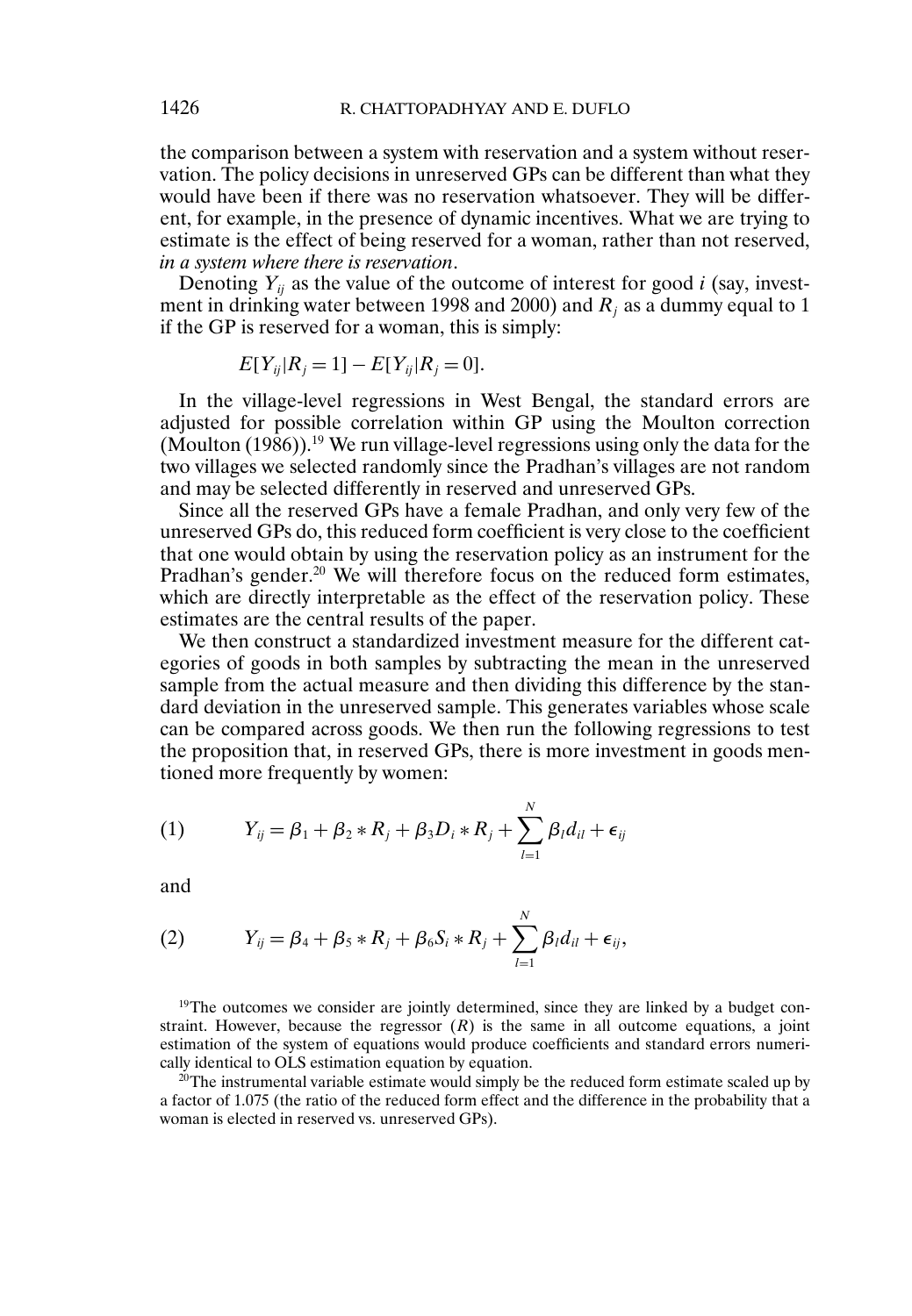where  $d_{il}$  are good-specific dummies,  $D_i$  is the average difference between the fraction of requests about good *i* from women and from men, and  $S_i$  is the average fraction of requests across men and women. We expect  $\beta_3 \geq 0$  and potentially  $\beta_6 \geq 0$ .

Finally, we will test whether the difference in policy comes from greater responsiveness of women Pradhans to complaints expressed by women in a specific village by running the regression:

(3)  
\n
$$
Y_{ij} = \beta_7 + \beta_8 * R_j + \beta_9 D_i * R_j + \beta_{10} D_{ij} * R_j + \beta_{11} S_{ij} * R_j + \beta_{12} S_{ij} + \beta_{13} D_{ij} + \sum_{l=1}^N \beta_l d_{il} + \epsilon_{ij},
$$

where  $D_{ij}$  is the difference between an indicator for whether issue i was brought by women in village j and an indicator for whether issue i was brought by men in village j, and  $S_{ii}$  is the sum of these two indicators. We expect  $\beta_{10} = 0$ and  $\beta_{11} = 0$  if the village specific complaints are drawn from a distribution of preferences common to the district and if, as our model assumes, the policy affects the outcome through the selection of a Pradhan with specific preferences.

Women elected as Pradhans differ from men in many dimensions. In particular, they are much more likely to be new leaders, and they are probably less likely to be re-elected in the next election. $21$  The reduced form estimates capture all of these potential effects. As we noted earlier, controlling for Pradhan's characteristics (like poverty, previous experience, size of the village of origin of the Pradhan, etc.) can be misleading, since the Pradhan's characteristics are endogenous to the reservation system. We will nevertheless present these estimates and show that the results are unchanged. A very interesting feature of the experiment, however, is that it is possible to disentangle the effect of gender per se from these other effects of reserving electoral seats to specific groups, using only exogenous random variation generated by the policy. For the West Bengal sample, we collected additional data to perform these specification checks, which are described and implemented in Section 6.

#### 5. RESULTS

#### 5.1. *Effects on the Political Participation of Women*

Table III displays the effect of having a woman Pradhan on the political participation of women. In West Bengal, the percentage of women among participants in the Gram Samsad is significantly higher when the Pradhan is a woman (increasing from 6.9% to 9.8%). Since reservation does not affect the

 $21$  Recall that the reservation rotates: seats that were reserved in 1998 will not be reserved again in 2003.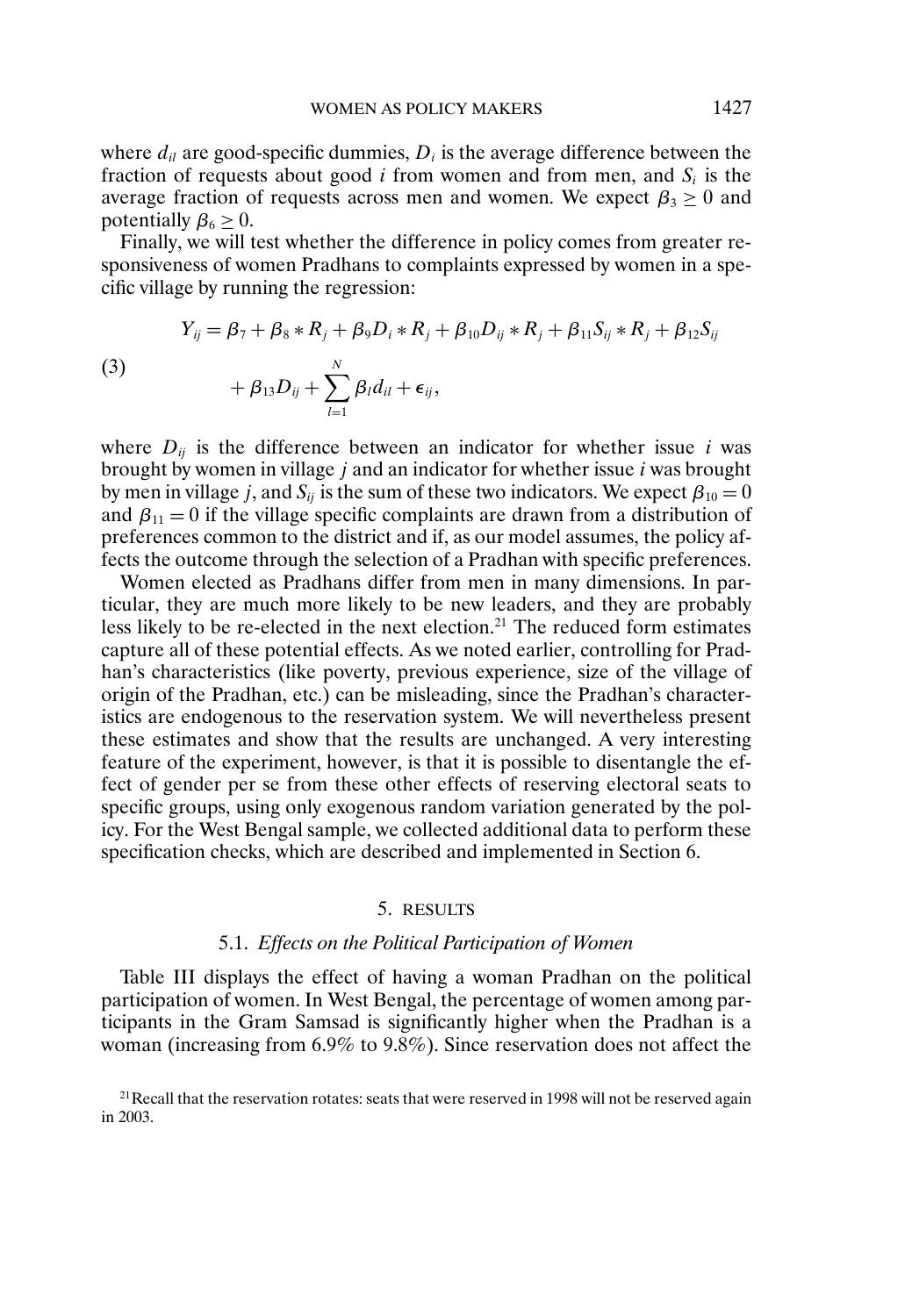| Dependent Variables                  | Mean, Reserved GP<br>(1) | Mean, Unreserved GP<br>(2) | Difference<br>(3) |
|--------------------------------------|--------------------------|----------------------------|-------------------|
| West Bengal                          |                          |                            |                   |
| Fraction of Women Among Participants | 9.80                     | 6.88                       | 2.92              |
| in the Gram Samsad (in percentage)   | (1.33)                   | (.79)                      | (1.44)            |
| Have Women Filed a Complaint to      | .20                      | .11                        | .09               |
| the GP in the Last 6 Months          | (.04)                    | (.03)                      | (.05)             |
| Have Men Filed a Complaint to the GP | .94                      | 1.00                       | .06               |
| in the Last 6 Months                 | (.06)                    |                            | (.06)             |
| <b>Observations</b>                  | 54                       | 107                        |                   |
| Rajasthan                            |                          |                            |                   |
| Fraction of Women Among Participants | 20.41                    | 24.49                      | $-4.08$           |
| in the Gram Samsad (in percentage)   | (2.42)                   | (3.05)                     | (4.03)            |
| Have Women Filed a Complaint to      | .64                      | .62                        | .02               |
| the GP in the Last 6 Months          | (.07)                    | (.06)                      | (.10)             |
| Have Men Filed a Complaint to the GP | .95                      | .88                        | .073              |
| in the Last 6 Months                 | (.03)                    | (.04)                      | (.058)            |
| <b>Observations</b>                  | 40                       | 60                         |                   |

# TABLE III

EFFECT OF WOMEN'S RESERVATION ON WOMEN'S POLITICAL PARTICIPATION

*Notes*: 1. Standard errors in parentheses. 2. Standard errors are corrected for clustering at the GP level in the West Bengal regressions, using the Moulton (1986) formula.

percentage of eligible voters attending the Gram Samsad, this corresponds to a net increase in the participation of women, and a decline in the participation of men. This is consistent with the idea that political communication is influenced by the fact that citizens and leaders are of the same sex. Women in villages with a reserved Pradhan are twice as likely to have addressed a request or a complaint to the GP Pradhan in the last 6 months, and this difference is significant.<sup>22</sup> The fact that the Pradhan is a woman therefore significantly increases the involvement of women in the affairs of the GP in West Bengal.

In Rajasthan, the fact that the Pradhan is a woman has no effect on women's participation at the Gram Samsad or the occurrence of women's complaints. Note that women participate more in the Gram Samsad in Rajasthan, most probably because the process is very recent, and the GP leaders are trained to mobilize women in public meetings.<sup>23</sup>

 $^{22}$ In the subsample of villages in which we conducted follow-up surveys, we also asked whether men had brought up any issue in the previous six months. In all cases but one (a reserved GP), they had.

 $^{23}$ Interestingly, women's participation is significantly higher when the position of council member *of the village* is reserved for a woman (results not reported to conserve space). This difference is probably due to the very long distance between villages in Rajasthan.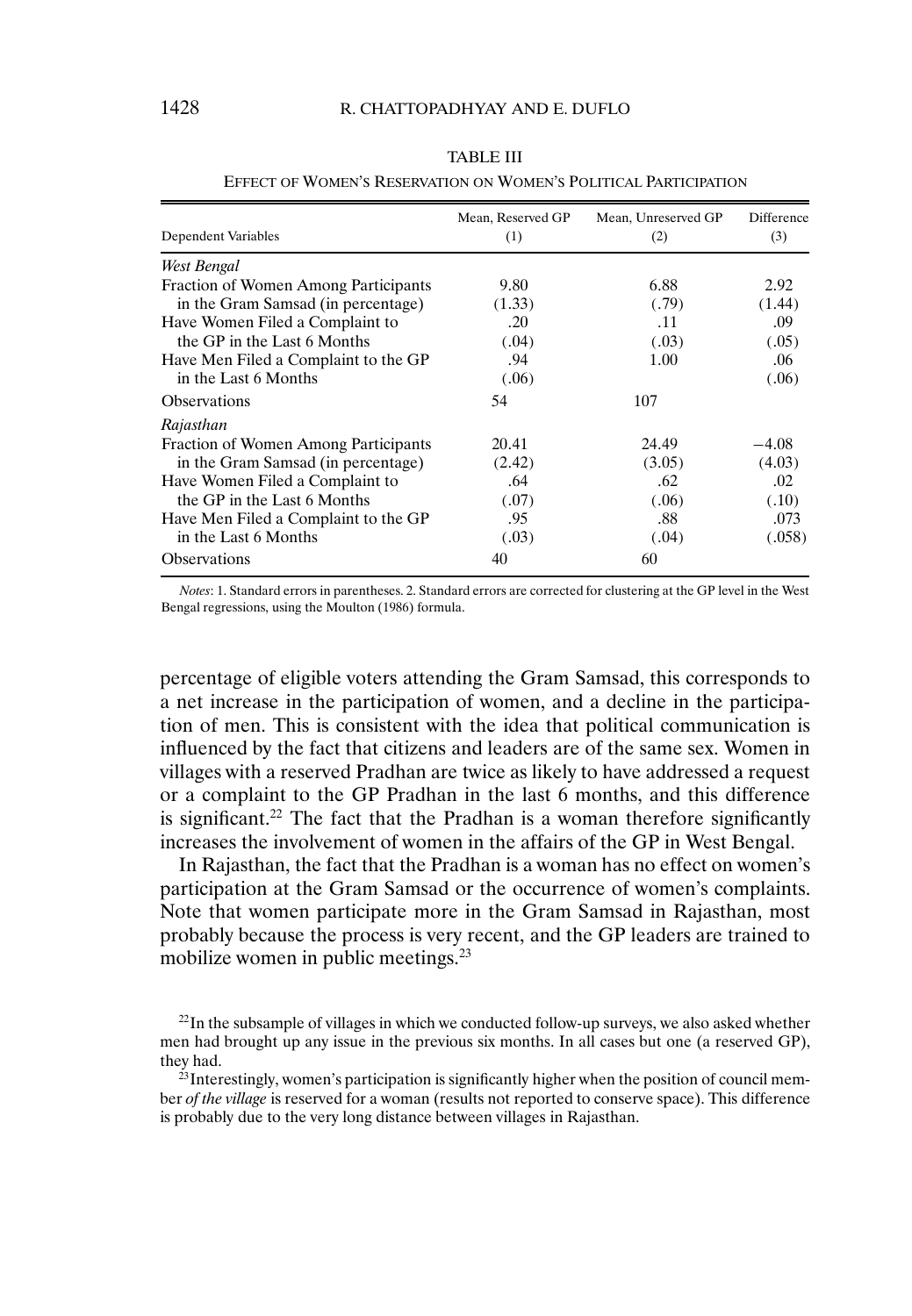# WOMEN AS POLICY MAKERS 1429

# 5.2. *Requests of Men and Women*

Table IV shows the fraction of formal requests made by villagers to the Panchayat in the six months prior to the survey by type of good.<sup>24</sup>

In West Bengal, drinking water and roads were by far the issues most frequently raised by women. The next most important issue was welfare programs, followed by housing and electricity. In Rajasthan, drinking water, welfare programs, and roads were the issues most frequently raised by women. The issues most frequently raised by men in West Bengal were roads, irrigation, drinking water, and education. With the exception of irrigation, men have the same priorities in Rajasthan. A chi-square test rejects the hypothesis that the distributions of men's and women's complaints are the same (at less than 1% in West Bengal, and 9% in Rajasthan). Note that this pattern of revealed preferences is expected, in view of the activities of both men and women in these areas. Women are in charge of collecting drinking water, and they are the primary recipients of welfare programs (maternity pension, widow's pension, and old age pension for the destitute, who tend to be women). In West Bengal, they are the main source of labor employed on the roads. In Rajasthan, both men and women work on roads, and the employment motive is therefore common. However, men travel very frequently out of the villages in search of work, while women do not travel long distances; accordingly, men have a stronger need for good roads.

In columns (5) and (11), we report the average across men and women of the fraction of complaints related to infrastructure  $(S<sub>i</sub>$  in the model) in West Bengal and Rajasthan, respectively.<sup>25</sup> In columns (6) and (12), we report the difference between the fraction of issues raised by women and the fraction of issues raised by men  $(D_i)$  in the model). If the model is correct, we would expect more investments in drinking water and roads in reserved GPs in West Bengal, less investment in roads in Rajasthan, and less investment in education and irrigation in West Bengal.26

In columns (1) and (2) (for West Bengal), and (7) and (8) (for Rajasthan), we present the distribution of complaints in reserved and unreserved GPs. A chisquare test does not reject that they are drawn from the same distribution (and the point estimates are also very similar in West Bengal, where we have a difference in the number of women who complain). Our assumption that the intensity of preferences does not determine whether someone will communicate her preferences therefore seems to be satisfied.

 $25$ These are the goods that are linked together by a budget constraint for the Panchayat, and therefore where we should see a trade-off.

26There are no Panchayat-run schools in Rajasthan.

<sup>&</sup>lt;sup>24</sup>We recorded the exact complaint or request: For example, the need to repair a specific well. We classified them ex post into these categories. In West Bengal, we had initially not asked about issues raised by men: A random subset of 48 villages was subsequently resurveyed later.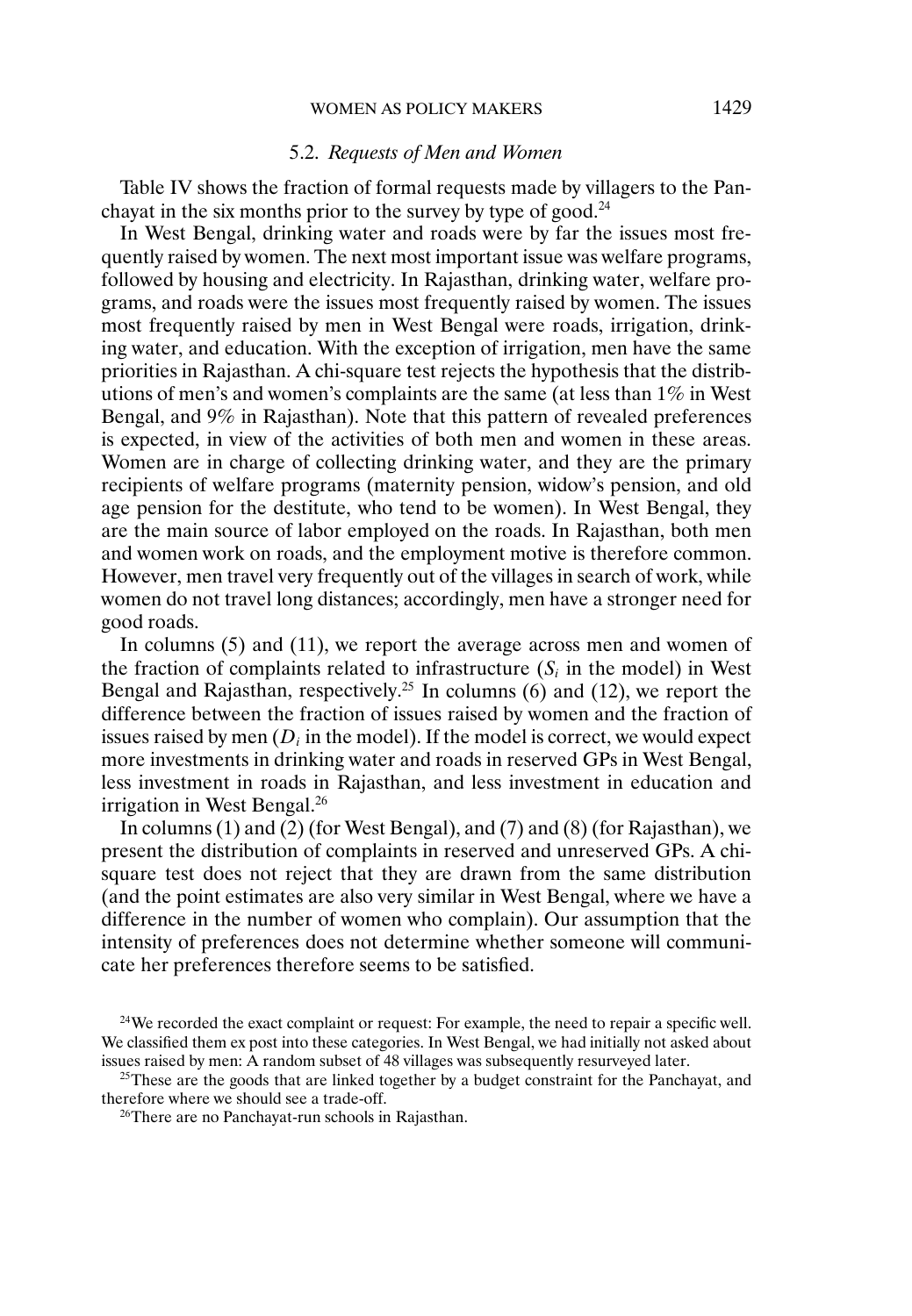|                                         |                     |       | West Bengal |     |                    |        |     |                     | Rajasthan |       |                    |        |
|-----------------------------------------|---------------------|-------|-------------|-----|--------------------|--------|-----|---------------------|-----------|-------|--------------------|--------|
|                                         |                     | Women |             | Men | Average Difference | Women  |     |                     | Men       |       | Average Difference |        |
|                                         | Reserved Unreserved |       | All         |     |                    |        |     | Reserved Unreserved | All       |       |                    |        |
|                                         | (1)                 | (2)   | (3)         | (4) | (5)                | (6)    | (7) | (8)                 | (9)       | (10)  | (11)               | (12)   |
| Other Programs                          |                     |       |             |     |                    |        |     |                     |           |       |                    |        |
| <b>Public Works</b>                     | .84                 | .84   | .84         | .85 | .84                | $-.01$ | .60 | .64                 | .62       | .87   | .74                | $-.26$ |
| <b>Welfare Programs</b>                 | .12                 | .09   | .10         | .04 | .07                | .06    | .25 | .14                 | .19       | .03   | .04                | .16    |
| Child Care                              | .00                 | .02   | .01         | .01 | .01                | .00    | .04 | .09                 | .07       | .01   | .02                | .06    |
| Health                                  | .03                 | .04   | .04         | .02 | .03                | .02    | .06 | .08                 | .07       | .04   | .03                | .03    |
| Credit or Employment                    | .01                 | .01   | .01         | .09 | .05                | $-.08$ | .06 | .06                 | .05       | .04   | .09                | .01    |
| <b>Total Number of Issues</b>           | 153                 | 246   | 399         | 195 |                    |        | 72  | 88                  | 160       | 155   |                    |        |
| <b>Breakdown of Public Works Issues</b> |                     |       |             |     |                    |        |     |                     |           |       |                    |        |
| Drinking Water                          | .30                 | .31   | .31         | .17 | .24                | .13    | .63 | .48                 | .54       | .43   | .49                | .09    |
| Road Improvement                        | .30                 | .32   | .31         | .25 | .28                | .06    | .09 | .14                 | .13       | .23   | .18                | $-.11$ |
| Housing                                 | .10                 | .11   | .11         | .05 | .08                | .05    | .02 | .04                 | .03       | .04   | .04                | $-.01$ |
| Electricity                             | .11                 | .07   | .08         | .10 | .09                | $-.01$ | .02 | .04                 | .03       | .02   | .02                | .01    |
| <b>Irrigation and Ponds</b>             | .02                 | .04   | .04         | .20 | .12                | $-.17$ | .02 | .02                 | .02       | .04   | .03                | $-.02$ |
| Education                               | .07                 | .05   | .06         | .12 | .09                | $-.06$ | .02 | .07                 | .05       | .13   | .09                | $-.09$ |
| <b>Adult Education</b>                  | .01                 | .00   | .00         | .01 | .00                | .00    | 0   | $\Omega$            | .00       | .00   | .00                | .00.   |
| Other                                   | .09                 | .11   | .10         | .09 | .09                | .01    | .19 | .21                 | .20       | .12   | .28                | .05    |
| Number of Public Works Issues           | 128                 | 206   | 334         | 166 |                    |        | 43  | 56                  | 99        | 135   |                    |        |
| <b>Public Works</b>                     |                     |       |             |     |                    |        |     |                     |           |       |                    |        |
| Chi-square                              |                     | 8.84  | 71.72       |     |                    |        |     | 7.48                |           | 16.38 |                    |        |
| $p$ -value                              |                     | .64   |             | .00 |                    |        |     | .68                 |           | .09   |                    |        |

*Notes*: 1. Each cell lists the number of times an issue was mentioned, divided by the total number of issues in each panel. 2. The data for men in West Bengal comes from <sup>a</sup> subsample of 48 villages. 3. Chi-square values placed across two columns test the hypothesis that issues come from the same distribution in the two columns.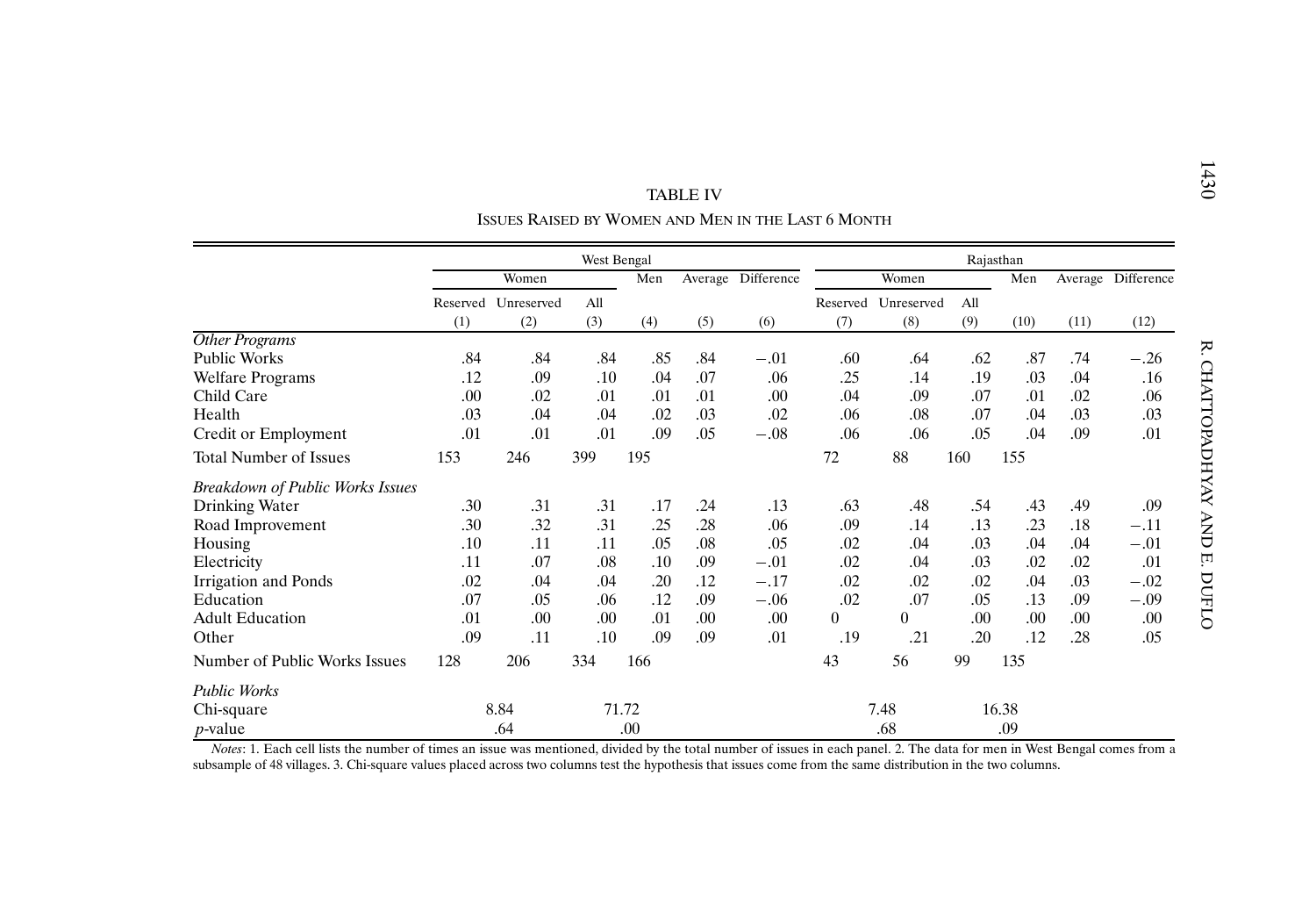# 5.3. *Effects of the Policy on Public Goods Provision*

Table V presents the effects of the Pradhan's gender on all public good investments made by the GP since the last election in West Bengal and in Rajasthan. As we aggregated investments in categories, these regressions reflect all the data we collected on public good investments.

Both in West Bengal and in Rajasthan, the gender of the Pradhan affects the provision of public goods. In both places, there are significantly more investments in drinking water in GPs reserved for women. This is what we expected, since in both places, women complain more often than men about water. In West Bengal, GPs are less likely to have set up informal schools (in the village, this is significant only at the 10% level) in GPs reserved for women. Interestingly, the effect of reservation on the quality of roads is opposite in Rajasthan and in West Bengal: In West Bengal, roads are significantly better in GPs reserved for women, but in Rajasthan, this is the opposite. This result is important since it corroborates expectations based on the complaint data for men and women. The only unexpected result is that we do not find a significant effect of reservation for women on irrigation in West Bengal. The differences between investments in reserved and unreserved GP are jointly significant. In West Bengal, we run the same regression for GP-level investments (instead of village-level). The results, presented in panel B, are entirely consistent, and the effect on informal schooling is significant at the 5% level in the GP-level regression.

These results suggest that the reservation policy has important effects on policy decisions at the local level. These effects are consistent with the policy priorities expressed by women.

In Table VI, we present estimates of equations (1) and (2) for both states, which are a convenient way to summarize these results.<sup>27</sup> Columns (1) and (6) show that, in both states, on average, the provision of public goods is indeed more closely aligned to the preferences of women than to those of men; if the difference between the frequency at which a specific request occurs for women and men is 10%, the provision of that good increases by .16 standard deviations in West Bengal, and .44 standard deviations in Rajasthan. Columns (2) and (7) show that in both states the decisions taken by women also end up reflecting more closely the issues that are relevant to villagers.<sup>28</sup>

Our model posits that women are no more sensitive to women's complaints per se than to men's complaints. This implies that public goods allocation

 $27$ The good-specific equation with the variable expressed in standard deviation leads to exactly the same conclusions as the level equations. They are thus omitted to save space.

<sup>28</sup>The model makes no prediction about the extent to which political decisions will reflect female preferences, conditional average preferences, and vice versa. However it is interesting to note that when both variables are entered in the regression simultaneously, the coefficient of  $D_i$  remains significant at the 10% level in both states (the coefficient (standard error) of the interaction  $D_i * R$  is .44 (.24) in West Bengal and 3.89 (2.18) in Rajasthan). The coefficient of the sum loses significance (result omitted from the table to save space).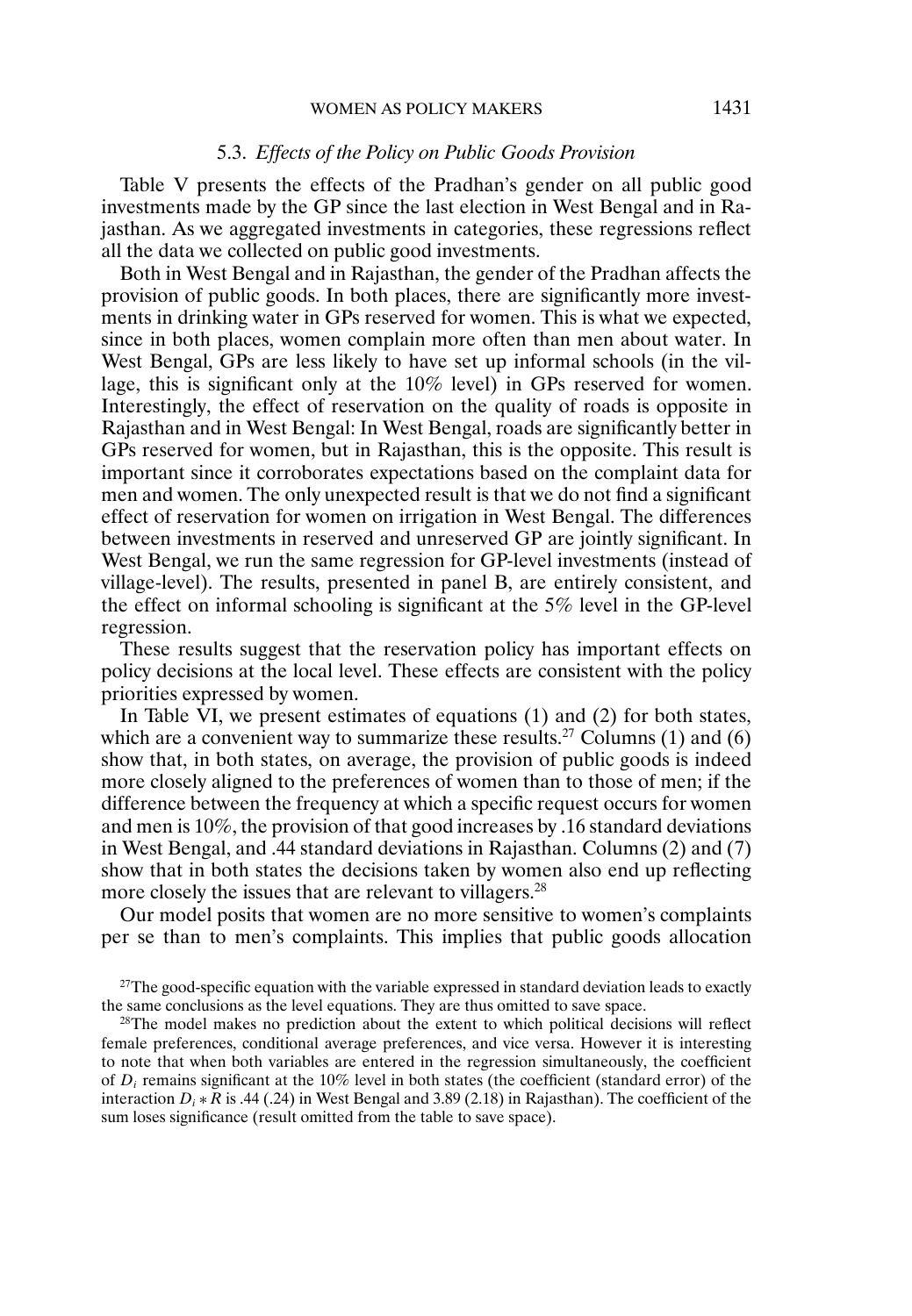| EFFECT OF WOMEN'S RESERVATION ON PUBLIC GOODS INVESTMENTS |                   |                     |                 |                   |                     |            |  |  |
|-----------------------------------------------------------|-------------------|---------------------|-----------------|-------------------|---------------------|------------|--|--|
|                                                           |                   | West Bengal         |                 |                   |                     |            |  |  |
|                                                           | Mean, Reserved GP | Mean, Unreserved GP | Difference      | Mean, Reserved GP | Mean, Unreserved GP | Difference |  |  |
| Dependent Variables                                       | (1)               | (2)                 | (3)             | (4)               | (5)                 | (6)        |  |  |
| A. Village Level                                          |                   |                     |                 |                   |                     |            |  |  |
| Number of Drinking Water Facilities                       | 23.83             | 14.74               | 9.09            | 7.31              | 4.69                | 2.62       |  |  |
| Newly Built or Repaired                                   | (5.00)            | (1.44)              | (4.02)          | (.93)             | (.44)               | (.95)      |  |  |
| Condition of Roads (1 if in good                          | .41               | .23                 | .18             | .90               | .98                 | $-.08$     |  |  |
| condition)                                                | (.05)             | (.03)               | (.06)           | (.05)             | (.02)               | (.04)      |  |  |
| Number of Panchayat Run                                   | .06               | .12                 | $-.06$          |                   |                     |            |  |  |
| <b>Education Centers</b>                                  | (.02)             | (.03)               | (.04)           |                   |                     |            |  |  |
| Number of Irrigation Facilities                           | 3.01              | 3.39                | $-.38$          | .88               | .90 <sub>0</sub>    | $-.02$     |  |  |
| Newly Built or Repaired                                   | (.79)             | (.8)                | (1.26)          | (.05)             | (.04)               | (.06)      |  |  |
| Other Public Goods (ponds, biogas,                        | 1.66              | 1.34                | .32             | .19               | .14                 | .05        |  |  |
| sanitation, community buildings)                          | (.49)             | (.23)               | (.48)           | (.07)             | (.06)               | (.09)      |  |  |
| Test Statistics: Difference Jointly Significant           |                   |                     | 4.15            |                   |                     | 2.88       |  |  |
| $(p$ -value)                                              |                   |                     | (.001)          |                   |                     | (.02)      |  |  |
| <b>B.</b> GP Level                                        |                   |                     |                 |                   |                     |            |  |  |
| 1 if a New Tubewell Was Built                             | 1.00              | .93                 | .07             |                   |                     |            |  |  |
|                                                           |                   |                     |                 |                   |                     |            |  |  |
|                                                           | .67               | (.02)<br>.48        | (.03)<br>.19    |                   |                     |            |  |  |
| 1 if a Metal Road Was Built or Repaired                   |                   |                     |                 |                   |                     |            |  |  |
| 1 if There Is an Informal Education                       | (.06)<br>.67      | (.05)<br>.82        | (.08)<br>$-.16$ |                   |                     |            |  |  |
| Center in the GP                                          |                   |                     |                 |                   |                     |            |  |  |
|                                                           | (.06)<br>.17      | (.04)<br>.09        | (.07)<br>.07    |                   |                     |            |  |  |
| 1 if at Least One Irrigation Pump Was Built               |                   |                     |                 |                   |                     |            |  |  |
|                                                           | (.05)             | (.03)               | (.05)           |                   |                     |            |  |  |
| Test Statistics: Difference Jointly Significant           |                   |                     | 4.73            |                   |                     |            |  |  |
| <i>(p</i> -value)                                         |                   |                     | (.001)          |                   |                     |            |  |  |

*Notes*: 1. Standard errors in parentheses. 2. In West Bengal, there are 322 observations in the village level regressions, and 161 in the GP level regressions. There are 100 observations in the Rajasthan regressions. 3. Standard errors are corrected for clustering at the GP level in the village level regressions, using the Moulton (1986) formula, for the West Bengal regressions.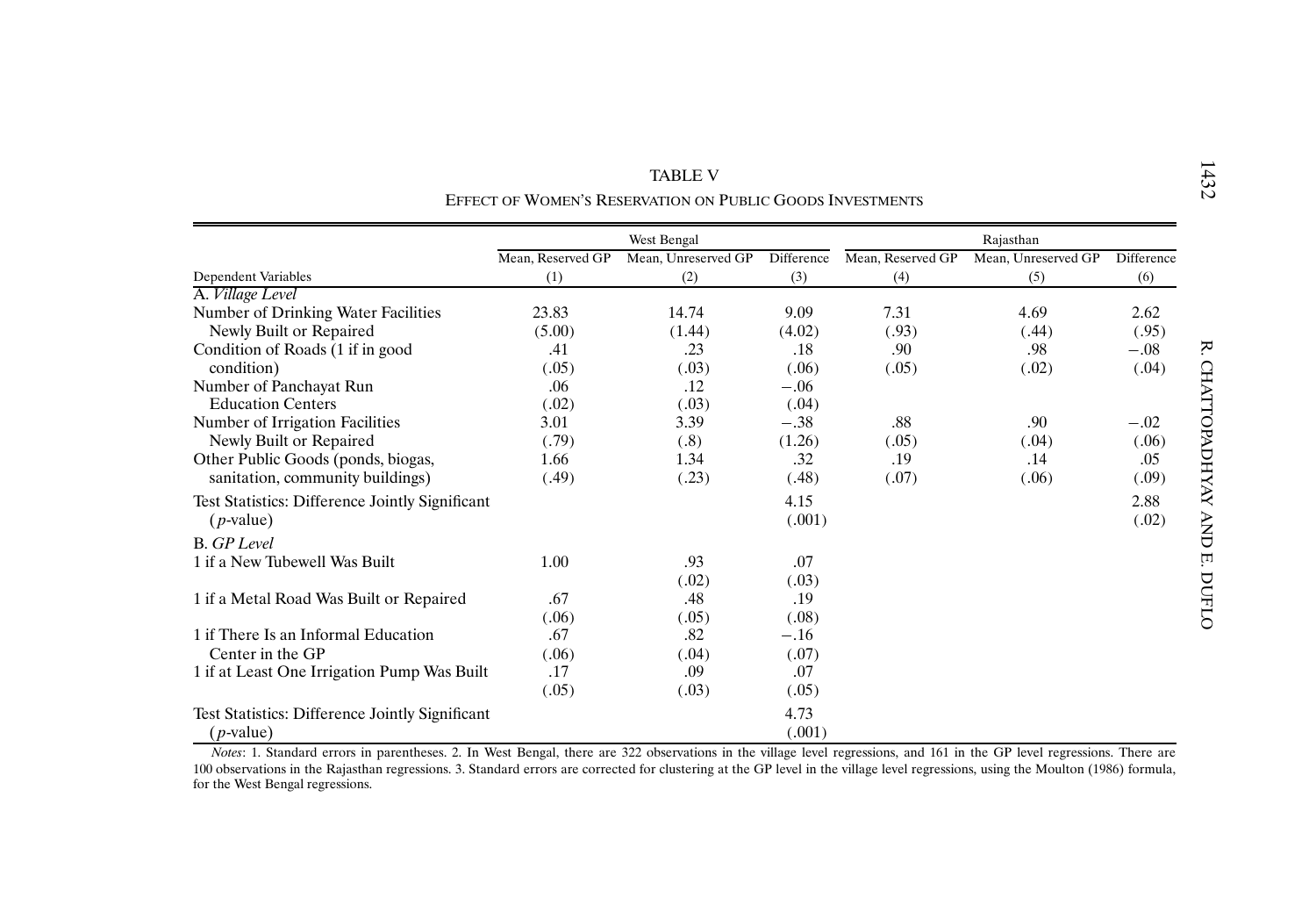|                                                               | West Bengal    |                  |                  |                |                            | Rajasthan       |                 |                  |                 |
|---------------------------------------------------------------|----------------|------------------|------------------|----------------|----------------------------|-----------------|-----------------|------------------|-----------------|
|                                                               | (1)            | (2)              | (3)              | (4)            | (5)                        | (6)             | (7)             | (8)              | (9)             |
| Reserved for a Woman                                          | .23<br>(.101)  | $-.17$<br>(.123) | .00<br>(.159)    | .18<br>(.136)  | .17<br>(.111)              | .16<br>(.115)   | $-.29$<br>(.19) | .04<br>(.16)     | .16<br>(.118)   |
| Reserved $*D_i$                                               | 1.63<br>(.501) |                  | 1.22<br>(.799)   | 1.56<br>(.629) | 1.67<br>(.554)             | 4.40<br>(1.454) |                 | 4.66<br>(1.6)    | 4.29<br>(1.491) |
| Reserved $S_i$                                                |                | 2.04<br>(.642)   |                  |                |                            |                 | 1.78<br>(.728)  |                  |                 |
| Reserved $*D_{\{ij\}}$<br>(village level)                     |                |                  | .03<br>(.047)    |                |                            |                 |                 | $-.37$<br>(.169) |                 |
| Reserved $S_{\{ii\}}$<br>(village level)<br>Pradhan is New    |                |                  | $-.01$<br>(.155) |                | $-.09$                     |                 |                 | .05<br>(.27)     |                 |
| Pradhan is New $D_i$                                          |                |                  |                  |                | (.079)<br>$-.10$           |                 |                 |                  |                 |
| Reservation in 2003                                           |                |                  |                  |                | (.323)<br>.03              |                 |                 |                  |                 |
| Reservation in $2003*D_i$                                     |                |                  |                  |                | (.093)<br>$-.19$<br>(.326) |                 |                 |                  |                 |
| Reserved for SC/ST                                            |                |                  |                  |                | $-.07$<br>(.075)           |                 |                 |                  | .00.<br>(.18)   |
| Reserved for $SC/ST * D_i$                                    |                |                  |                  |                | .10<br>(.145)              |                 |                 |                  | .03<br>(.315)   |
| $D_{\{ij\}}$                                                  | No             | N <sub>o</sub>   | Yes              | No             | No                         | N <sub>0</sub>  | No              | Yes              | No              |
| $S_{\{ij\}}$                                                  | No             | No               | Yes              | No             | No                         | No              | No              | Yes              | N <sub>0</sub>  |
| Pradhan's Characteristics<br>Pradhan's Characteristics $*D_i$ | No<br>No       | No<br>No         | No<br>No         | Yes<br>Yes     | No<br>No                   | No<br>No        | No<br>No        | No<br>No         | No<br>No        |

TABLE VI OLS REGRESSIONS: DETERMINANTS OF PUBLIC GOOD PROVISION

*Notes*: 1. The dependent variable is a standardized measure of investment in each good. There are six types of goods in West Bengal (drinking water, roads, informal education, formal education, irrigation, others) and four types of goods in Rajasthan (drinking water, roads, formal education, others). 2. Standard errors (corrected for clustering at the GP level using Moulton (1986) in West Bengal) are in parentheses below the coefficients. 3. The regressions include a good-specific fixed effect. 4. The variables  $D_i$ ,  $S_i$ ,  $D_{\{ij\}}$ , and  $S_{\{ij\}}$ are defined in the text:  $D_i$  is the relative strength of women's preference for good  $i$  in the district;  $S_i$  is the average strength of preference in the district;  $D_{\{ij\}}$  is the difference of indicators for whether good *i* was mentioned by women and men in village *j*; S<sub>{ij}</sub> is the sum of the indicators for whether good *i* was mentioned by women and men in village *j.*<br>5. Pradhan characteristics include all

WOMEN AS POLICY MAKERS WOMEN AS POLICY MAKERS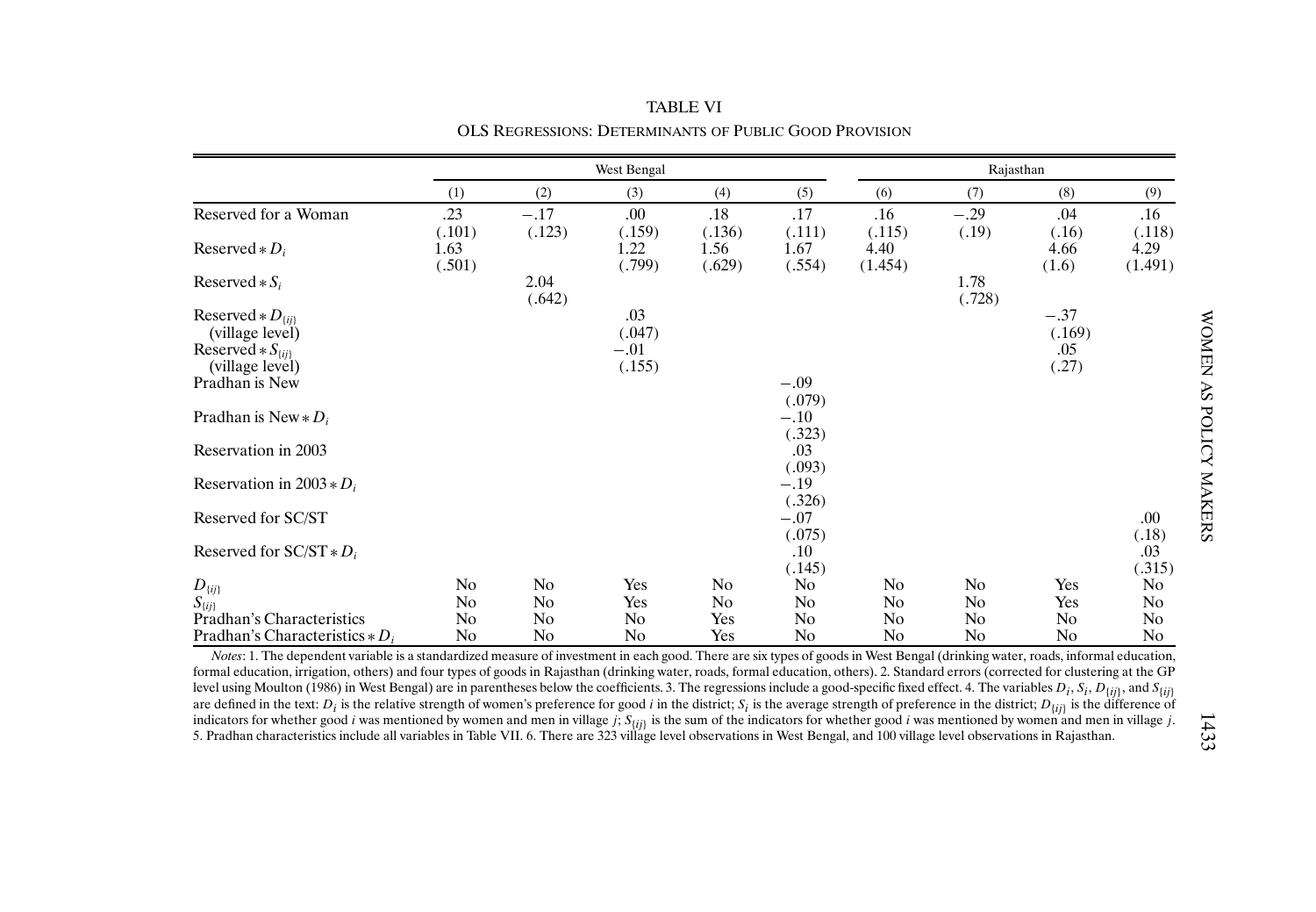should not be more responsive to the difference between women's and men's requests in reserved areas than the difference in nonreserved areas. We can also test whether they are more sensitive to complaints in general (which would be the case if  $\alpha$  was made endogenous). The results of estimating equation (3) are presented in columns (3) and (8). Controlling for the average preference of women in the district  $(D_i \text{ and } D_i * R_i)$ , there are not more investments in goods about which women have complained more often in a specific village in GPs reserved to women (the coefficient of  $D_{ij} * R_j$  is not significant). There are also not more investments in goods about which both men and women have complained more often in GPs that are headed by women (the coefficient of  $S_{ij} * R_j$  is not significant).<sup>29</sup> Individual women are thus not particularly more responsive to the needs of women and men in their communities. Rather, it is because their own preferences are more aligned to the preferences of women that they end up serving them better. This also alleviates the concern that the effect may be temporary because women are on their "best behavior" because they are conscious of being part of a social experiment.

## 6. ROBUSTNESS CHECKS: CONTROLLING FOR OTHER EFFECTS OF RESERVATIONS

Even though the differences in public goods provision seem to be aligned with the differences in revealed preferences—the switch in the coefficient on roads between Rajasthan and West Bengal is especially suggestive that this is related to preferences—the results we have discussed so far could potentially be attributed to other characteristics of the newly elected women.

Table VII presents the characteristics of Pradhans in reserved and unreserved constituencies in West Bengal.<sup>30</sup> Female Pradhans are significantly less educated and less likely to be literate. They also come from a more disadvantaged background: They are more likely to be officially classified as being below the poverty line, and they own fewer durable household goods.<sup>31</sup> They come from smaller villages than men. Our interviewers are more likely to report that female Pradhans are shy in answering questions.

Female Pradhans have less political experience prior to the 1998 election. Eighty-nine percent of women (and 57% of men) holding reserved positions had not been elected to any Panchayat position and most had not even participated in any Panchayat activity. None of them had served as Pradhan (12% of

 $29$ The coefficient of the interaction between the difference in women's and men's complaints and the indicator for reservation for women loses significance in West Bengal, but this is because this regression is run in a much smaller sample. In West Bengal, men's complaints were asked about only in 48 GPs. In Rajasthan, the coefficient does not change and stays significant.

30We do not have the comparable data for Rajasthan.

<sup>31</sup>We asked whether the Pradhan's household owned a television, had electricity in the home, had a telephone, a bicycle, a motorcycle, and a car. The durable goods variable is simply the sum of all of these variables.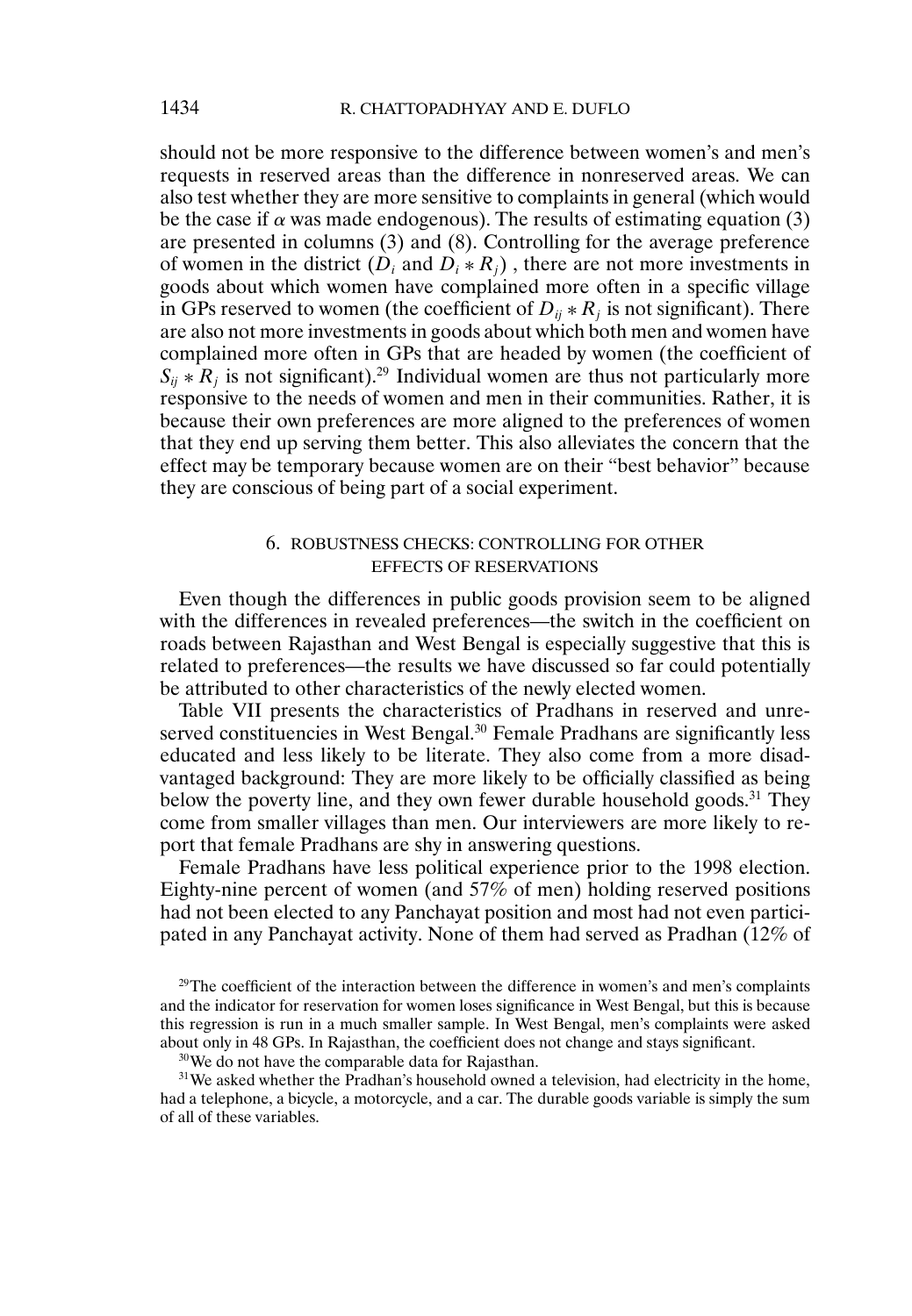#### TABLE VII

|                                                   | West Bengal |                                       |            |  |  |  |  |
|---------------------------------------------------|-------------|---------------------------------------|------------|--|--|--|--|
|                                                   |             | Mean, Reserved GP Mean, Unreserved GP | Difference |  |  |  |  |
| Dependent Variables                               | (1)         | (2)                                   | (3)        |  |  |  |  |
| A. Pradhan's Background                           |             |                                       |            |  |  |  |  |
| Age                                               | 31.87       | 39.72                                 | $-7.85$    |  |  |  |  |
|                                                   | (1.08)      | (.87)                                 | (1.45)     |  |  |  |  |
| Years of Education                                | 7.13        | 9.92                                  | $-2.79$    |  |  |  |  |
|                                                   | (.48)       | (.29)                                 | (.54)      |  |  |  |  |
| Literacy                                          | .80         | .98                                   | $-.19$     |  |  |  |  |
|                                                   | (.06)       | (.01)                                 | (.04)      |  |  |  |  |
| Married                                           | .89         | .87                                   | .02        |  |  |  |  |
|                                                   | (.04)       | (.03)                                 | (.06)      |  |  |  |  |
| Number of Children                                | 2.45        | 2.50                                  | $-.05$     |  |  |  |  |
|                                                   | (.20)       | (.15)                                 | (.26)      |  |  |  |  |
| <b>Below Poverty Line</b>                         | .46         | .28                                   | .18        |  |  |  |  |
|                                                   | (.07)       | (.04)                                 | (.08)      |  |  |  |  |
| Number of Household Assets                        | 1.72        | 2.36                                  | $-.64$     |  |  |  |  |
|                                                   | (.18)       | (.14)                                 | (.23)      |  |  |  |  |
| Population of Pradhan's Own Village               | 1554        | 2108                                  | $-554$     |  |  |  |  |
|                                                   | (204)       | (179)                                 | (291)      |  |  |  |  |
| Hesitates when Answering the Questions            | .75         | .41                                   | .34        |  |  |  |  |
| (interviewer's impression)                        | (.06)       | (.05)                                 | (.08)      |  |  |  |  |
|                                                   |             |                                       |            |  |  |  |  |
| B. Pradhan's Political Aspirations and Experience |             |                                       |            |  |  |  |  |
| Was Elected to the GP Council Before 1998         | .11         | .43                                   | $-.32$     |  |  |  |  |
|                                                   | (.04)       | (.05)                                 | (.07)      |  |  |  |  |
| Was Elected Pradhan Before 1998                   | .00.        | .12                                   | $-.12$     |  |  |  |  |
|                                                   |             | (.03)                                 | (.04)      |  |  |  |  |
| Took Part in Panchayat Activities                 | .28         | .78                                   | $-.50$     |  |  |  |  |
| Prior to Being Elected                            | (.06)       | (.04)                                 | (.07)      |  |  |  |  |
| Knew How GP Functioned                            | .00.        | .35                                   | $-.35$     |  |  |  |  |
|                                                   |             | (.05)                                 | (.07)      |  |  |  |  |
| Did Not Receive any Formal Training               | .06         | .00.                                  | .06        |  |  |  |  |
|                                                   | (.03)       |                                       | (.02)      |  |  |  |  |
| Spouse ever Elected to the Panchayat              | .17         | .02                                   | .15        |  |  |  |  |
|                                                   | (.05)       | (.01)                                 | (.04)      |  |  |  |  |
| Spouse Helps                                      | .43         | .13                                   | .30        |  |  |  |  |
|                                                   | (.07)       | (.03)                                 | (.07)      |  |  |  |  |
| Will Not Run Again                                | .33         | .21                                   | .13        |  |  |  |  |
|                                                   | (.06)       | (.04)                                 | (.07)      |  |  |  |  |
| C. Pradhan's Political Party                      |             |                                       |            |  |  |  |  |
| <b>Left Front</b>                                 | .69         | .69                                   | $-.01$     |  |  |  |  |
|                                                   | (.06)       | (.04)                                 | (.08)      |  |  |  |  |
| Right (Trinamul or BJP)                           | .19         | .18                                   | .01        |  |  |  |  |
|                                                   | (.05)       | (.04)                                 | (.06)      |  |  |  |  |
| Observations                                      | 54          | 107                                   |            |  |  |  |  |
|                                                   |             |                                       |            |  |  |  |  |

## PRADHAN'S CHARACTERISTICS IN RESERVED AND UNSERVED GP (WEST BENGAL)

*Note*: 1. Standard errors, corrected for clustering at the GP level using the Moulton (1986) formula, are in parentheses.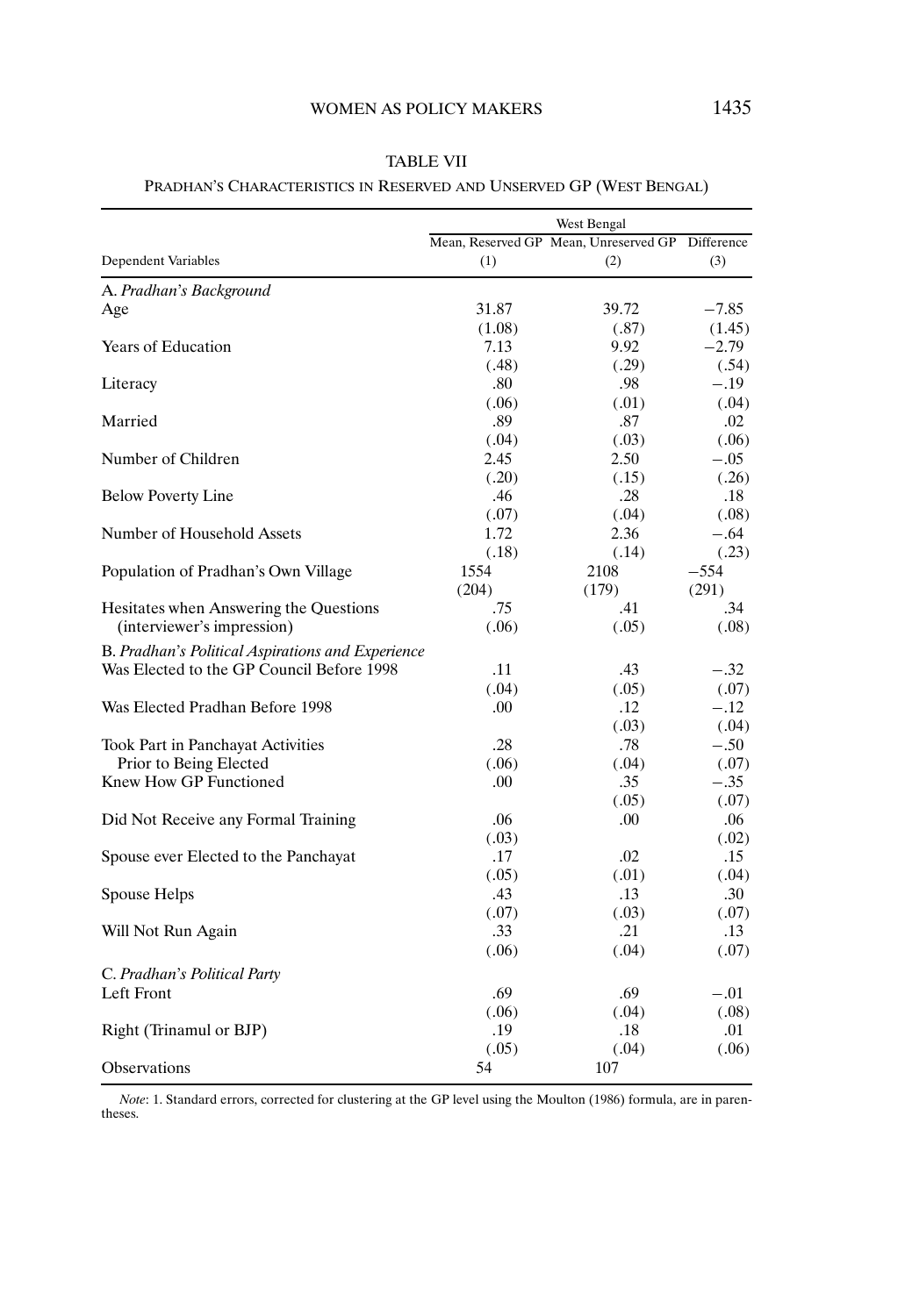the men had). Women Pradhans are only slightly less likely to have received any training than men Pradhans, which reflects the government's efforts to train the new Pradhan and councilors elected under the reservation rule (Kanango (1998)). They are more likely to be helped by their spouse (43% of the women in reserved positions report that they are helped by their spouse, compared with 13% of the men). Seventeen percent are the spouse of a former Panchayat councilor or Pradhan. The worry that women may be their husband's proxy is thus not without foundation. Women are also more likely to claim that they will not run again. Finally, the reservation policy does not seem to affect party affiliation: The percentage of Pradhans in each political group is identical in reserved and unreserved GPs.

While some of these differences are mechanical (there are very few women with any experience, for example), these results suggest that there may be endogenous selection of weaker Pradhans in reserved areas, as the model suggested may happen.

In column (4) of Table VI, we control for all the Pradhan's characteristics listed in Table VII, $32$  interacted with the relative strength of women's preferences on each good. The coefficient of the interaction between woman's reservation and the intensity of women's preference remains unchanged, and is still significant. The coefficients of the control variables are not reported to save space, but none of the interactions between the control variables and the relative female preferences are significant.<sup>33</sup> This is prima facie evidence that the results are not driven by Pradhan's characteristics other than gender (class, inexperience, lack of political ambition, etc.). These results fit with the prediction of our model, that the policy outcome should not be affected by the endogenous weakness of the Pradhan. The final policy outcomes are all the villagers use for selection, and the same policy outcomes will be achieved by selecting a weak woman with strong pro-women views or a strong woman with more moderate views.

The reservation system also allows us to control for exogenous differences between men and women; the interaction of different reservation rules generates exogenous variation in experience, desire to run again, and social status, of which we take advantage now in West Bengal.34

<sup>32</sup>Namely, Pradhan literacy, marital status, number of children, whether the household is below the poverty line, number of assets in the households, population of the Pradhan's village, whether the Pradhan hesitates when answering questions, previous experience as Pradhan or in the Panchayat, whether they knew what the function entailed before being elected, whether they have been trained, whether the spouse is elected as Pradhan, whether the spouse helps the Pradhan, and whether they plan to run again.

 $33$ The  $F$ -statistics for the joint significance of the interaction between the control variables and the relative female preferences is .93 and the *p*-value is .53.

<sup>34</sup>In Rajasthan, we did not collect the necessary data to run this test. The only test we could run (restricting the sample to places reserved for SC and ST) is not very informative, since over 85% of the places are reserved for ST. Obviously, the results are not affected.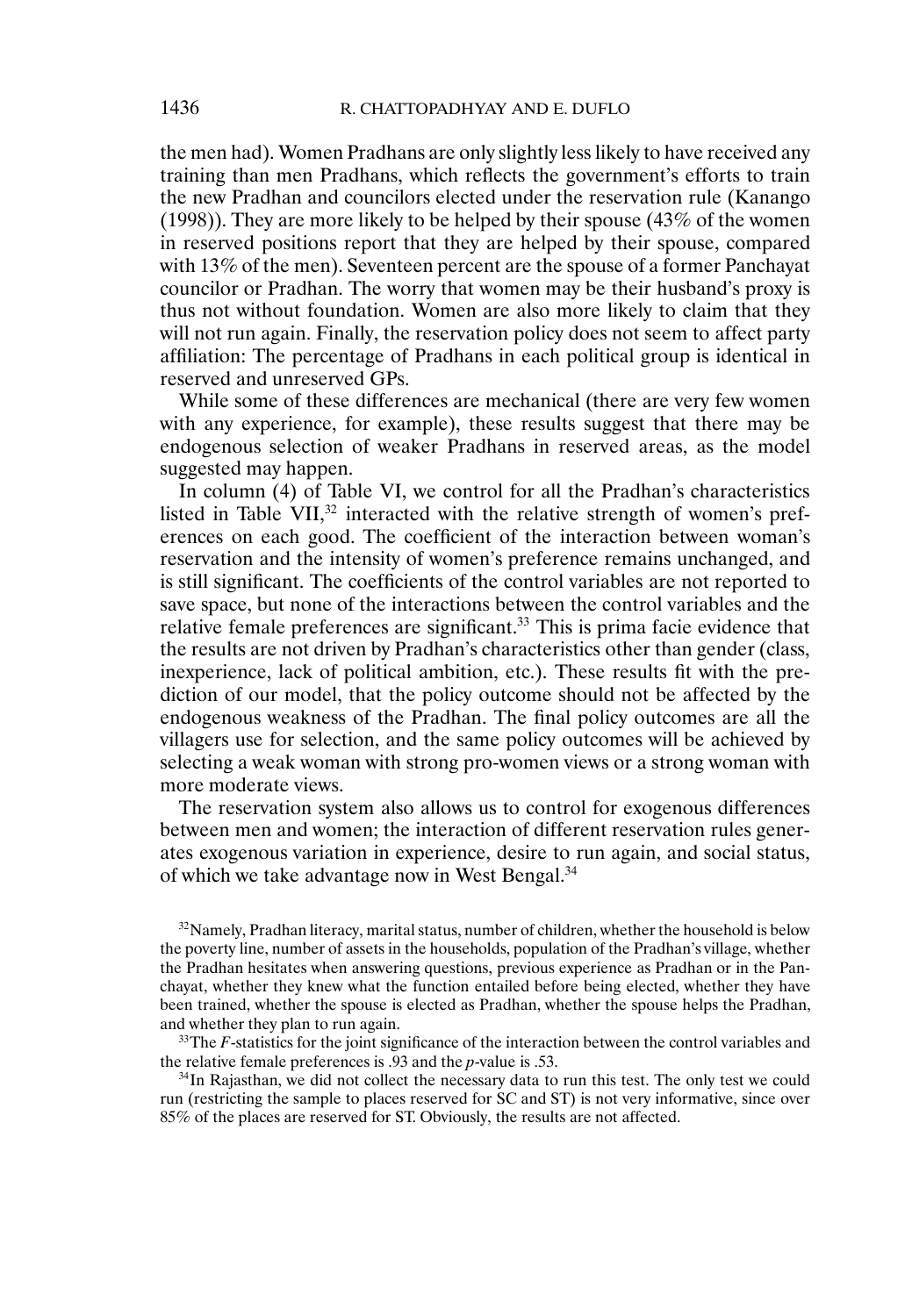# WOMEN AS POLICY MAKERS 1437

## 6.1. *Women as New Pradhans*

The lack of experience could have a direct influence on the investments made by men and women: Inexperienced Pradhans may have a hard time achieving their objectives. On the other hand, they may be more energetic and want to start new projects. They may also favor starting new projects, rather than continuing existing projects.

There is a random subset of unreserved GPs where the Pradhan is always new in office. Individuals may run for a council seat only in the village in which she or he resides. Once elected, the councilors choose one of them to be Pradhan. As part of the reservation scheme, one-third of council seats (identified by village) were reserved for women: Thus, if the previous Pradhan was a man, and the seat of councilor was reserved for a woman in the 1998 election, we can be sure that the Pradhan for that GP will be new to office since the previous Pradhan will not be allowed to run again. We can therefore compare investments in GPs reserved for women to those in GPs that are not reserved, but where the councilor's seat of the previous Pradhan is reserved. Clearly, this does not fully control for the Pradhan's experience: even new Pradhans could be experienced politicians.

These results are presented in column (2) of Table VIII (for comparison, column (1) reproduces the results for the entire sample). In this subsample, all Pradhans are elected for the first time. Men are, nevertheless, more experienced politicians: they are still more likely than women to have served in the GP council before, but the difference is now smaller (.24 instead of .32 in the entire sample).

None of the results on public goods provision are affected. In particular, the point estimate of the coefficient of the interaction between woman's reservation and the difference between men's and women's complaints remains unchanged. This suggests that the effect that reservation for women has on policy cannot entirely be attributed to the fact that these women are new Pradhans.

# 6.2. *Women as Lame Ducks*

Decisions may be affected by the fact that women know they may not want or be able to run again. In Rajasthan, in the second rotation of the reservation system, only one woman was elected in an unreserved seat. This is an indication that women's prospects outside of the reservation system are still not very bright.

We thus control for whether the Pradhan is likely to be re-elected in 2003. Every third GP starting with the second in the list will be reserved for a female Pradhan for the 2003 election. Pradhans in those GPs should realize that they will not be able to stand for re-election as Pradhan (if their particular seat is not reserved, they may still be able to run for a position as a member of the GP council). We therefore restrict the sample to GPs reserved in 1998 and those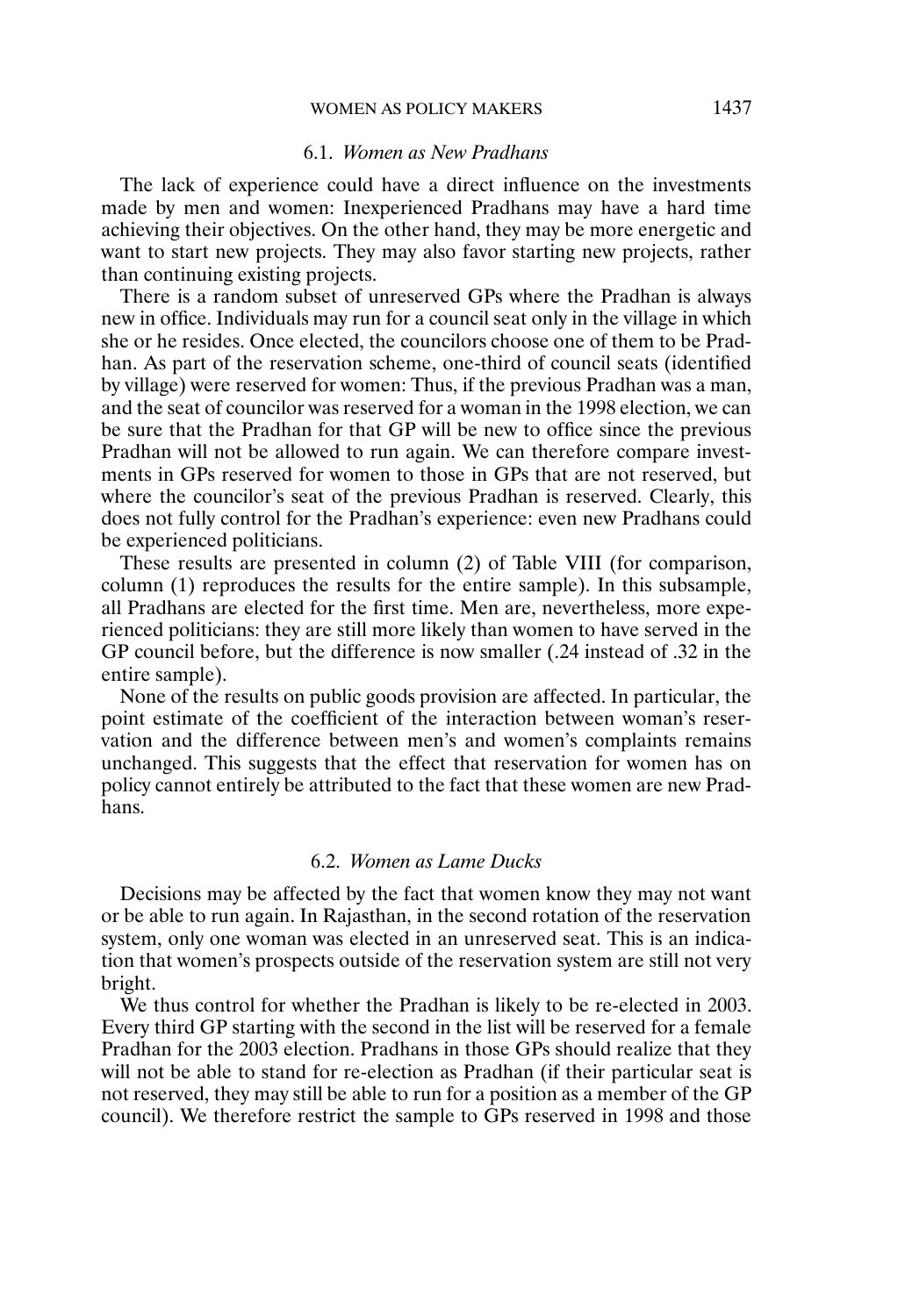| ARI : | V | ш |
|-------|---|---|
|-------|---|---|

|                                        |         | Difference Between GP Reserved for Women and Unreserved GP        |                                               |           |
|----------------------------------------|---------|-------------------------------------------------------------------|-----------------------------------------------|-----------|
|                                        | All GPs | Previous Pradhan<br><b>Barred from Running</b><br>for Re-election | GP Will Be Reserved GP Is Reserved<br>in 2003 | for SC/ST |
|                                        | (1)     | (2)                                                               | (3)                                           | (4)       |
| A. Pradhan's Background and Experience |         |                                                                   |                                               |           |
| Pradhan's Education                    | $-2.79$ | $-2.58$                                                           | $-3.31$                                       | $-2.65$   |
|                                        | (.54)   | (.68)                                                             | (.61)                                         | (.86)     |
| Number of Assets                       | $-.64$  | $-.70$                                                            | $-.60$                                        | $-.37$    |
|                                        | (.23)   | (.26)                                                             | (.26)                                         | (.27)     |
| Pradhan is Below the                   | .18     | .12                                                               | .18                                           | .12       |
| Poverty Line                           | (.08)   | (.10)                                                             | (.09)                                         | (.12)     |
| Population of Pradhan's                | $-554$  | $-482$                                                            | $-357$                                        | 14        |
| Village                                | (291)   | (312)                                                             | (349)                                         | (381)     |
| Elected in GP Council                  | $-.32$  | $-.24$                                                            | $-.31$                                        | $-0.14$   |
| Before 1998                            | (.07)   | (.08)                                                             | (.08)                                         | (.09)     |
| Elected as Pradhan                     | $-.12$  | .00                                                               | $-0.08$                                       | $-0.02$   |
| Before 1998                            | (.04)   | (.)                                                               | (.04)                                         | (.03)     |
| Will Not Run Again                     | .13     | .14                                                               | .13                                           | .16       |
|                                        | (.07)   | (.09)                                                             | (.09)                                         | (.1)      |
| <b>B.</b> Women's Participation        |         |                                                                   |                                               |           |
| <b>Have Women Addressed</b>            | .09     | .10                                                               | .11                                           | .10       |
| a Complaint to the GP                  | (.05)   | (.06)                                                             | (.06)                                         | (.06)     |
| in the Last 6 Months                   |         |                                                                   |                                               |           |
| C. Public Goods                        |         |                                                                   |                                               |           |
| Number of Drinking Water               | 9.09    | 8.44                                                              | 10.14                                         | 10.59     |
| Facilities Newly Built or              | (4.02)  | (5.5)                                                             | (5.25)                                        | (6.01)    |
| Repaired                               |         |                                                                   |                                               |           |
| <b>Condition of Roads</b>              | .18     | .21                                                               | .21                                           | .25       |
| (1 if in good condition)               | (.06)   | (.07)                                                             | (.06)                                         | (.08)     |
| 1 if There Is an Informal              | $-.16$  | $-.14$                                                            | $-0.13$                                       | $-0.14$   |
| Education Center in the GP             | (.07)   | (.09)                                                             | (.09)                                         | (.11)     |
| D. Relationship to Women's Needs       |         |                                                                   |                                               |           |
| Coefficient of the Interaction         | 1.63    | 1.63                                                              | 1.63                                          | 1.54      |
| Reserved for Woman $*D_i$              | (.501)  | (.469)                                                            | (.469)                                        | (.595)    |
|                                        |         |                                                                   |                                               |           |

#### EFFECT OF WOMEN'S RESERVATION IN SELECTED SUBSAMPLES

*Notes*: 1. Column 2 presents the difference between the mean of the dependent variable in GPs reserved for women and GPs where the previous Pradhan was prevented from re-election due to a reservation of his seat. There are 55 GPs (110 villages) reserved for women, and 51 GPs (102 villages) where the previous pradhan's seat is reserved. 2. Column 3 presents the difference between the mean of the dependent variable in GPs reserved for women and GPs that will be reserved for woman in 2003. There are 55 GPs (110 villages) reserved for women in 1998, and 52 GPs (146 villages) that will be reserved in 2003. 3. Column 4 presents the difference between the mean of the dependent variable in GPs reserved for a woman SC/ST and GPs reserved for a SC/ST. There are 78 GPs (146 villages) reserved for SC and ST, including 28 reserved for women as well. 4. Standard errors are in parentheses, and are corrected for correlation at the GP level in the village level regressions using the Moulton (1986) formula.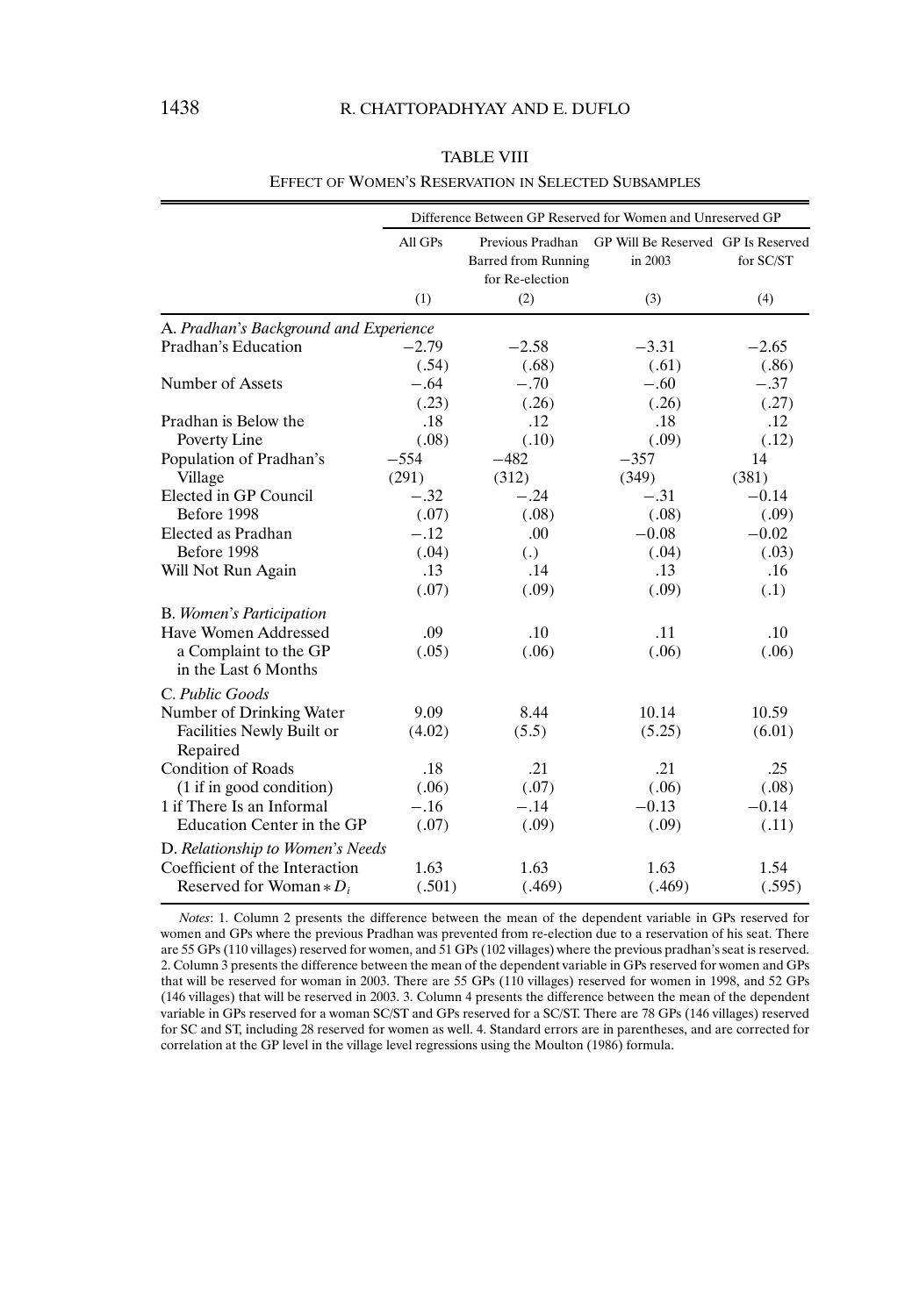that will be reserved in 2003. Of course, this does not necessarily imply that the Pradhans themselves effectively realize that the position of Pradhan in this GP will be reserved for a woman in the next period. Moreover, men could have a longer time horizon than just the next election. In fact, Pradhans in GPs that will be reserved in 2003 are still more likely than women to say that they want to run for the GP council again (they can still be a candidate for the council as long as their seat is not reserved).

The results for all the public good outcomes and for equation (1) are essentially unaffected (column (3), Table VIII). With all the caveats mentioned above, this still suggests that the results are not driven by women's low reelection prospects.

## 6.3. *Social Status and Other Effects of Reservation*

It is also possible to control to some extent for these and other differences between men and women, in particular for the fact that women Pradhans tend to come from poorer families and smaller villages, using minority reservations. As we discussed in Section 2, positions of Pradhan were reserved for Scheduled Castes and Scheduled Tribes, proportional to their population in the district (34.5% and 11.5% respectively in West Bengal). The Panchayat Rules prescribe that the randomization for women be stratified: Among seats reserved for each group as well as among "general" seats, one-third must be randomly selected to be reserved for women. Since this policy was also enacted in 1998, most of the Pradhans in GPs reserved for SC and ST are new. Only 2% (one) of the male Pradhans in SC/ST GPs had previously served as Pradhan; 22% had served as GP members. The difference in the proportion of incumbents is thus much smaller  $(14\%)$  than in the entire sample, and not statistically significant. Men are still more likely to say that they may run again. Importantly, among SC/ST Pradhans, women and men come from villages of the same size, and men are not significantly richer than women. Their economic background is thus very similar (men are, however, better educated). Irrespective of their gender, all SC/ST Pradhans are elected because of the quota system, most of them have no experience, and women and men share similar economic backgrounds.

In column (4) of Table VIII, we compare outcomes in GPs reserved for SC or ST. The results are very similar to what we found in all GPs. The fact that most results remain unchanged suggests that the difference in public good investments was a consequence of the Pradhan's gender.

To summarize these results, we introduce controls for these three variables (the previous Pradhan was prevented from running, the seat will be reserved in 2003, and the seat is reserved for SC or ST) and their interaction with the relative strength of women's preferences, in equation (1). The results are presented in column (5) of Table VI. The coefficient of the interaction between women's reservation and the relative preference of women for each good is unaffected and remains significant. The coefficients of the interactions between each of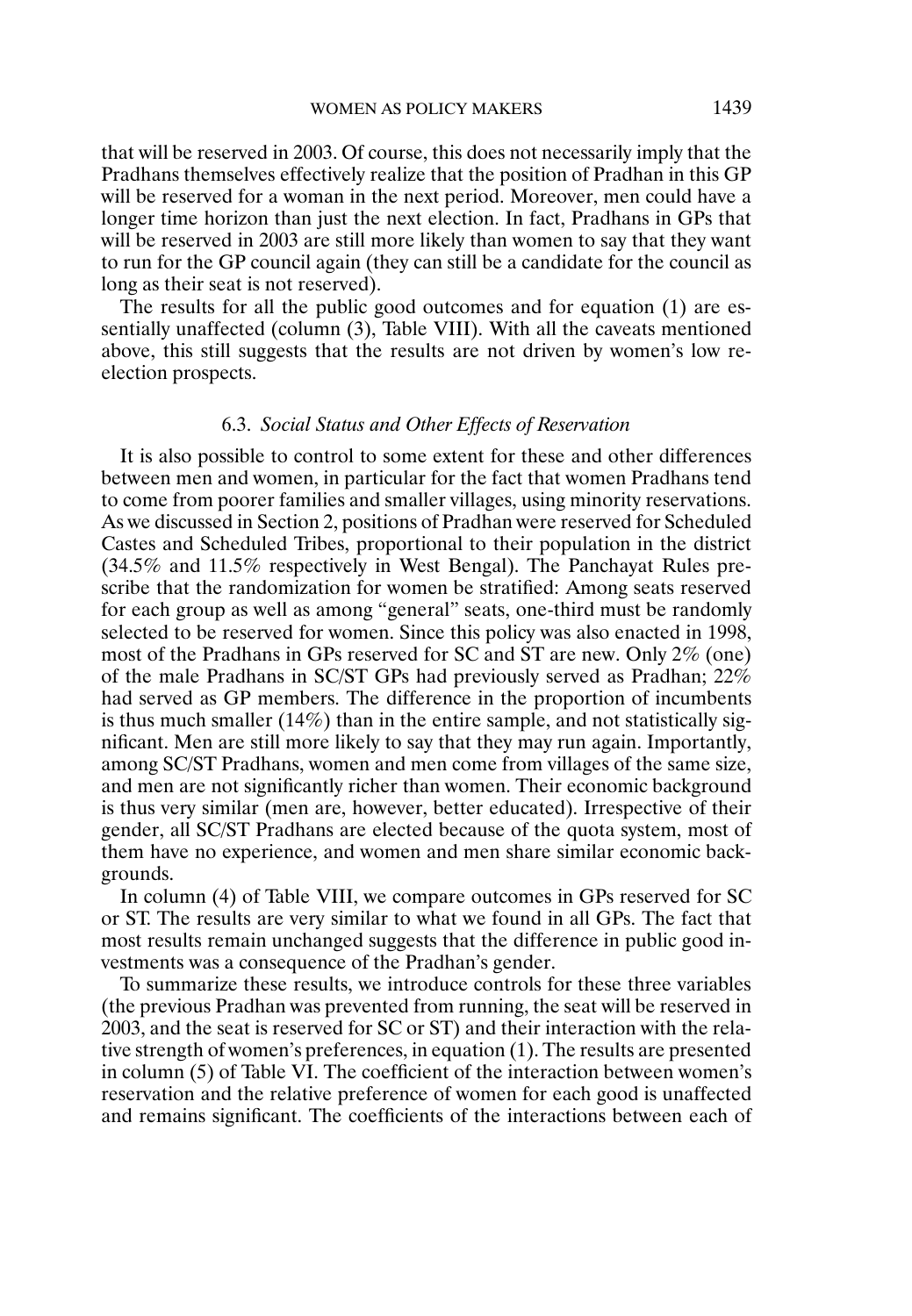the indicator variables and the relative preference of women for each good are small and insignificant.

# 7. CONCLUSION

Mandated representation of women has important effects on policy decisions in local government.

Women elected as leaders under the reservation policy invest more in the public goods more closely linked to women's concerns: drinking water and roads in West Bengal and drinking water in Rajasthan. They invest less in public goods that are more closely linked to men's concerns: education in West Bengal and roads in Rajasthan.

These results seem to be largely attributable to the effect of the policy on the gender of the Pradhan, rather than on its other effects; the results are unaffected when we control for the Pradhan's characteristics. Furthermore, results remain virtually identical in the subsample of GPs reserved for SC/ST when we compare GPs that will be reserved in 2003 to those that were reserved in 1998 and when we compare GPs reserved for women to those where the Pradhan is also new due to the reservation policy.

These results contradict the simple intuition behind the Downsian model and the idea that political decisions are the outcomes of a Coasian bargaining process. In both of these views of the world, the fact that a woman is the head of the GP should not influence policy decisions. Indirectly, these results also confirm that the Panchayat has effective control over the policy decisions at the local level. These results suggest that direct manipulation of the identity of the policymaker can have important effects on policy.

The findings of this paper are thus important for two main reasons. First, as noted in the Introduction, reservations for women are increasingly being implemented at various levels of government. The last country to have adopted such a policy was Morocco, which had a quota of 30% for women in the last parliamentary elections, and the new institutions in independent East Timor are such that for each local government level, one man and one woman must be elected. Second, these findings have implications beyond reservation policy, suggesting that, even at the lowest level of a decentralized government, all mechanisms that affect politician's identities (term limits, eligibility conditions, etc.) may affect policy decisions. This is important at a time in which many new decentralized institutions are being designed around the world.

*Business Environment Group, Indian Institute of Management, Calcutta, Diamond Harbour Road Joka, Kolkata—700104 West Bengal, India; rc@ iimcal.ac.in*

*and*

*Dept. of Economics, Massachusetts Institute of Technology, 50 Memorial Drive, Cambridge, MA 02142, U.S.A.; eduflo@mit.edu.*

*Manuscript received October, 2001; final revision received November, 2003.*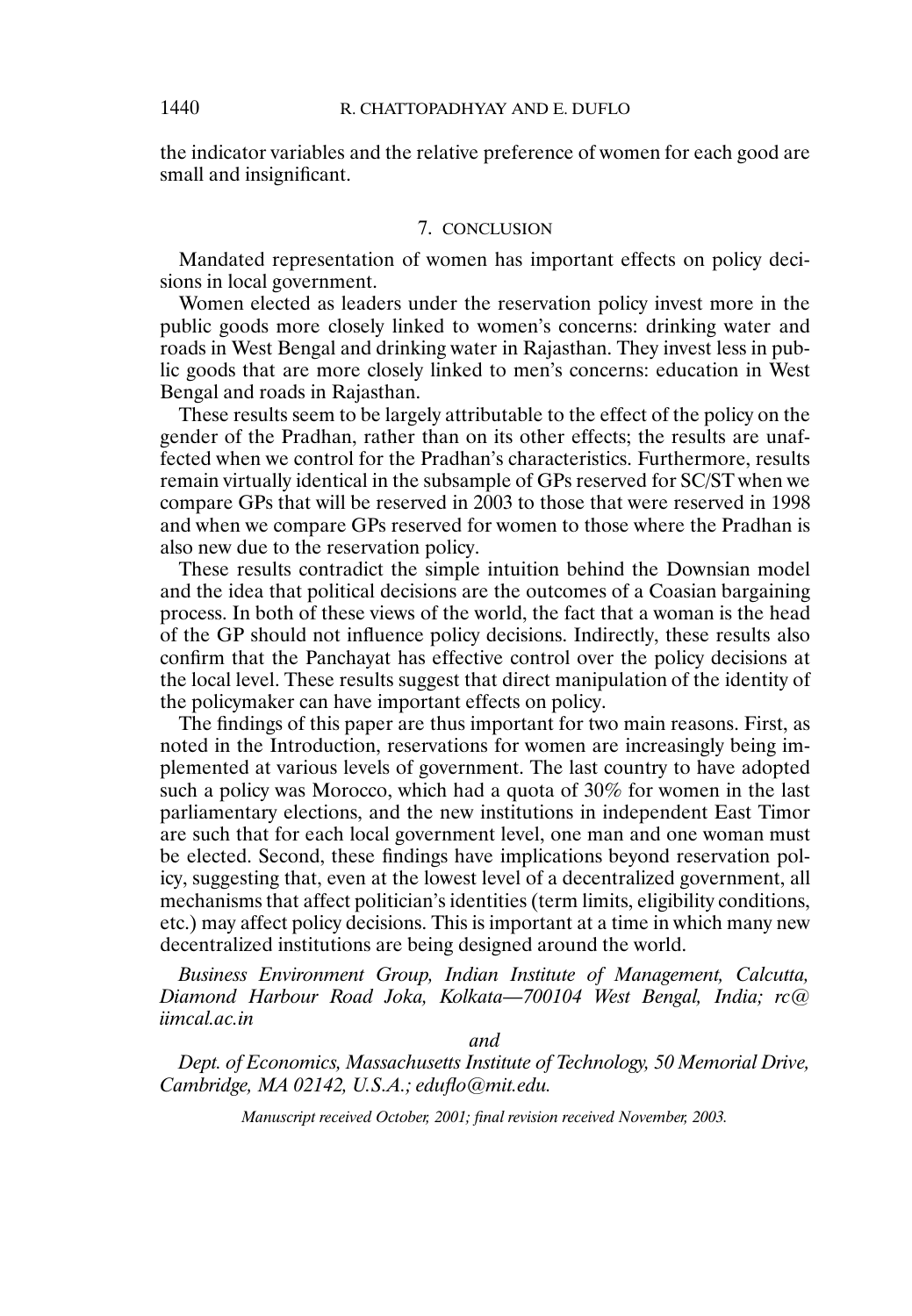#### APPENDIX

This appendix contains the proof of the theoretical results.

PROOF OF PROPOSITION 1: Consider first an equilibrium where only one candidate runs unopposed and wins. Under what conditions will a woman agree to run unopposed? A woman is willing to run unopposed if and only if she prefers to pay the cost of running and implement the outcome  $x_j$  rather than not run, in which case the outcome  $\mu'$  will be implemented. Hence, she will run if  $\mu' - x_j \ge \delta_w$ . Therefore, the most "men-friendly" outcome implemented by a women would be  $\tilde{x}_i = \mu' - \delta_w$ .

Is there a man that can enter and win against a woman that would implement outcome  $\tilde{x}_i$ ? A man would enter against this woman if the outcome he would implement was such that  $x_k - \tilde{x}_j \ge \delta_m$ , and he was sure to win, i.e.,  $x_k - m < m - \tilde{x}_j$ . The most "women-friendly" man willing to run against outcome  $\tilde{x}_j$  will implement the outcome  $\tilde{x}_k = \tilde{x}_j + \delta_m = \mu' - \delta_w + \delta_m$ . He is sure to win against the woman who would implement  $\tilde{x}_i$  if  $\delta_w - 0.5 * \delta_m > \mu' - m$ . Thus, no woman runs unopposed if  $\delta_w - 0.5 * \delta_m > \mu' - m$ .

Consider next an outcome where two candidates run against each other. Will a woman agree to run under these conditions? As Besley and Coate (1997) observe, if two candidates run against each other, they need to have an equal chance of winning, therefore the policy outcomes each of them would implement need to be symmetrical around the median voter's position. The outcome implemented by a woman with preference 0 is  $(1 - \alpha)\mu'$ . Therefore, the largest possible distance between two candidates who run against each other is  $2m - 2(1 - \alpha)\mu'$ . A woman finds it worthwhile to run against another candidate in these conditions only if  $2\delta_w < 2m - 2(1 - \alpha)\mu'$ . Thus, no woman runs against another candidate if  $\delta_w > m - (1 - \alpha)\mu'$ .

The nonclumping assumption and the Abstinence of Indifferent Voters restriction ensures that there are no pure strategy equilibria with more than two candidates (see Besley and Coate (1997, Proposition 9)), which completes the proof. *Q.E.D.*

PROOF OF LEMMA 1: After the reservation policy, only women can run. If no one runs, the outcome that will be implemented is  $\mu'$ . Will a woman agree to run, or will the outcome  $\mu'$ be implemented? The woman whose preferred outcome is the furthest from  $\mu'$  is the woman with preference 0. A woman with a preference of 0 implements the outcome  $(1 - \alpha)\mu'$ . If she is unopposed, she bears a cost  $\delta_w$  and wins the election for sure. Therefore, she will be a candidate if and only if the difference between what she can implement and  $\mu'$  is bigger than the cost of running, i.e.,  $\mu' - (1 - \alpha)\mu' \ge \delta_w$ . If this condition is not satisfied and she decides not to be a candidate, no other woman would agree to be a candidate. *Q.E.D.*

PROOF OF PROPOSITION 2: Consider the case where  $\mu' - (1 - \alpha)\mu' < \delta_w$ , so that Lemma 1 applies, but  $\mu' - [\alpha M + (1 - \alpha)\mu'] \ge \delta_m$ . In this case, at least one man would have run in the absence of a reservation, but no woman runs once the seat is reserved. If in the equilibrium without reservation, only one candidate were to run, the most "pro-male" possible outcome would have been  $m + .5 * \delta_m$ . If two candidates were to run, the most "pro-male" possible outcome would have been  $2m - [\alpha M + (1 - \alpha)\mu']$ . This is to be compared to the outcome with reservation, which by our assumptions is  $\mu'$ . Assume that  $\mu' > \max(m + .5 * \delta_m, 2m - [\alpha M + (1 - \alpha)\mu'])$ . In this case,  $\mu'$ , which is implemented after the reservation system, is more pro-male than the most promale outcome possible without reservation. The reservation system leads to a decline in the utility of the median voter, and that of women. *Q.E.D.*

PROOF OF PROPOSITION 3: The only possible equilibria under the reservation system are such that one woman runs unopposed (since condition (ii) in Proposition 1 ensures that a woman will not run against another woman either).

We will start by calculating the range of outcomes that can arise in equilibrium. As observed by Besley and Coate (1997), the outcome implemented by a woman who runs unopposed must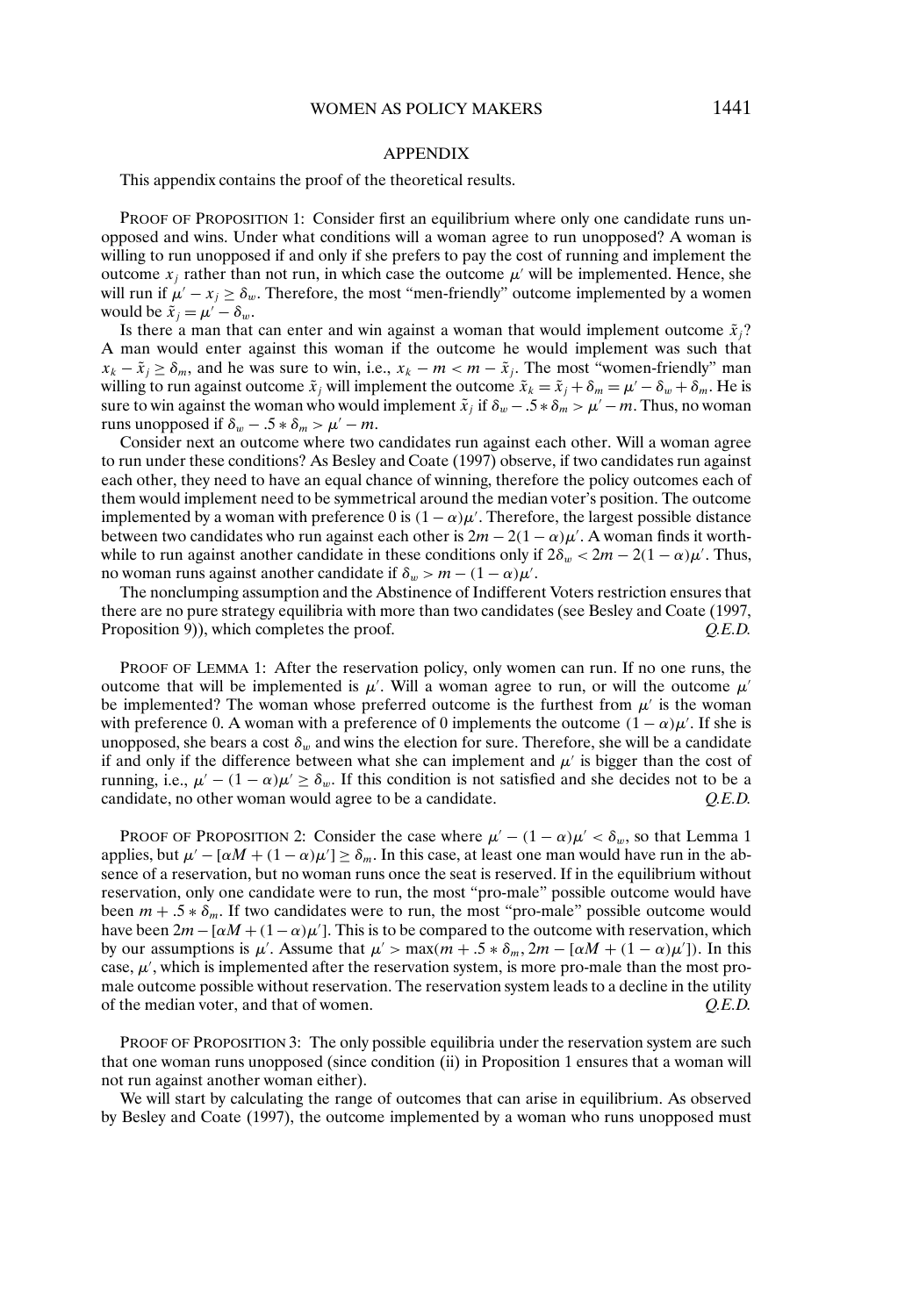lie between  $m - 0.5\delta_w$  and  $m + 0.5\delta_w$ . If it were not the case, another woman would find it advantageous to run and would win for sure. Moreover, the outcome implemented by the woman with a preference of 0 is  $(1 - \alpha)\mu'$ . Therefore, the outcome implemented in equilibrium will lie to the right of max( $(1 - \alpha)\mu'$ ,  $(m - .5\delta_w)$ ).

Further, for a woman to want to run, the distance between what she will implement and  $\mu'$ has to be larger than  $\delta_w$ . Finally, the outcome implemented by the most "pro-male" woman is  $\alpha W + (1 - \alpha)\mu'$ . Therefore the outcome implemented in any equilibrium will lie to the left of  $\min(m+.5\delta_w, \alpha W + (1-\alpha)\mu', \mu' - \delta_w).$ 

To summarize, the outcome implemented after reservation lies in the interval:

$$
[\max((1-\alpha)\mu', (m-.5\delta_w)); \min(m+.5\delta_w, \alpha W + (1-\alpha)\mu', \mu'-\delta_w)].
$$

(i) If  $\alpha M + (1 - \alpha)\mu' \ge \min(m + .5\delta_w, \alpha W + (1 - \alpha)\mu', \mu' - \delta_w)$ , the most "pro-female" outcome implemented by a man with no reservation system is to the right of the median voter and to the right of what the most "pro-male" woman who will run will implement. The reservation system unambiguously increases the utility of the median female voter.

(ii) If, in addition,  $\mu' - [\alpha M + (1 - \alpha)\mu'] > 2m - \max((1 - \alpha)\mu', (m - .5\delta_w))$ , the outcome implemented with no reservation is further away from the median voter than the most "pro-female" outcome implemented by a woman under the reservation system. The reservation system unambiguously increases the welfare of the median voter and the median female voter.  $Q.E.D.$ 

#### **REFERENCES**

- ALESINA, A. (1988): "Credibility and Policy Convergence in a Two-Party System with Rational Voters," *American Economic Review*, 78, 796–805.
- BANERJEE, A., AND R. SOMANATHAN (2001): "A Simple Model of Voice," *Quarterly Journal of Economics*, 116, 189–227.
- BARDHAN, P., AND D. MOOKHERKJEE (2000): "Capture and Governance at Local and National Levels," *American Economic Review*, 90, 135–139.
- BESLEY, T., AND A. CASE (2000): "Unnatural Experiments? Estimating the Incidence of Endogenous Policies," *Economic Journal*, 110, F672–F694.
- BESLEY, T., AND S. COATE (1997): "An Economic Model of Representative Democracy," *Quarterly Journal of Economics*, 112, 85–114.
- (2001): "Lobbying and Welfare in a Representative Democracy," *Review of Economic Studies*, 68, 67–82.
- CHAUDHURI, S. (2003): "What Difference Does a Constitutional Amendment Make? The 1994 Panchayati Raj Act and the Attempt to Revitalize Rural Local Government in India," Mimeo, Columbia University.
- DOLLAR, D., R. FISMAN, AND R. GATTI (2001): "Are Women Really the 'Fairer' Sex? Corruption and Women in Government," *Journal of Economic Behavior and Organization*, 46, 423–429.
- DOWNS, A. (1957): *An Economic Theory of Democracy*. New York: Harper Collins.
- ECKEL, C., AND P. GROSSMAN (1998): "Are Women Less Selfish than Men?: Evidence from Dictator Experiments," *Economic Journal*, 108, 726–735.
- EDLUND, L., AND R. PANDE (2001): "Why Have Women Become Left-Wing? The Political Gender Gap and the Decline in Marriage," *Quarterly Journal of Economics*, 117, 917–961.
- FOSTER, A., AND M. ROSENZWEIG (2002): "Democratization, Decentralization and the Distribution of Local Public Goods in a Poor Rural Economy," Working Paper 10, BREAD.
- GHATAK, M., AND M. GHATAK (2002): "Recent Reforms in the Panchayat System in West Bengal: Toward Greater Participatory Governance?" *Economic and Political Weekly*, 37, 45–58.
- GOVERNMENT OF WEST BENGAL (1998): *The West Bengal Panchayat* (*Constitution*) *Rules, 1975*. Calcutta, India: Department of Panchayats & Rural Development.